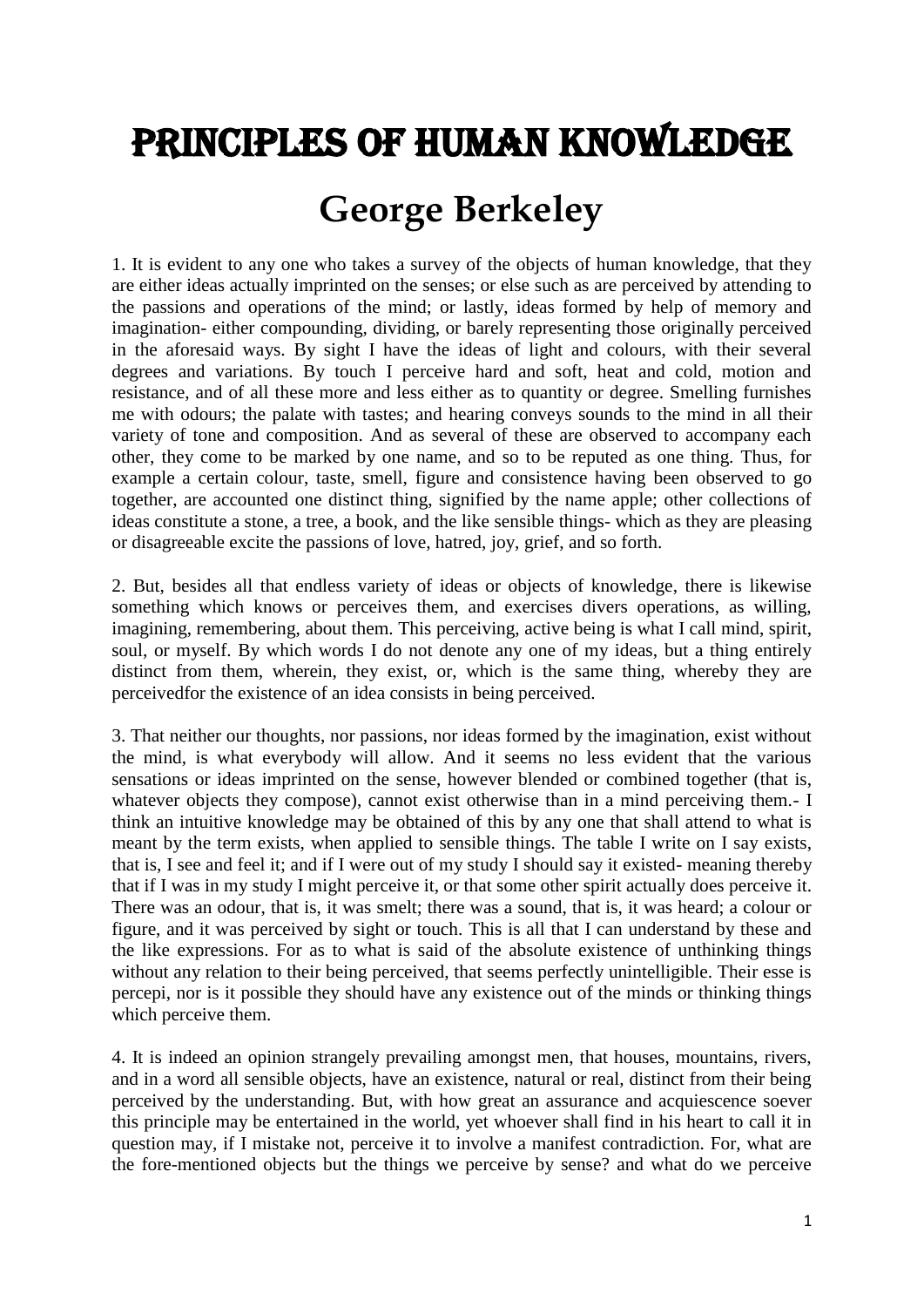besides our own ideas or sensations? and is it not plainly repugnant that any one of these, or any combination of them, should exist unperceived?

5. If we thoroughly examine this tenet it will, perhaps, be found at bottom to depend on the doctrine of abstract ideas. For can there be a nicer strain of abstraction than to distinguish the existence of sensible objects from their being perceived, so as to conceive them existing unperceived? Light and colours, heat and cold, extension and figures- in a word the things we see and feel- what are they but so many sensations, notions, ideas, or impressions on the sense? and is it possible to separate, even in thought, any of these from perception? For my part, I might as easily divide a thing from itself. I may, indeed, divide in my thoughts, or conceive apart from each other, those things which, perhaps I never perceived by sense so divided. Thus, I imagine the trunk of a human body without the limbs, or conceive the smell of a rose without thinking on the rose itself. So far, I will not deny, I can abstract- if that may properly be called abstraction which extends only to the conceiving separately such objects as it is possible may really exist or be actually perceived asunder. But my conceiving or imagining power does not extend beyond the possibility of real existence or perception. Hence, as it is impossible for me to see or feel anything without an actual sensation of that thing, so is it impossible for me to conceive in my thoughts any sensible thing or object distinct from the sensation or perception of it.

6. Some truths there are so near and obvious to the mind that a man need only open his eyes to see them. Such I take this important one to be, viz., that all the choir of heaven and furniture of the earth, in a word all those bodies which compose the mighty frame of the world, have not any subsistence without a mind, that their being is to be perceived or known; that consequently so long as they are not actually perceived by me, or do not exist in my mind or that of any other created spirit, they must either have no existence at all, or else subsist in the mind of some Eternal Spirit- it being perfectly unintelligible, and involving all the absurdity of abstraction, to attribute to any single part of them an existence independent of a spirit. To be convinced of which, the reader need only reflect, and try to separate in his own thoughts the being of a sensible thing from its being perceived.

7. From what has been said it follows there is not any other Substance than Spirit, or that which perceives. But, for the fuller proof of this point, let it be considered the sensible qualities are colour, figure, motion, smell, taste, etc., i.e. the ideas perceived by sense. Now, for an idea to exist in an unperceiving thing is a manifest contradiction, for to have an idea is all one as to perceive; that therefore wherein colour, figure, and the like qualities exist must perceive them; hence it is clear there can be no unthinking substance or substratum of those ideas.

8. But, say you, though the ideas themselves do not exist without the mind, yet there may be things like them, whereof they are copies or resemblances, which things exist without the mind in an unthinking substance. I answer, an idea can be like nothing but an idea; a colour or figure can be like nothing but another colour or figure. If we look but never so little into our thoughts, we shall find it impossible for us to conceive a likeness except only between our ideas. Again, I ask whether those supposed originals or external things, of which our ideas are the pictures or representations, be themselves perceivable or no? If they are, then they are ideas and we have gained our point; but if you say they are not, I appeal to any one whether it be sense to assert a colour is like something which is invisible; hard or soft, like something which is intangible; and so of the rest.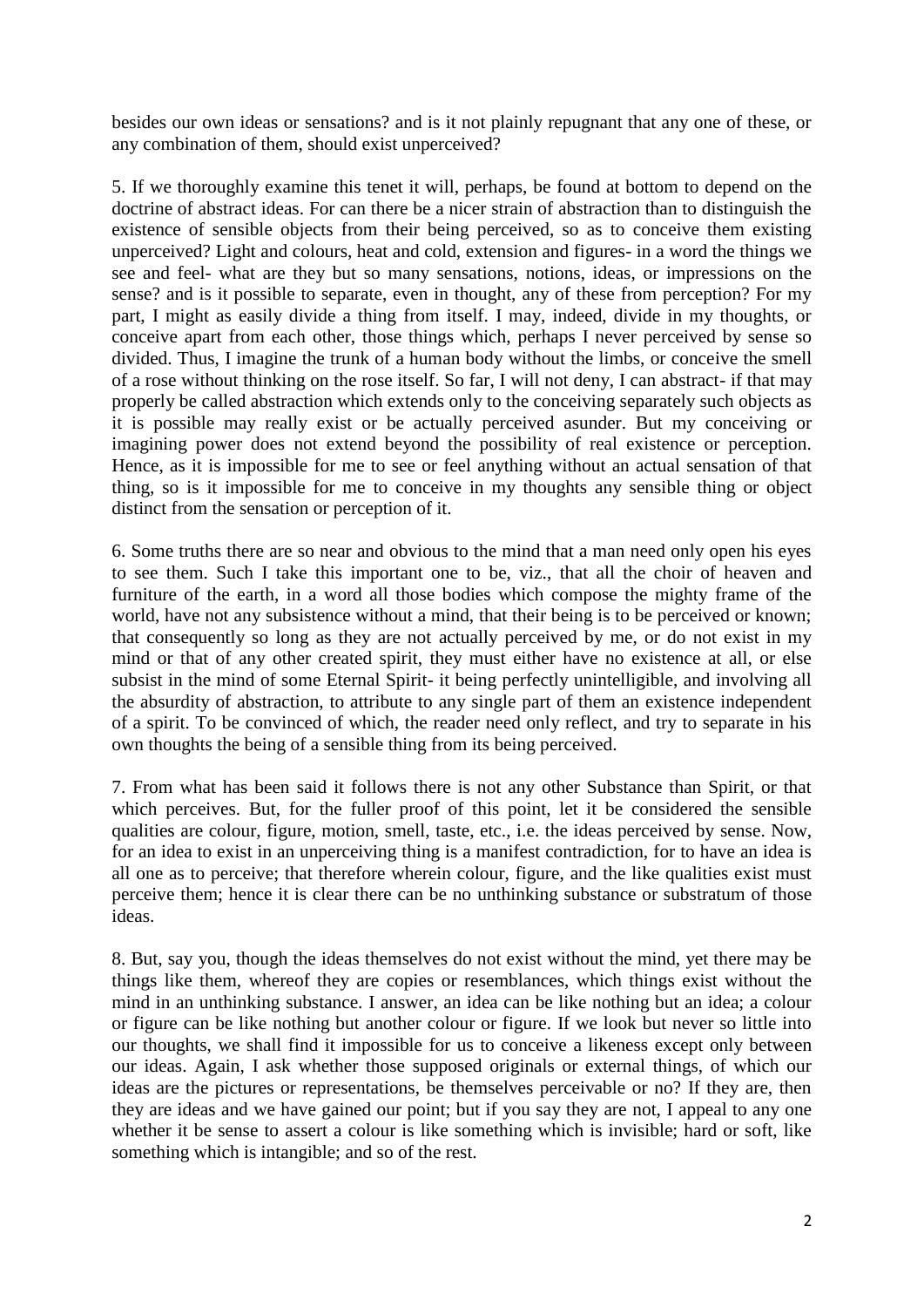9. Some there are who make a distinction betwixt primary and secondary qualities. By the former they mean extension, figure, motion, rest, solidity or impenetrability, and number; by the latter they denote all other sensible qualities, as colours, sounds, tastes, and so forth. The ideas we have of these they acknowledge not to be the resemblances of anything existing without the mind, or unperceived, but they will have our ideas of the primary qualities to be patterns or images of things which exist without the mind, in an unthinking substance which they call Matter. By Matter, therefore, we are to understand an inert, senseless substance, in which extension, figure, and motion do actually subsist. But it is evident from what we have already shown, that extension, figure, and motion are only ideas existing in the mind, and that an idea can be like nothing but another idea, and that consequently neither they nor their archetypes can exist in an unperceiving substance. Hence, it is plain that that the very notion of what is called Matter or corporeal substance, involves a contradiction in it.

10. They who assert that figure, motion, and the rest of the primary or original qualities do exist without the mind in unthinking substances, do at the same time acknowledge that colours, sounds, heat cold, and suchlike secondary qualities, do not- which they tell us are sensations existing in the mind alone, that depend on and are occasioned by the different size, texture, and motion of the minute particles of matter. This they take for an undoubted truth, which they can demonstrate beyond all exception. Now, if it be certain that those original qualities are inseparably united with the other sensible qualities, and not, even in thought, capable of being abstracted from them, it plainly follows that they exist only in the mind. But I desire any one to reflect and try whether he can, by any abstraction of thought, conceive the extension and motion of a body without all other sensible qualities. For my own part, I see evidently that it is not in my power to frame an idea of a body extended and moving, but I must withal give it some colour or other sensible quality which is acknowledged to exist only in the mind. In short, extension, figure, and motion, abstracted from all other qualities, are inconceivable. Where therefore the other sensible qualities are, there must these be also, to wit, in the mind and nowhere else.

11. Again, great and small, swift and slow, are allowed to exist nowhere without the mind, being entirely relative, and changing as the frame or position of the organs of sense varies. The extension therefore which exists without the mind is neither great nor small, the motion neither swift nor slow, that is, they are nothing at all. But, say you, they are extension in general, and motion in general: thus we see how much the tenet of extended movable substances existing without the mind depends on the strange doctrine of abstract ideas. And here I cannot but remark how nearly the vague and indeterminate description of Matter or corporeal substance, which the modern philosophers are run into by their own principles, resembles that antiquated and so much ridiculed notion of materia prima, to be met with in Aristotle and his followers. Without extension solidity cannot be conceived; since therefore it has been shewn that extension exists not in an unthinking substance, the same must also be true of solidity.

12. That number is entirely the creature of the mind, even though the other qualities be allowed to exist without, will be evident to whoever considers that the same thing bears a different denomination of number as the mind views it with different respects. Thus, the same extension is one, or three, or thirty-six, according as the mind considers it with reference to a yard, a foot, or an inch. Number is so visibly relative, and dependent on men's understanding, that it is strange to think how any one should give it an absolute existence without the mind. We say one book, one page, one line, etc.; all these are equally units, though some contain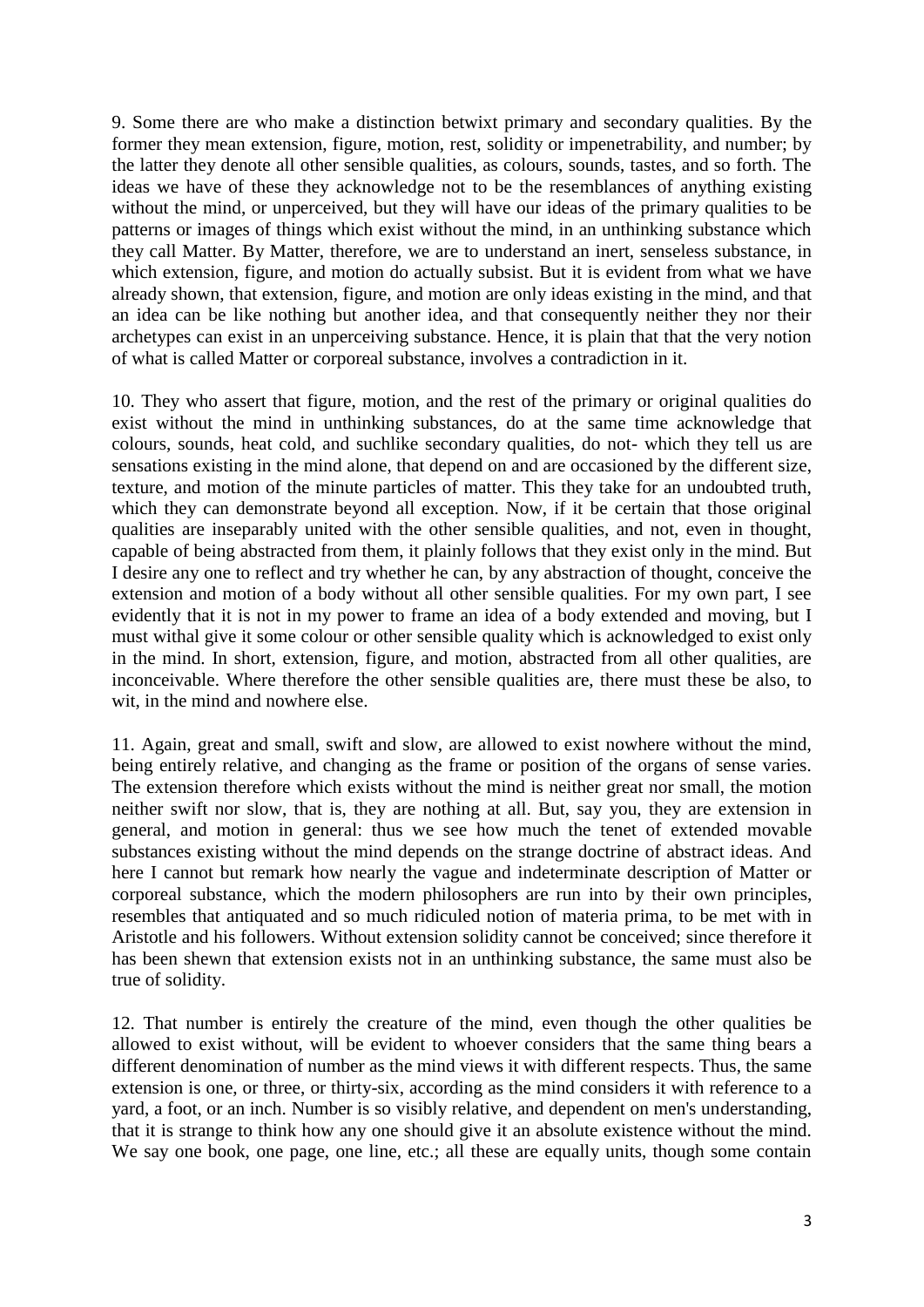several of the others. And in each instance, it is plain, the unit relates to some particular combination of ideas arbitrarily put together by the mind.

13. Unity I know some will have to be a simple or uncompounded idea, accompanying all other ideas into the mind. That I have any such idea answering the word unity I do not find; and if I had, methinks I could not miss finding it: on the contrary, it should be the most familiar to my understanding, since it is said to accompany all other ideas, and to be perceived by all the ways of sensation and reflexion. To say no more, it is an abstract idea.

14. I shall farther add, that, after the same manner as modern philosophers prove certain sensible qualities to have no existence in Matter, or without the mind, the same thing may be likewise proved of all other sensible qualities whatsoever. Thus, for instance, it is said that heat and cold are affections only of the mind, and not at all patterns of real beings, existing in the corporeal substances which excite them, for that the same body which appears cold to one hand seems warm to another. Now, why may we not as well argue that figure and extension are not patterns or resemblances of qualities existing in Matter, because to the same eye at different stations, or eyes of a different texture at the same station, they appear various, and cannot therefore be the images of anything settled and determinate without the mind? Again, it is proved that sweetness is not really in the sapid thing, because the thing remaining unaltered the sweetness is changed into bitter, as in case of a fever or otherwise vitiated palate. Is it not as reasonable to say that motion is not without the mind, since if the succession of ideas in the mind become swifter, the motion, it is acknowledged, shall appear slower without any alteration in any external object?

15. In short, let any one consider those arguments which are thought manifestly to prove that colours and taste exist only in the mind, and he shall find they may with equal force be brought to prove the same thing of extension, figure, and motion. Though it must be confessed this method of arguing does not so much prove that there is no extension or colour in an outward object, as that we do not know by sense which is the true extension or colour of the object. But the arguments foregoing plainly shew it to be impossible that any colour or extension at all, or other sensible quality whatsoever, should exist in an unthinking subject without the mind, or in truth, that there should be any such thing as an outward object.

16. But let us examine a little the received opinion.- It is said extension is a mode or accident of Matter, and that Matter is the substratum that supports it. Now I desire that you would explain to me what is meant by Matter's supporting extension. Say you, I have no idea of Matter and therefore cannot explain it. I answer, though you have no positive, yet, if you have any meaning at all, you must at least have a relative idea of Matter; though you know not what it is, yet you must be supposed to know what relation it bears to accidents, and what is meant by its supporting them. It is evident "support" cannot here be taken in its usual or literal sense- as when we say that pillars support a building; in what sense therefore must it be taken?

17. If we inquire into what the most accurate philosophers declare themselves to mean by material substance, we shall find them acknowledge they have no other meaning annexed to those sounds but the idea of Being in general, together with the relative notion of its supporting accidents. The general idea of Being appeareth to me the most abstract and incomprehensible of all other; and as for its supporting accidents, this, as we have just now observed, cannot be understood in the common sense of those words; it must therefore be taken in some other sense, but what that is they do not explain. So that when I consider the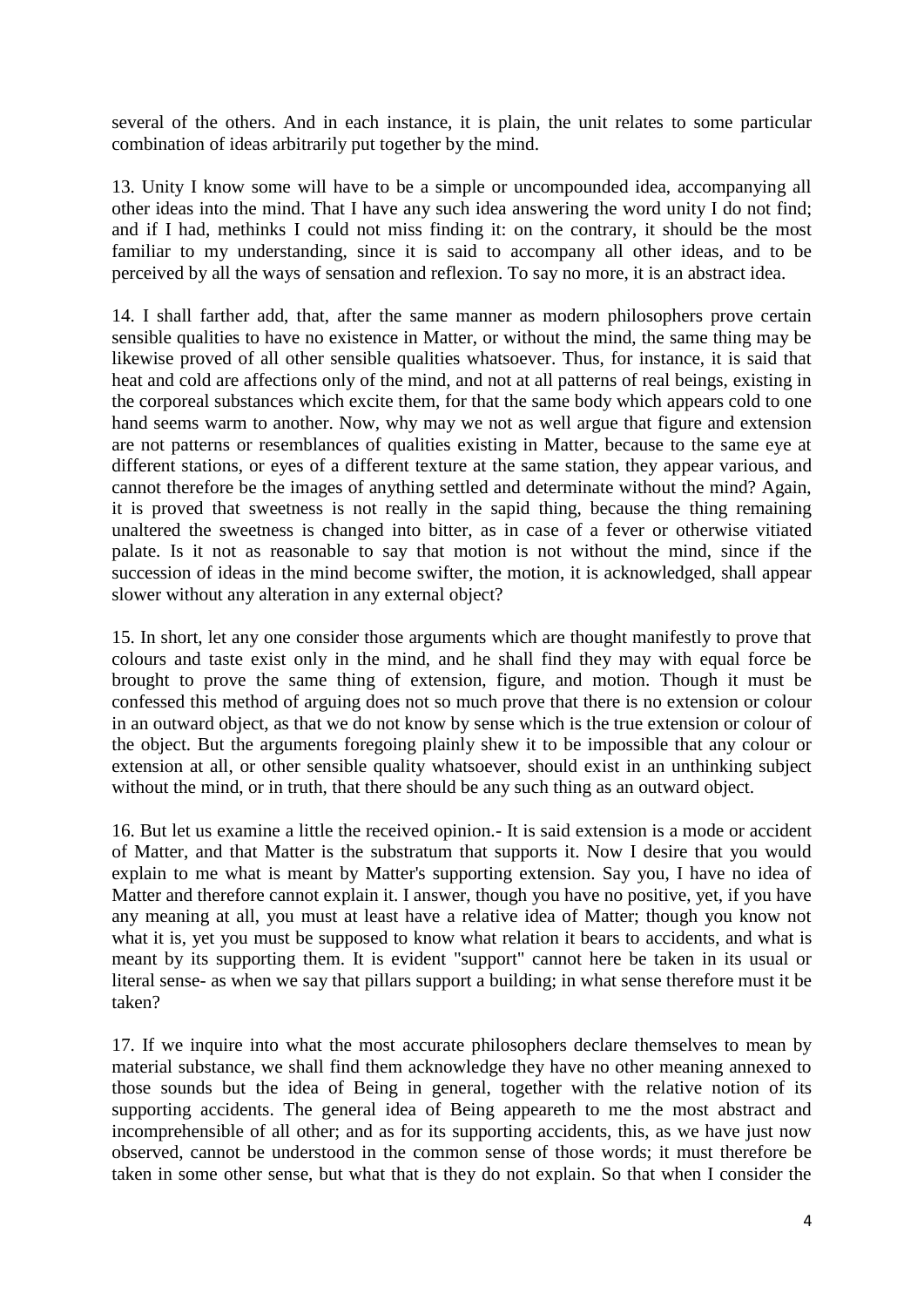two parts or branches which make the signification of the words material substance, I am convinced there is no distinct meaning annexed to them. But why should we trouble ourselves any farther, in discussing this material substratum or support of figure and motion, and other sensible qualities? Does it not suppose they have an existence without the mind? And is not this a direct repugnancy, and altogether inconceivable?

18. But, though it were possible that solid, figured, movable substances may exist without the mind, corresponding to the ideas we have of bodies, yet how is it possible for us to know this? Either we must know it by sense or by reason. As for our senses, by them we have the knowledge only of our sensations, ideas, or those things that are immediately perceived by sense, call them what you will: but they do not inform us that things exist without the mind, or unperceived, like to those which are perceived. This the materialists themselves acknowledge. It remains therefore that if we have any knowledge at all of external things, it must be by reason, inferring their existence from what is immediately perceived by sense. But what reason can induce us to believe the existence of bodies without the mind, from what we perceive, since the very patrons of Matter themselves do not pretend there is any necessary connexion betwixt them and our ideas? I say it is granted on all hands (and what happens in dreams, phrensies, and the like, puts it beyond dispute) that it is possible we might be affected with all the ideas we have now, though there were no bodies existing without resembling them. Hence, it is evident the supposition of external bodies is not necessary for the producing our ideas; since it is granted they are produced sometimes, and might possibly be produced always in the same order, we see them in at present, without their concurrence.

19. But, though we might possibly have all our sensations without them, yet perhaps it may be thought easier to conceive and explain the manner of their production, by supposing external bodies in their likeness rather than otherwise; and so it might be at least probable there are such things as bodies that excite their ideas in our minds. But neither can this be said; for, though we give the materialists their external bodies, they by their own confession are never the nearer knowing how our ideas are produced; since they own themselves unable to comprehend in what manner body can act upon spirit, or how it is possible it should imprint any idea in the mind. Hence it is evident the production of ideas or sensations in our minds can be no reason why we should suppose Matter or corporeal substances, since that is acknowledged to remain equally inexplicable with or without this supposition. If therefore it were possible for bodies to exist without the mind, yet to hold they do so, must needs be a very precarious opinion; since it is to suppose, without any reason at all, that God has created innumerable beings that are entirely useless, and serve to no manner of purpose.

20. In short, if there were external bodies, it is impossible we should ever come to know it; and if there were not, we might have the very same reasons to think there were that we have now. Supposewhat no one can deny possible- an intelligence without the help of external bodies, to be affected with the same train of sensations or ideas that you are, imprinted in the same order and with like vividness in his mind. I ask whether that intelligence hath not all the reason to believe the existence of corporeal substances, represented by his ideas, and exciting them in his mind, that you can possibly have for believing the same thing? Of this there can be no question- which one consideration were enough to make any reasonable person suspect the strength of whatever arguments be may think himself to have, for the existence of bodies without the mind.

21. Were it necessary to add any farther proof against the existence of Matter after what has been said, I could instance several of those errors and difficulties (not to mention impieties)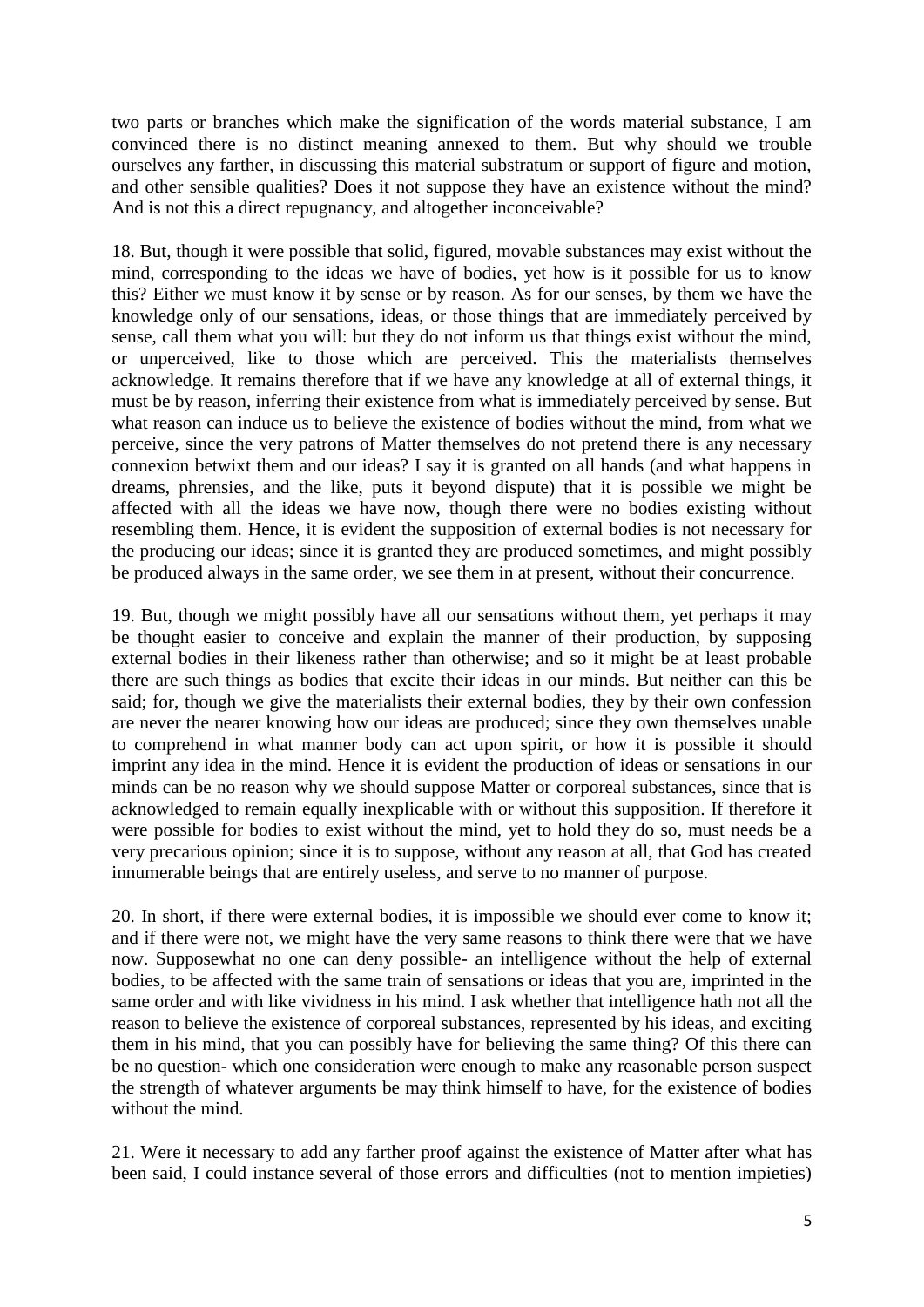which have sprung from that tenet. It has occasioned numberless controversies and disputes in philosophy, and not a few of far greater moment in religion. But I shall not enter into the detail of them in this place, as well because I think arguments a posteriori are unnecessary for confirming what has been, if I mistake not, sufficiently demonstrated a priori, as because I shall hereafter find occasion to speak somewhat of them.

22. I am afraid I have given cause to think I am needlessly prolix in handling this subject. For, to what purpose is it to dilate on that which may be demonstrated with the utmost evidence in a line or two, to any one that is capable of the least reflexion? It is but looking into your own thoughts, and so trying whether you can conceive it possible for a sound, or figure, or motion, or colour to exist without the mind or unperceived. This easy trial may perhaps make you see that what you contend for is a downright contradiction. Insomuch that I am content to put the whole upon this issue:- If you can but conceive it possible for one extended movable substance, or, in general, for any one idea, or anything like an idea, to exist otherwise than in a mind perceiving it, I shall readily give up the cause. And, as for all that compages of external bodies you contend for, I shall grant you its existence, though you cannot either give me any reason why you believe it exists, or assign any use to it when it is supposed to exist. I say, the bare possibility of your opinions being true shall pass for an argument that it is so.

23. But, say you, surely there is nothing easier than for me to imagine trees, for instance, in a park, or books existing in a closet, and nobody by to perceive them. I answer, you may so, there is no difficulty in it; but what is all this, I beseech you, more than framing in your mind certain ideas which you call books and trees, and the same time omitting to frame the idea of any one that may perceive them? But do not you yourself perceive or think of them all the while? This therefore is nothing to the purpose; it only shews you have the power of imagining or forming ideas in your mind: but it does not shew that you can conceive it possible the objects of your thought may exist without the mind. To make out this, it is necessary that you conceive them existing unconceived or unthought of, which is a manifest repugnancy. When we do our utmost to conceive the existence of external bodies, we are all the while only contemplating our own ideas. But the mind taking no notice of itself, is deluded to think it can and does conceive bodies existing unthought of or without the mind, though at the same time they are apprehended by or exist in itself. A little attention will discover to any one the truth and evidence of what is here said, and make it unnecessary to insist on any other proofs against the existence of material substance.

24. It is very obvious, upon the least inquiry into our thoughts, to know whether it is possible for us to understand what is meant by the absolute existence of sensible objects in themselves, or without the mind. To me it is evident those words mark out either a direct contradiction, or else nothing at all. And to convince others of this, I know no readier or fairer way than to entreat they would calmly attend to their own thoughts; and if by this attention the emptiness or repugnancy of those expressions does appear, surely nothing more is requisite for the conviction. It is on this therefore that I insist, to wit, that the absolute existence of unthinking things are words without a meaning, or which include a contradiction. This is what I repeat and inculcate, and earnestly recommend to the attentive thoughts of the reader.

25. All our ideas, sensations, notions, or the things which we perceive, by whatsoever names they may be distinguished, are visibly inactive- there is nothing of power or agency included in them. So that one idea or object of thought cannot produce or make any alteration in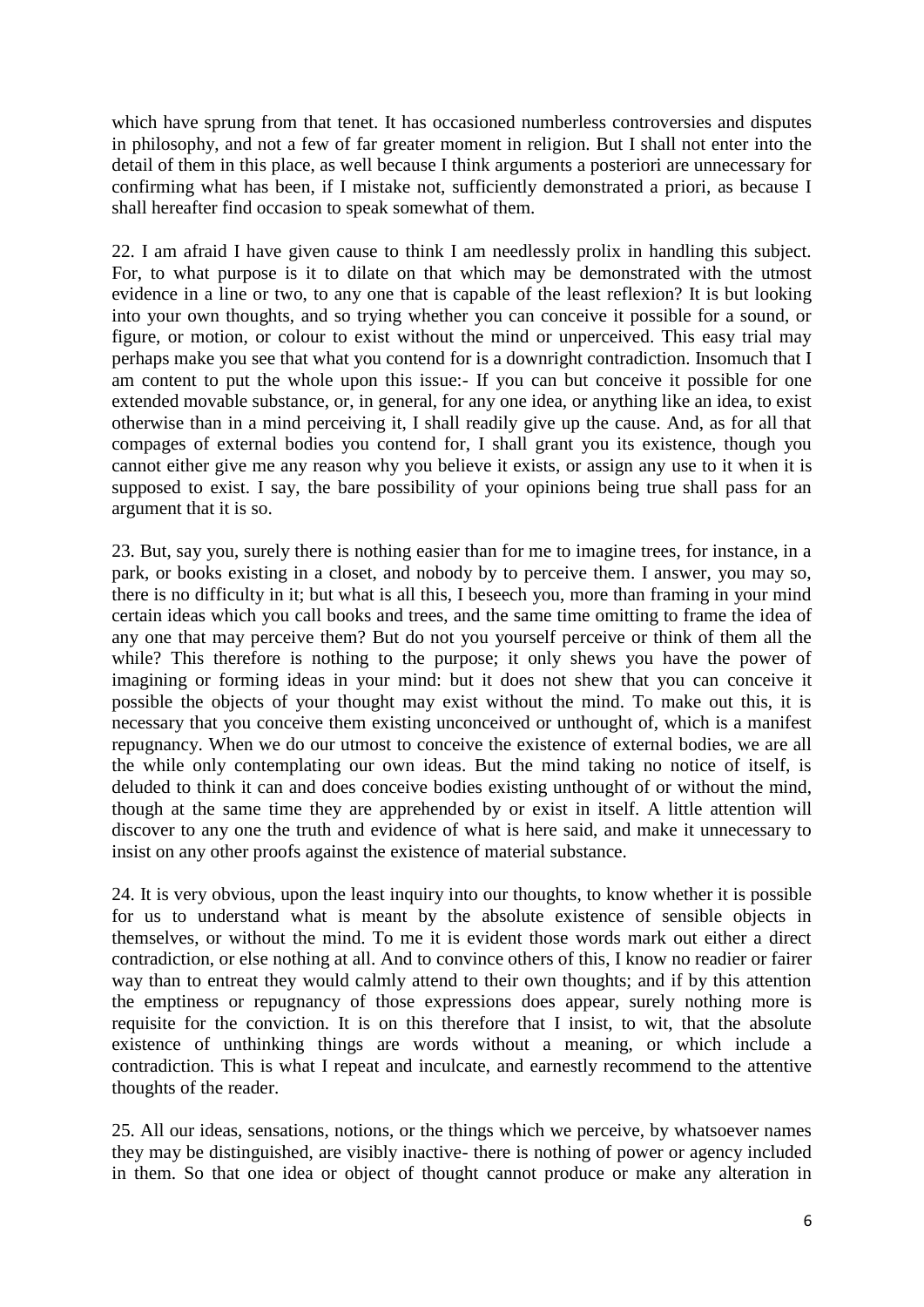another. To be satisfied of the truth of this, there is nothing else requisite but a bare observation of our ideas. For, since they and every part of them exist only in the mind, it follows that there is nothing in them but what is perceived: but whoever shall attend to his ideas, whether of sense or reflexion, will not perceive in them any power or activity; there is, therefore, no such thing contained in them. A little attention will discover to us that the very being of an idea implies passiveness and inertness in it, insomuch that it is impossible for an idea to do anything, or, strictly speaking, to be the cause of anything: neither can it be the resemblance or pattern of any active being, as is evident from sect. 8. Whence it plainly follows that extension, figure, and motion cannot be the cause of our sensations. To say, therefore, that these are the effects of powers resulting from the configuration, number, motion, and size of corpuscles, must certainly be false.

26. We perceive a continual succession of ideas, some are anew excited, others are changed or totally disappear. There is therefore some cause of these ideas, whereon they depend, and which produces and changes them. That this cause cannot be any quality or idea or combination of ideas, is clear from the preceding section. I must therefore be a substance; but it has been shewn that there is no corporeal or material substance: it remains therefore that the cause of ideas is an incorporeal active substance or Spirit.

27. A spirit is one simple, undivided, active being- as it perceives ideas it is called the understanding, and as it produces or otherwise operates about them it is called the will. Hence there can be no idea formed of a soul or spirit; for all ideas whatever, being passive and inert (vide sect. 25), they cannot represent unto us, by way of image or likeness, that which acts. A little attention will make it plain to any one, that to have an idea which shall be like that active principle of motion and change of ideas is absolutely impossible. Such is the nature of spirit, or that which acts, that it cannot be of itself perceived, but only by the effects which it produced. If any man shall doubt of the truth of what is here delivered, let him but reflect and try if he can frame the idea of any power or active being, and whether he has ideas of two principal powers, marked by the names will and understanding, distinct from each other as well as from a third idea of Substance or Being in general, with a relative notion of its supporting or being the subject of the aforesaid powers- which is signified by the name soul or spirit. This is what some hold; but, so far as I can see, the words will, soul, spirit, do not stand for different ideas, or, in truth, for any idea at all, but for something which is very different from ideas, and which, being an agent, cannot be like unto, or represented by, any idea whatsoever. Though it must be owned at the same time that we have some notion of soul, spirit, and the operations of the mind: such as willing, loving, hating- inasmuch as we know or understand the meaning of these words.

28. I find I can excite ideas in my mind at pleasure, and vary and shift the scene as oft as I think fit. It is no more than willing, and straightway this or that idea arises in my fancy; and by the same power it is obliterated and makes way for another. This making and unmaking of ideas doth very properly denominate the mind active. Thus much is certain and grounded on experience; but when we think of unthinking agents or of exciting ideas exclusive of volition, we only amuse ourselves with words.

29. But, whatever power I may have over my own thoughts, I find the ideas actually perceived by Sense have not a like dependence on my will. When in broad daylight I open my eyes, it is not in my power to choose whether I shall see or no, or to determine what particular objects shall present themselves to my view; and so likewise as to the hearing and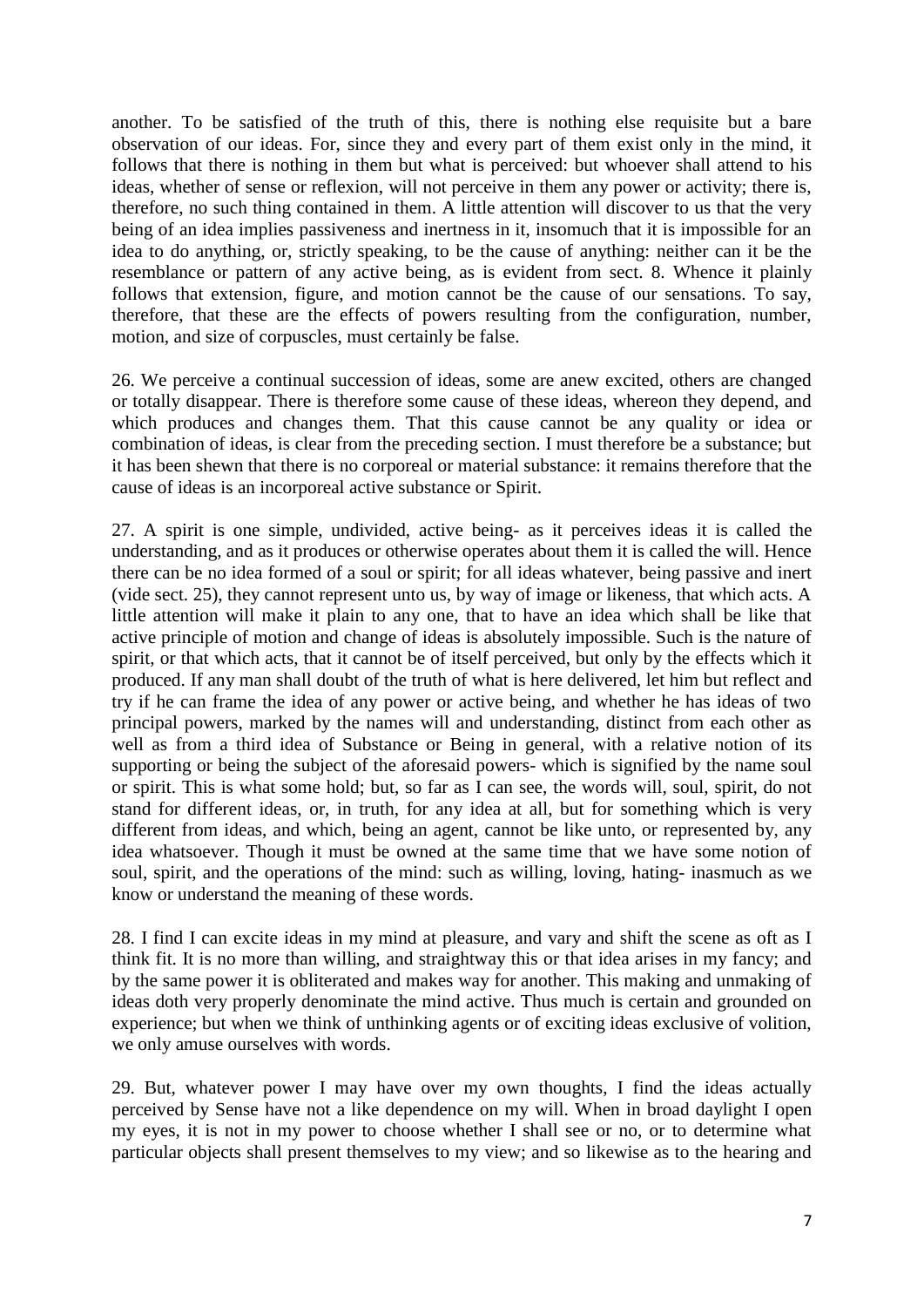other senses; the ideas imprinted on them are not creatures of my will. There is therefore some other Will or Spirit that produces them.

30. The ideas of Sense are more strong, lively, and distinct than those of the imagination; they have likewise a steadiness, order, and coherence, and are not excited at random, as those which are the effects of human wills often are, but in a regular train or series, the admirable connexion whereof sufficiently testifies the wisdom and benevolence of its Author. Now the set rules or established methods wherein the Mind we depend on excites in us the ideas of sense, are called the laws of nature; and these we learn by experience, which teaches us that such and such ideas are attended with such and such other ideas, in the ordinary course of things.

31. This gives us a sort of foresight which enables us to regulate our actions for the benefit of life. And without this we should be eternally at a loss; we could not know how to act anything that might procure us the least pleasure, or remove the least pain of sense. That food nourishes, sleep refreshes, and fire warms us; that to sow in the seed-time is the way to reap in the harvest; and in general that to obtain such or such ends, such or such means are conducive- all this we know, not by discovering any necessary connexion between our ideas, but only by the observation of the settled laws of nature, without which we should be all in uncertainty and confusion, and a grown man no more know how to manage himself in the affairs of life than an infant just born.

32. And yet this consistent uniform working, which so evidently displays the goodness and wisdom of that Governing Spirit whose Will constitutes the laws of nature, is so far from leading our thoughts to Him, that it rather sends them wandering after second causes. For, when we perceive certain ideas of Sense constantly followed by other ideas and we know this is not of our own doing, we forthwith attribute power and agency to the ideas themselves, and make one the cause of another, than which nothing can be more absurd and unintelligible. Thus, for example, having observed that when we perceive by sight a certain round luminous figure we at the same time perceive by touch the idea or sensation called heat, we do from thence conclude the sun to be the cause of heat. And in like manner perceiving the motion and collision of bodies to be attended with sound, we are inclined to think the latter the effect of the former.

33. The ideas imprinted on the Senses by the Author of nature are called real things; and those excited in the imagination being less regular, vivid, and constant, are more properly termed ideas, or images of things, which they copy and represent. But then our sensations, be they never so vivid and distinct, are nevertheless ideas, that is, they exist in the mind, or are perceived by it, as truly as the ideas of its own framing. The ideas of Sense are allowed to have more reality in them, that is, to be more strong, orderly, and coherent than the creatures of the mind; but this is no argument that they exist without the mind. They are also less dependent on the spirit, or thinking substance which perceives them, in that they are excited by the will of another and more powerful spirit; yet still they are ideas, and certainly no idea, whether faint or strong, can exist otherwise than in a mind perceiving it.

34. Before we proceed any farther it is necessary we spend some time in answering objections which may probably be made against the principles we have hitherto laid down. In doing of which, if I seem too prolix to those of quick apprehensions, I hope it may be pardoned, since all men do not equally apprehend things of this nature, and I am willing to be understood by every one.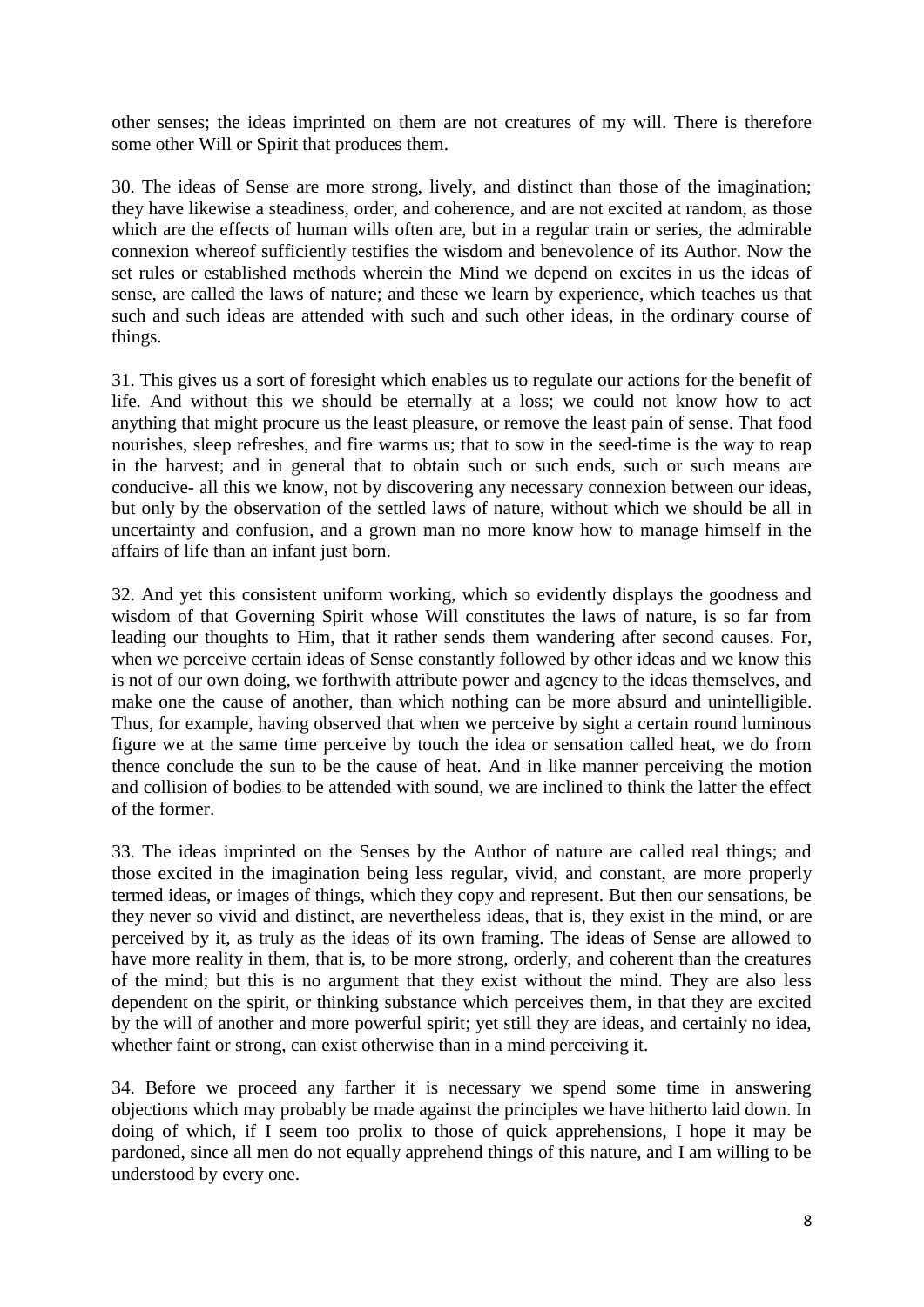First, then, it will be objected that by the foregoing principles all that is real and substantial in nature is banished out of the world, and instead thereof a chimerical scheme of ideas takes place. All things that exist, exist only in the mind, that is, they are purely notional. What therefore becomes of the sun, moon and stars? What must we think of houses, rivers, mountains, trees, stones; nay, even of our own bodies? Are all these but so many chimeras and illusions on the fancy? To all which, and whatever else of the same sort may be objected, I answer, that by the principles premised we are not deprived of any one thing in nature. Whatever we see, feel, hear, or anywise conceive or understand remains as secure as ever, and is as real as ever. There is a rerum natura, and the distinction between realities and chimeras retains its full force. This is evident from sect. 29, 30, and 33, where we have shewn what is meant by real things in opposition to chimeras or ideas of our own framing; but then they both equally exist in the mind, and in that sense they are alike ideas.

35. I do not argue against the existence of any one thing that we can apprehend either by sense or reflexion. That the things I see with my eyes and touch with my hands do exist, really exist, I make not the least question. The only thing whose existence we deny is that which philosophers call Matter or corporeal substance. And in doing of this there is no damage done to the rest of mankind, who, I dare say, will never miss it. The Atheist indeed will want the colour of an empty name to support his impiety; and the Philosophers may possibly find they have lost a great handle for trifling and disputation.

36. If any man thinks this detracts from the existence or reality of things, he is very far from understanding what hath been premised in the plainest terms I could think of. Take here an abstract of what has been said:- There are spiritual substances, minds, or human souls, which will or excite ideas in themselves at pleasure; but these are faint, weak, and unsteady in respect of others they perceive by sensewhich, being impressed upon them according to certain rules or laws of nature, speak themselves the effects of a mind more powerful and wise than human spirits. These latter are said to have more reality in them than the former: by which is meant that they are more affecting, orderly, and distinct, and that they are not fictions of the mind perceiving them. And in this sense the sun that I see by day is the real sun, and that which I imagine by night is the idea of the former. In the sense here given of reality it is evident that every vegetable, star, mineral, and in general each part of the mundane system, is as much a real being by our principles as by any other. Whether others mean anything by the term reality different from what I do, I entreat them to look into their own thoughts and see.

37. I will be urged that thus much at least is true, to wit, that we take away all corporeal substances. To this my answer is, that if the word substance be taken in the vulgar sense- for a combination of sensible qualities, such as extension, solidity, weight, and the like- this we cannot be accused of taking away: but if it be taken in a philosophic sense- for the support of accidents or qualities without the mind- then indeed I acknowledge that we take it away, if one may be said to take away that which never had any existence, not even in the imagination.

38. But after all, say you, it sounds very harsh to say we eat and drink ideas, and are clothed with ideas. I acknowledge it does so- the word idea not being used in common discourse to signify the several combinations of sensible qualities which are called things; and it is certain that any expression which varies from the familiar use of language will seem harsh and ridiculous. But this doth not concern the truth of the proposition, which in other words is no more than to say, we are fed and clothed with those things which we perceive immediately by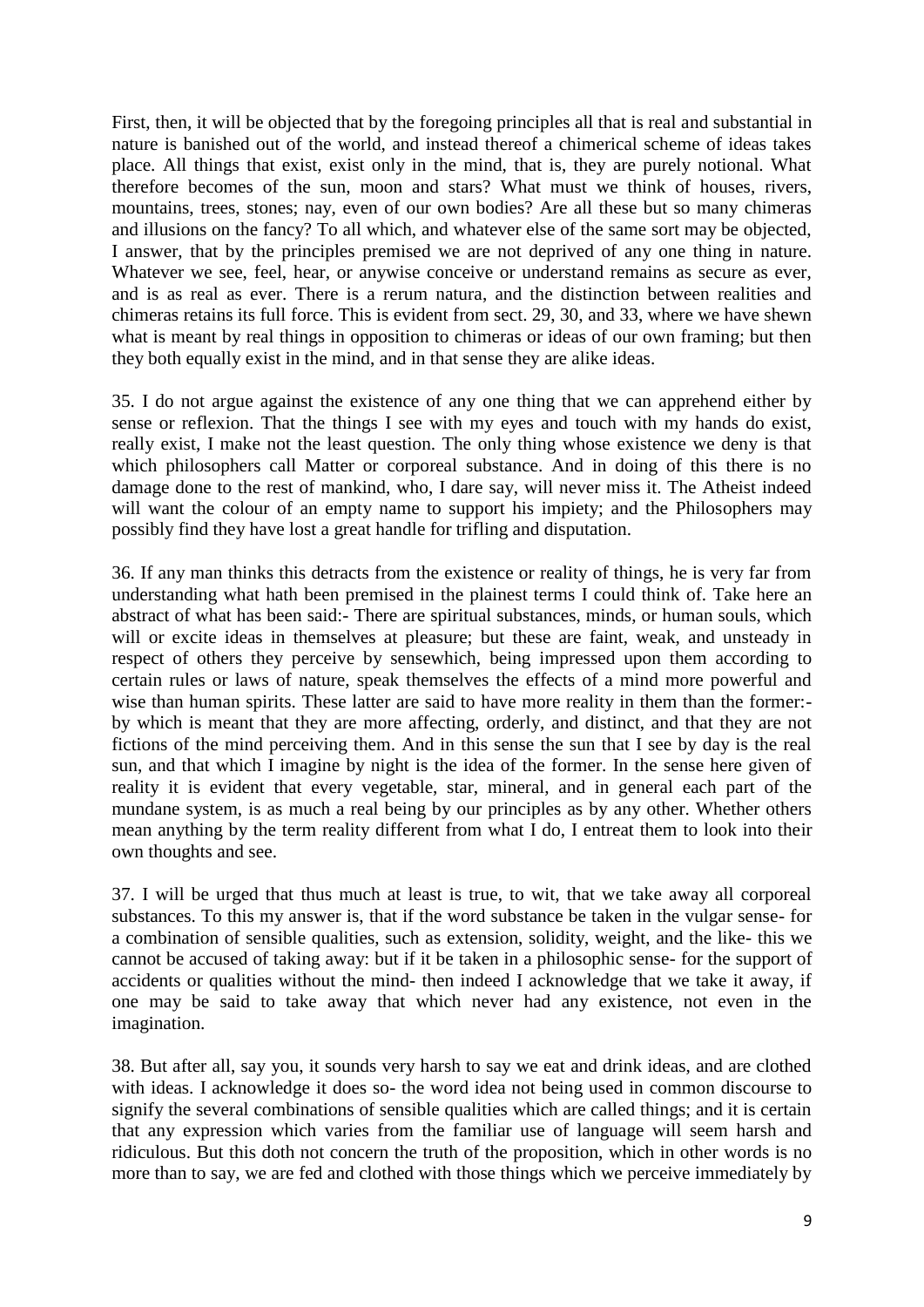our senses. The hardness or softness, the colour, taste, warmth, figure, or suchlike qualities, which combined together constitute the several sorts of victuals and apparel, have been shewn to exist only in the mind that perceives them; and this is all that is meant by calling them ideas; which word if it was as ordinarily used as thing, would sound no harsher nor more ridiculous than it. I am not for disputing about the propriety, but the truth of the expression. If therefore you agree with me that we eat and drink and are clad with the immediate objects of sense, which cannot exist unperceived or without the mind, I shall readily grant it is more proper or conformable to custom that they should be called things rather than ideas.

39. If it be demanded why I make use of the word idea, and do not rather in compliance with custom call them things; I answer, I do it for two reasons:- first, because the term thing in contra-distinction to idea, is generally supposed to denote somewhat existing without the mind; secondly, because thing hath a more comprehensive signification than idea, including spirit or thinking things as well as ideas. Since therefore the objects of sense exist only in the mind, and are withal thoughtless and inactive, I chose to mark them by the word idea, which implies those properties.

40. But, say what we can, some one perhaps may be apt to reply, he will still believe his senses, and never suffer any arguments, how plausible soever, to prevail over the certainty of them. Be it so; assert the evidence of sense as high as you please, we are willing to do the same. That what I see, hear, and feel doth exist, that is to say, is perceived by me, I no more doubt than I do of my own being. But I do not see how the testimony of sense can be alleged as a proof for the existence of anything which is not perceived by sense. We are not for having any man turn sceptic and disbelieve his senses; on the contrary, we give them all the stress and assurance imaginable; nor are there any principles more opposite to Scepticism than those we have laid down, as shall be hereafter clearly shewn.

41. Secondly, it will be objected that there is a great difference betwixt real fire for instance, and the idea of fire, betwixt dreaming or imagining oneself burnt, and actually being so: if you suspect it to be only the idea of fire which you see, do but put your hand into it and you will be convinced with a witness. This and the like may be urged in opposition to our tenets. To all which the answer is evident from what hath been already said; and I shall only add in this place, that if real fire be very different from the idea of fire, so also is the real pain that it occasions very different from the idea of the same pain, and yet nobody will pretend that real pain either is, or can possibly be, in an unperceiving thing, or without the mind, any more than its idea.

42. Thirdly, it will be objected that we see things actually without or at distance from us, and which consequently do not exist in the mind; it being absurd that those things which are seen at the distance of several miles should be as near to us as our own thoughts. In answer to this, I desire it may be considered that in a dream we do oft perceive things as existing at a great distance off, and yet for all that, those things are acknowledged to have their existence only in the mind.

43. But, for the fuller clearing of this point, it may be worth while to consider how it is that we perceive distance and things placed at a distance by sight. For, that we should in truth see external space, and bodies actually existing in it, some nearer, others farther off, seems to carry with it some opposition to what hath been said of their existing nowhere without the mind. The consideration of this difficulty it was that gave birth to my "Essay towards a New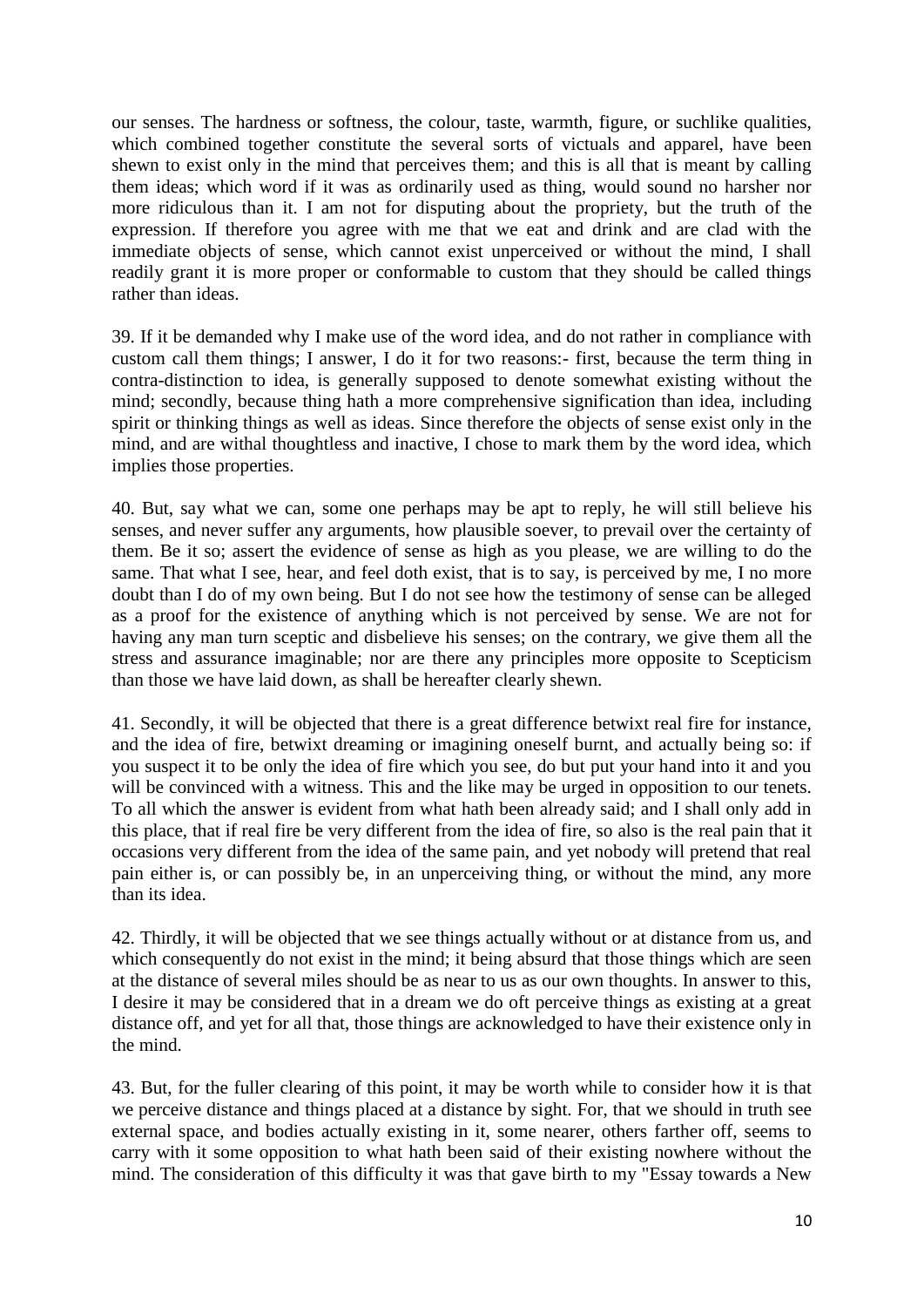Theory of Vision," which was published not long since, wherein it is shewn that distance or outness is neither immediately of itself perceived by sight, nor yet apprehended or judged of by lines and angles, or anything that hath a necessary connexion with it; but that it is only suggested to our thoughts by certain visible ideas and sensations attending vision, which in their own nature have no manner of similitude or relation either with distance or things placed at a distance; but, by a connexion taught us by experience, they come to signify and suggest them to us, after the same manner that words of any language suggest the ideas they are made to stand for; insomuch that a man born blind and afterwards made to see, would not, at first sight, think the things he saw to be without his mind, or at any distance from him. See sect. 41 of the fore-mentioned treatise.

44. The ideas of sight and touch make two species entirely distinct and heterogeneous. The former are marks and prognostics of the latter. That the proper objects of sight neither exist without mind, nor are the images of external things, was shewn even in that treatise. Though throughout the same the contrary be supposed true of tangible objects- not that to suppose that vulgar error was necessary for establishing the notion therein laid down, but because it was beside my purpose to examine and refute it in a discourse concerning Vision. So that in strict truth the ideas of sight, when we apprehend by them distance and things placed at a distance, do not suggest or mark out to us things actually existing at a distance, but only admonish us what ideas of touch will be imprinted in our minds at such and such distances of time, and in consequence of such or such actions. It is, I say, evident from what has been said in the foregoing parts of this Treatise, and in sect. 147 and elsewhere of the Essay concerning Vision, that visible ideas are the Language whereby the Governing Spirit on whom we depend informs us what tangible ideas he is about to imprint upon us, in case we excite this or that motion in our own bodies. But for a fuller information in this point I refer to the Essay itself.

45. Fourthly, it will be objected that from the foregoing principles it follows things are every moment annihilated and created anew. The objects of sense exist only when they are perceived; the trees therefore are in the garden, or the chairs in the parlour, no longer than while there is somebody by to perceive them. Upon shutting my eyes all the furniture in the room is reduced to nothing, and barely upon opening them it is again created. In answer to all which, I refer the reader to what has been said in sect. 3, 4, &c., and desire he will consider whether he means anything by the actual existence of an idea distinct from its being perceived. For my part, after the nicest inquiry I could make, I am not able to discover that anything else is meant by those words; and I once more entreat the reader to sound his own thoughts, and not suffer himself to be imposed on by words. If he can conceive it possible either for his ideas or their archetypes to exist without being perceived, then I give up the cause; but if he cannot, he will acknowledge it is unreasonable for him to stand up in defence of he knows not what, and pretend to charge on me as an absurdity the not assenting to those propositions which at bottom have no meaning in them.

46. It will not be amiss to observe how far the received principles of philosophy are themselves chargeable with those pretended absurdities. It is thought strangely absurd that upon closing my eyelids all the visible objects around me should be reduced to nothing; and yet is not this what philosophers commonly acknowledge, when they agree on all hands that light and colours, which alone are the proper and immediate objects of sight, are mere sensations that exist no longer than they are perceived? Again, it may to some perhaps seem very incredible that things should be every moment creating, yet this very notion is commonly taught in the schools. For the Schoolmen, though they acknowledge the existence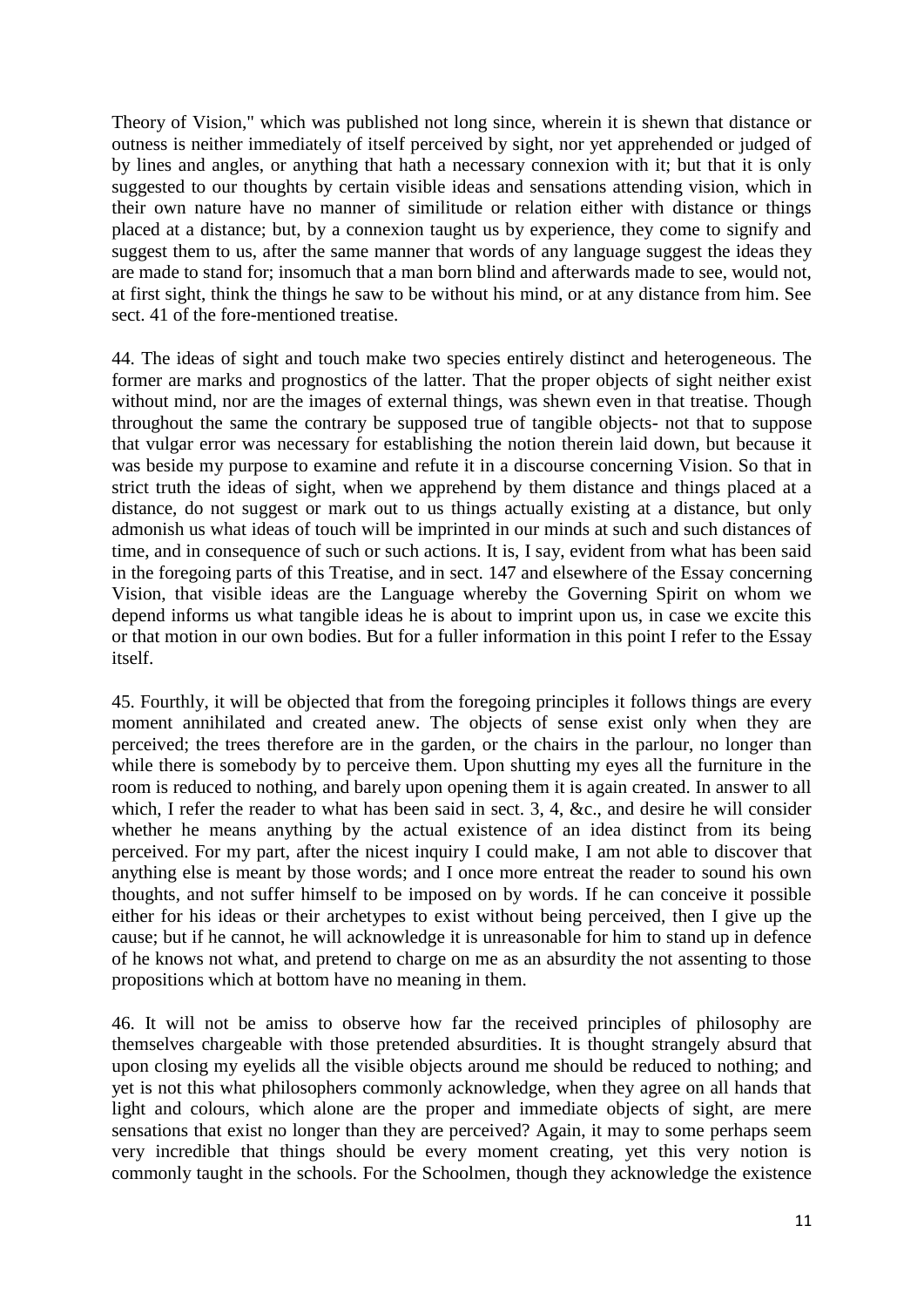of Matter, and that the whole mundane fabric is framed out of it, are nevertheless of opinion that it cannot subsist without the divine conservation, which by them is expounded to be a continual creation.

47. Farther, a little thought will discover to us that though we allow the existence of Matter or corporeal substance, yet it will unavoidably follow, from the principles which are now generally admitted, that the particular bodies, of what kind soever, do none of them exist whilst they are not perceived. For, it is evident from sect. II and the following sections, that the Matter philosophers contend for is an incomprehensible somewhat, which hath none of those particular qualities whereby the bodies falling under our senses are distinguished one from another. But, to make this more plain, it must be remarked that the infinite divisibility of Matter is now universally allowed, at least by the most approved and considerable philosophers, who on the received principles demonstrate it beyond all exception. Hence, it follows there is an infinite number of parts in each particle of Matter which are not perceived by sense. The reason therefore that any particular body seems to be of a finite magnitude, or exhibits only a finite number of parts to sense, is, not because it contains no more, since in itself it contains an infinite number of parts, but because the sense is not acute enough to discern them. In proportion therefore as the sense is rendered more acute, it perceives a greater number of parts in the object, that is, the object appears greater, and its figure varies, those parts in its extremities which were before unperceivable appearing now to bound it in very different lines and angles from those perceived by an obtuser sense. And at length, after various changes of size and shape, when the sense becomes infinitely acute the body shall seem infinite. During all which there is no alteration in the body, but only in the sense. Each body therefore, considered in itself, is infinitely extended, and consequently void of all shape or figure. From which it follows that, though we should grant the existence of Matter to be never so certain, yet it is withal as certain, the materialists themselves are by their own principles forced to acknowledge, that neither the particular bodies perceived by sense, nor anything like them, exists without the mind. Matter, I say, and each particle thereof, is according to them infinite and shapeless, and it is the mind that frames all that variety of bodies which compose the visible world, any one whereof does not exist longer than it is perceived.

48. If we consider it, the objection proposed in sect. 45 will not be found reasonably charged on the principles we have premised, so as in truth to make any objection at all against our notions. For, though we hold indeed the objects of sense to be nothing else but ideas which cannot exist unperceived; yet we may not hence conclude they have no existence except only while they are perceived by us, since there may be some other spirit that perceives them though we do not. Wherever bodies are said to have no existence without the mind, I would not be understood to mean this or that particular mind, but all minds whatsoever. It does not therefore follow from the foregoing principles that bodies are annihilated and created every moment, or exist not at all during the intervals between our perception of them.

49. Fifthly, it may perhaps be objected that if extension and figure exist only in the mind, it follows that the mind is extended and figured; since extension is a mode or attribute which (to speak with the schools) is predicated of the subject in which it exists. I answer, those qualities are in the mind only as they are perceived by it- that is, not by way of mode or attribute, but only by way of idea; and it no more follows the soul or mind is extended, because extension exists in it alone, than it does that it is red or blue, because those colours are on all hands acknowledged to exist in it, and nowhere else. As to what philosophers say of subject and mode, that seems very groundless and unintelligible. For instance, in this proposition "a die is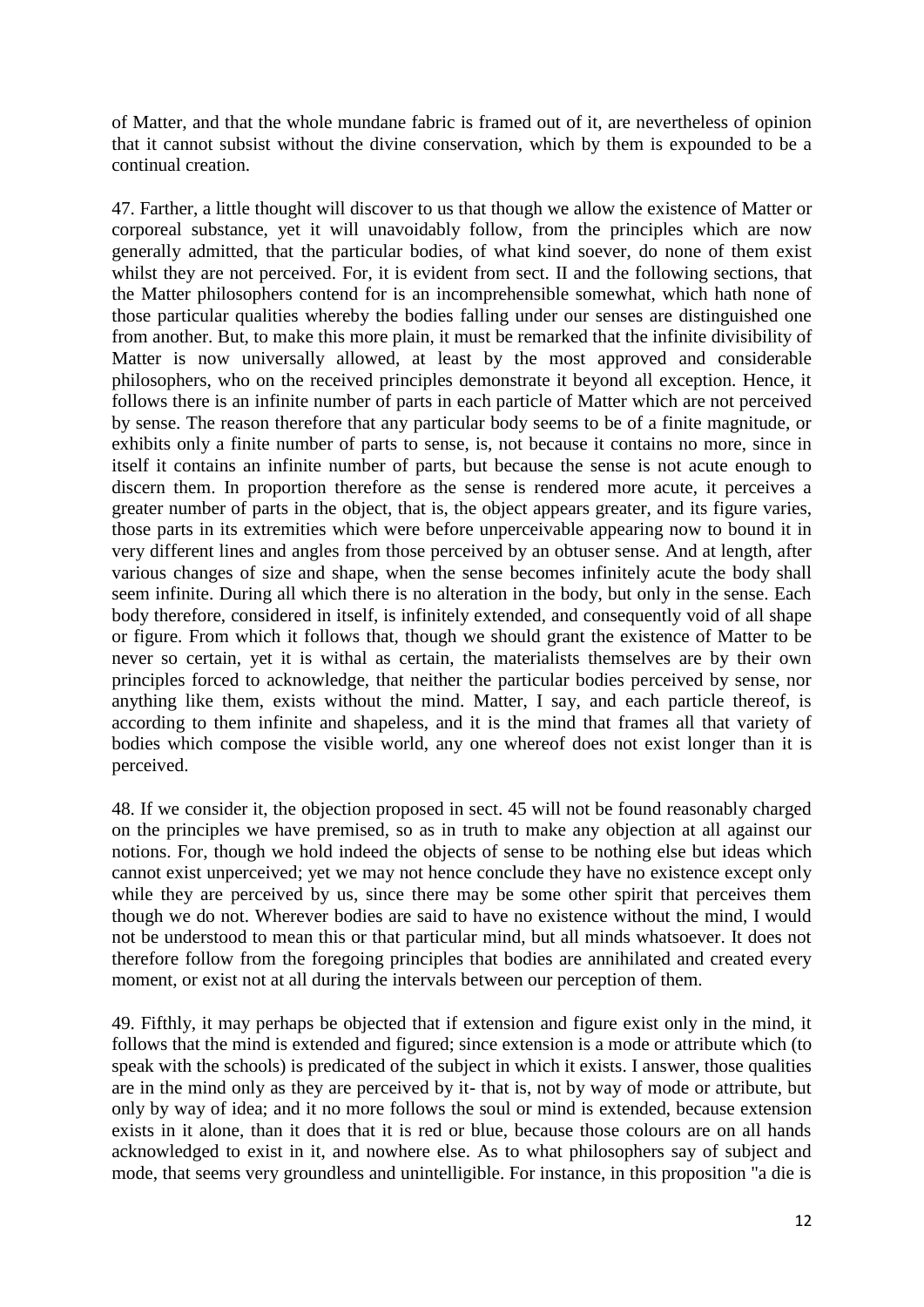hard, extended, and square," they will have it that the word die denotes a subject or substance, distinct from the hardness, extension, and figure which are predicated of it, and in which they exist. This I cannot comprehend: to me a die seems to be nothing distinct from those things which are termed its modes or accidents. And, to say a die is hard, extended, and square is not to attribute those qualities to a subject distinct from and supporting them, but only an explication of the meaning of the word die.

50. Sixthly, you will say there have been a great many things explained by matter and motion; take away these and you destroy the whole corpuscular philosophy, and undermine those mechanical principles which have been applied with so much success to account for the phenomena. In short, whatever advances have been made, either by ancient or modern philosophers, in the study of nature do all proceed on the supposition that corporeal substance or Matter doth really exist. To this I answer that there is not any one phenomenon explained on that supposition which may not as well be explained without it, as might easily be made appear by an induction of particulars. To explain the phenomena, is all one as to show why, upon such and such occasions, we are affected with such and such ideas. But how Matter should operate on a Spirit, or produce any idea in it, is what no philosopher will pretend to explain; it is therefore evident there can be no use of Matter in natural philosophy. Besides, they who attempt to account for things do it not by corporeal substance, but by figure, motion, and other qualities, which are in truth no more than mere ideas, and, therefore, cannot be the cause of anything, as hath been already shewn. See sect. 25.

51. Seventhly, it will upon this be demanded whether it does not seem absurd to take away natural causes, and ascribe everything to the immediate operation of Spirits? We must no longer say upon these principles that fire heats, or water cools, but that a Spirit heats, and so forth. Would not a man be deservedly laughed at, who should talk after this manner? I answer, he would so; in such things we ought to "think with the learned, and speak with the vulgar." They who to demonstration are convinced of the truth of the Copernican system do nevertheless say "the sun rises," "the sun sets," or "comes to the meridian"; and if they affected a contrary style in common talk it would without doubt appear very ridiculous. A little reflexion on what is here said will make it manifest that the common use of language would receive no manner of alteration or disturbance from the admission of our tenets.

52. In the ordinary affairs of life, any phrases may be retained, so long as they excite in us proper sentiments, or dispositions to act in such a manner as is necessary for our well-being, how false soever they may be if taken in a strict and speculative sense. Nay, this is unavoidable, since, propriety being regulated by custom, language is suited to the received opinions, which are not always the truest. Hence it is impossible, even in the most rigid, philosophic reasonings, so far to alter the bent and genius of the tongue we speak, as never to give a handle for cavillers to pretend difficulties and inconsistencies. But, a fair and ingenuous reader will collect the sense from the scope and tenor and connexion of a discourse, making allowances for those inaccurate modes of speech which use has made inevitable.

53. As to the opinion that there are no Corporeal Causes, this has been heretofore maintained by some of the Schoolmen, as it is of late by others among the modern philosophers, who though they allow Matter to exist, yet will have God alone to be the immediate efficient cause of all things. These men saw that amongst all the objects of sense there was none which had any power or activity included in it; and that by consequence this was likewise true of whatever bodies they supposed to exist without the mind, like unto the immediate objects of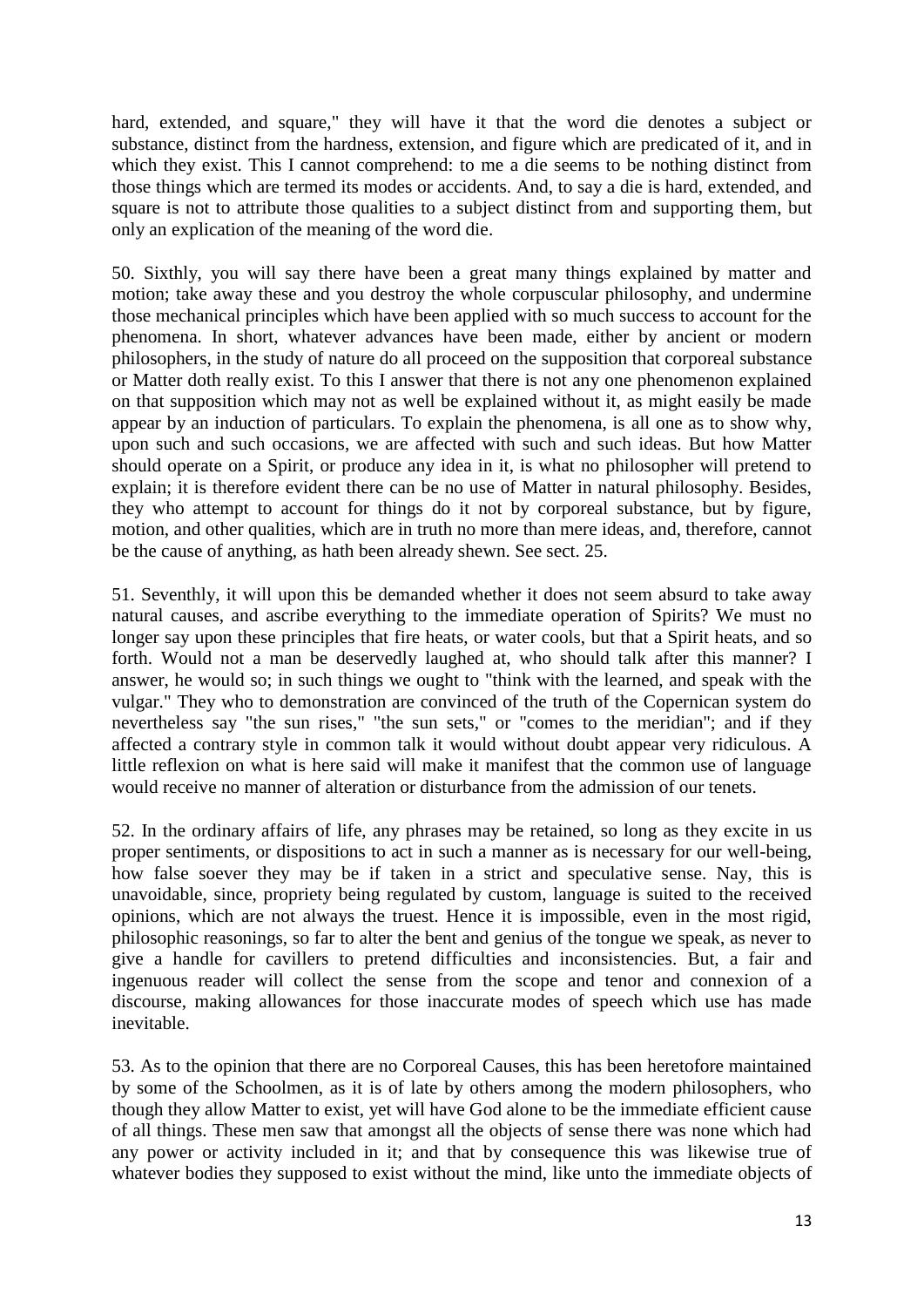sense. But then, that they should suppose an innumerable multitude of created beings, which they acknowledge are not capable of producing any one effect in nature, and which therefore are made to no manner of purpose, since God might have done everything as well without them: this I say, though we should allow it possible, must yet be a very unaccountable and extravagant supposition.

54. In the eighth place, the universal concurrent assent of mankind may be thought by some an invincible argument in behalf of Matter, or the existence of external things. Must we suppose the whole world to be mistaken? And if so, what cause can be assigned of so widespread and predominant an error? I answer, first, that, upon a narrow inquiry, it will not perhaps be found so many as is imagined do really believe the existence of Matter or things without the mind. Strictly speaking, to believe that which involves a contradiction, or has no meaning in it, is impossible; and whether the foregoing expressions are not of that sort, I refer it to the impartial examination of the reader. In one sense, indeed, men may be said to believe that Matter exists, that is, they act as if the immediate cause of their sensations, which affects them every moment, and is so nearly present to them, were some senseless unthinking being. But, that they should clearly apprehend any meaning marked by those words, and form thereof a settled speculative opinion, is what I am not able to conceive. This is not the only instance wherein men impose upon themselves, by imagining they believe those propositions which they have often heard, though at bottom they have no meaning in them.

55. But secondly, though we should grant a notion to be never so universally and steadfastly adhered to, yet this is weak argument of its truth to whoever considers what a vast number of prejudices and false opinions are everywhere embraced with the utmost tenaciousness, by the unreflecting (which are the far greater) part of mankind. There was a time when the antipodes and motion of the earth were looked upon as monstrous absurdities even by men of learning: and if it be considered what a small proportion they bear to the rest of mankind, we shall find that at this day those notions have gained but a very inconsiderable footing in the world.

56. But it is demanded that we assign a cause of this prejudice, and account for its obtaining in the world. To this I answer, that men knowing they perceived several ideas, whereof they themselves were not the authors- as not being excited from within nor depending on the operation of their wills- this made them maintain those ideas, or objects of perception had an existence independent of and without the mind, without ever dreaming that a contradiction was involved in those words. But, philosophers having plainly seen that the immediate objects of perception do not exist without the mind, they in some degree corrected the mistake of the vulgar; but at the same time run into another which seems no less absurd, to wit, that there are certain objects really existing without the mind, or having a subsistence distinct from being perceived, of which our ideas are only images or resemblances, imprinted by those objects on the mind. And this notion of the philosophers owes its origin to the same cause with the former, namely, their being conscious that they were not the authors of their own sensations, which they evidently knew were imprinted from without, and which therefore must have some cause distinct from the minds on which they are imprinted.

57. But why they should suppose the ideas of sense to be excited in us by things in their likeness, and not rather have recourse to Spirit which alone can act, may be accounted for, first, because they were not aware of the repugnancy there is, as well in supposing things like unto our ideas existing without, as in attributing to them power or activity. Secondly, because the Supreme Spirit which excites those ideas in our minds, is not marked out and limited to our view by any particular finite collection of sensible ideas, as human agents are by their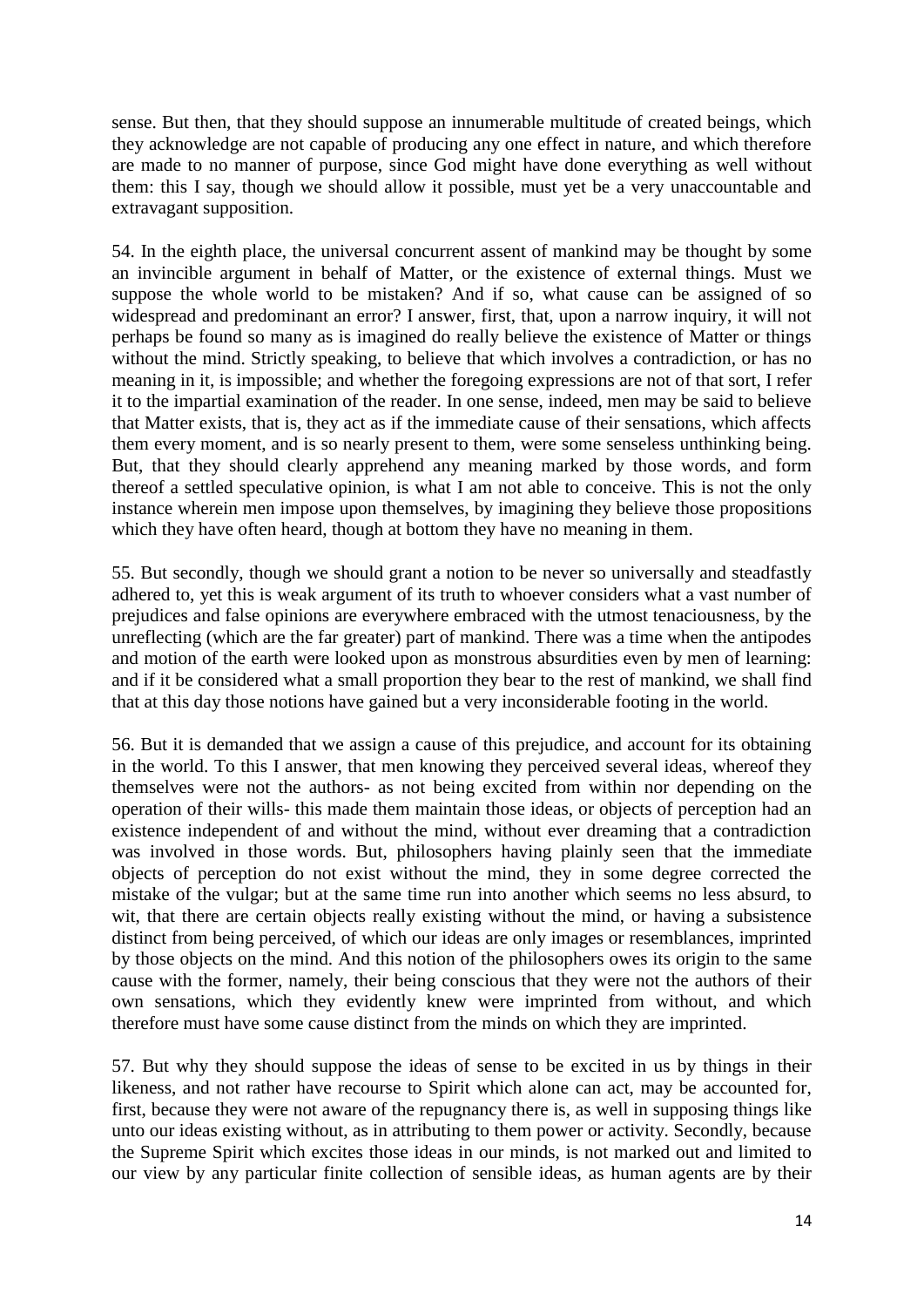size, complexion, limbs, and motions. And thirdly, because His operations are regular and uniform. Whenever the course of nature is interrupted by a miracle, men are ready to own the presence of a superior agent. But, when we see things go on in the ordinary course they do not excite in us any reflexion; their order and concatenation, though it be an argument of the greatest wisdom, power, and goodness in their creator, is yet so constant and familiar to us that we do not think them the immediate effects of a Free Spirit; especially since inconsistency and mutability in acting, though it be an imperfection, is looked on as a mark of freedom.

58. Tenthly, it will be objected that the notions we advance are inconsistent with several sound truths in philosophy and mathematics. For example, the motion of the earth is now universally admitted by astronomers as a truth grounded on the clearest and most convincing reasons. But, on the foregoing principles, there can be no such thing. For, motion being only an idea, it follows that if it be not perceived it exists not; but the motion of the earth is not perceived by sense. I answer, that tenet, if rightly understood, will be found to agree with the principles we have premised; for, the question whether the earth moves or no amounts in reality to no more than this, to wit, whether we have reason to conclude, from what has been observed by astronomers, that if we were placed in such and such circumstances, and such or such a position and distance both from the earth and sun, we should perceive the former to move among the choir of the planets, and appearing in all respects like one of them; and this, by the established rules of nature which we have no reason to mistrust, is reasonably collected from the phenomena.

59. We may, from the experience we have had of the train and succession of ideas in our minds, often make, I will not say uncertain conjectures, but sure and well-grounded predictions concerning the ideas we shall be affected with pursuant to a great train of actions, and be enabled to pass a right judgment of what would have appeared to us, in case we were placed in circumstances very different from those we are in at present. Herein consists the knowledge of nature, which may preserve its use and certainty very consistently with what hath been said. It will be easy to apply this to whatever objections of the like sort may be drawn from the magnitude of the stars, or any other discoveries in astronomy or nature.

60. In the eleventh place, it will be demanded to what purpose serves that curious organization of plants, and the animal mechanism in the parts of animals; might not vegetables grow, and shoot forth leaves of blossoms, and animals perform all their motions as well without as with all that variety of internal parts so elegantly contrived and put together; which, being ideas, have nothing powerful or operative in them, nor have any necessary connexion with the effects ascribed to them? If it be a Spirit that immediately produces every effect by a fiat or act of his will, we must think all that is fine and artificial in the works, whether of man or nature, to be made in vain. By this doctrine, though an artist hath made the spring and wheels, and every movement of a watch, and adjusted them in such a manner as he knew would produce the motions he designed, yet he must think all this done to no purpose, and that it is an Intelligence which directs the index, and points to the hour of the day. If so, why may not the Intelligence do it, without his being at the pains of making the movements and putting them together? Why does not an empty case serve as well as another? And how comes it to pass that whenever there is any fault in the going of a watch, there is some corresponding disorder to be found in the movements, which being mended by a skilful hand all is right again? The like may be said of all the clockwork of nature, great part whereof is so wonderfully fine and subtle as scarce to be discerned by the best microscope. In short, it will be asked, how, upon our principles, any tolerable account can be given, or any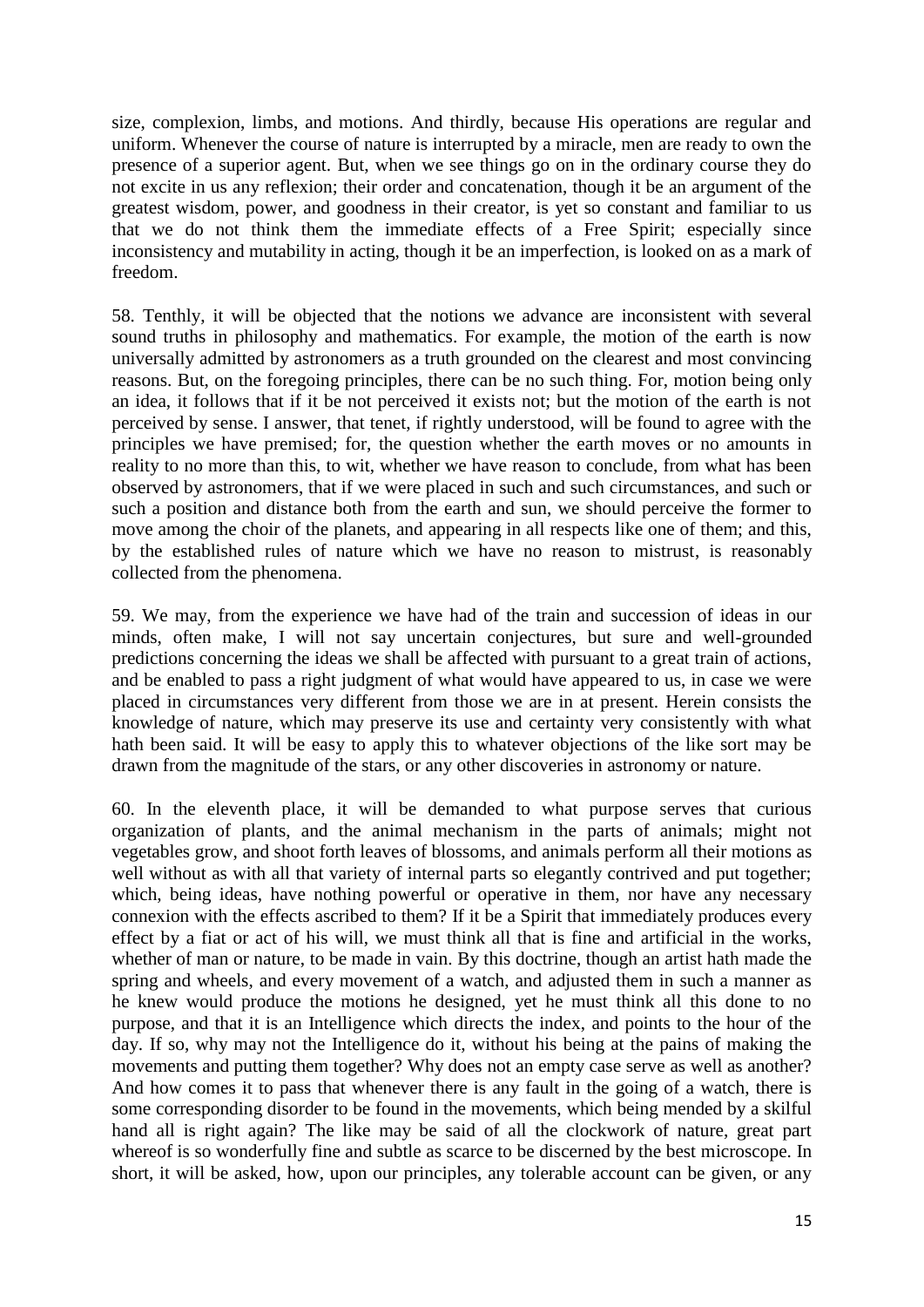final cause assigned of an innumerable multitude of bodies and machines, framed with the most exquisite art, which in the common philosophy have very apposite uses assigned them, and serve to explain abundance of phenomena?

61. To all which I answer, first, that though there were some difficulties relating to the administration of Providence, and the uses by it assigned to the several parts of nature, which I could not solve by the foregoing principles, yet this objection could be of small weight against the truth and certainty of those things which may be proved a priori, with the utmost evidence and rigor of demonstration. Secondly, but neither are the received principles free from the like difficulties; for, it may still be demanded to what end God should take those roundabout methods of effecting things by instruments and machines, which no one can deny might have been effected by the mere command of His will without all that apparatus; nay, if we narrowly consider it, we shall find the objection may be retorted with greater force on those who hold the existence of those machines without of mind; for it has been made evident that solidity, bulk, figure, motion, and the like have no activity or efficacy in them, so as to be capable of producing any one effect in nature. See sect. 25. Whoever therefore supposes them to exist (allowing the supposition possible) when they are not perceived does it manifestly to no purpose; since the only use that is assigned to them, as they exist unperceived, is that they produce those perceivable effects which in truth cannot be ascribed to anything but Spirit.

62. But, to come nigher the difficulty, it must be observed that though the fabrication of all those parts and organs be not absolutely necessary to the producing any effect, yet it is necessary to the producing of things in a constant regular way according to the laws of nature. There are certain general laws that run through the whole chain of natural effects; these are learned by the observation and study of nature, and are by men applied as well to the framing artificial things for the use and ornament of life as to the explaining various phenomena- which explication consists only in shewing the conformity any particular phenomenon hath to the general laws of nature, or, which is the same thing, in discovering the uniformity there is in the production of natural effects; as will be evident to whoever shall attend to the several instances wherein philosophers pretend to account for appearances. That there is a great and conspicuous use in these regular constant methods of working observed by the Supreme Agent hath been shewn in sect. 31. And it is no less visible that a particular size, figure, motion, and disposition of parts are necessary, though not absolutely to the producing any effect, yet to the producing it according to the standing mechanical laws of nature. Thus, for instance, it cannot be denied that God, or the Intelligence that sustains and rules the ordinary course of things, might if He were minded to produce a miracle, cause all the motions on the dial-plate of a watch, though nobody had ever made the movements and put them in it: but yet, if He will act agreeably to the rules of mechanism, by Him for wise ends established and maintained in the creation, it is necessary that those actions of the watchmaker, whereby he makes the movements and rightly adjusts them, precede the production of the aforesaid motions; as also that any disorder in them be attended with the perception of some corresponding disorder in the movements, which being once corrected all is right again.

63. It may indeed on some occasions be necessary that the Author of nature display His overruling power in producing some appearance out of the ordinary series of things. Such exceptions from the general rules of nature are proper to surprise and awe men into an acknowledgement of the Divine Being; but then they are to be used but seldom, otherwise there is a plain reason why they should fail of that effect. Besides, God seems to choose the convincing our reason of His attributes by the works of nature, which discover so much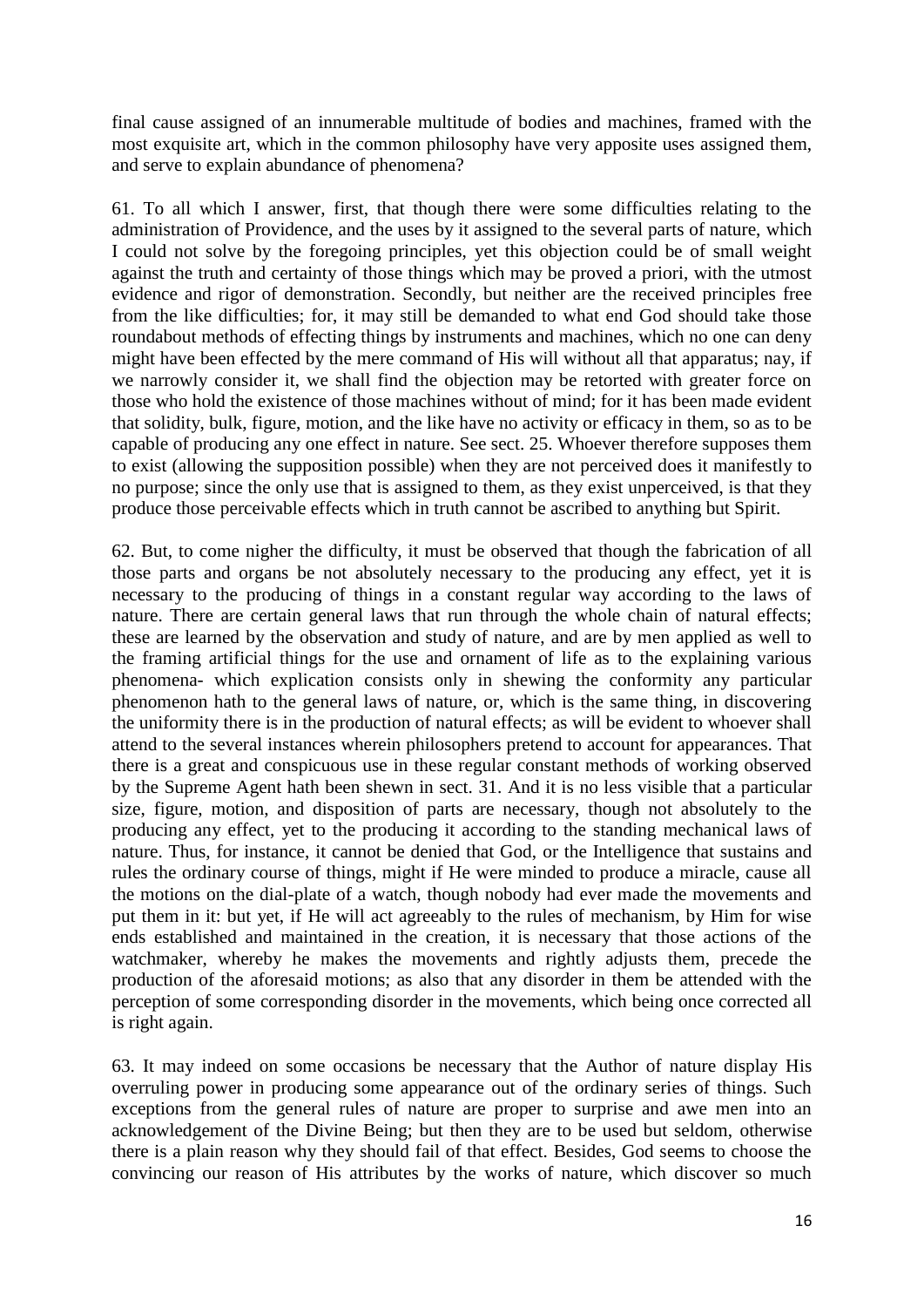harmony and contrivance in their make, and are such plain indications of wisdom and beneficence in their Author, rather than to astonish us into a belief of His Being by anomalous and surprising events.

64. To set this matter in a yet clearer light, I shall observe that what has been objected in sect. 60 amounts in reality to no more than this:- ideas are not anyhow and at random produced, there being a certain order and connexion between them, like to that of cause and effect; there are also several combinations of them made in a very regular and artificial manner, which seem like so many instruments in the hand of nature that, being hid as it were behind the scenes, have a secret operation in producing those appearances which are seen on the theatre of the world, being themselves discernible only to the curious eye of the philosopher. But, since one idea cannot be the cause of another, to what purpose is that connexion? And, since those instruments, being barely inefficacious perceptions in the mind, are not subservient to the production of natural effects, it is demanded why they are made; or, in other words, what reason can be assigned why God should make us, upon a close inspection into His works, behold so great variety of ideas so artfully laid together, and so much according to rule; it not being credible that He would be at the expense (if one may so speak) of all that art and regularity to no purpose.

65. To all which my answer is, first, that the connexion of ideas does not imply the relation of cause and effect, but only of a mark or sign with the thing signified. The fire which I see is not the cause of the pain I suffer upon my approaching it, but the mark that forewarns me of it. In like manner the noise that I hear is not the effect of this or that motion or collision of the ambient bodies, but the sign thereof. Secondly, the reason why ideas are formed into machines, that is, artificial and regular combinations, is the same with that for combining letters into words. That a few original ideas may be made to signify a great number of effects and actions, it is necessary they be variously combined together. And, to the end their use be permanent and universal, these combinations must be made by rule, and with wise contrivance. By this means abundance of information is conveyed unto us, concerning what we are to expect from such and such actions and what methods are proper to be taken for the exciting such and such ideas; which in effect is all that I conceive to be distinctly meant when it is said that, by discerning a figure, texture, and mechanism of the inward parts of bodies, whether natural or artificial, we may attain to know the several uses and properties depending thereon, or the nature of the thing.

66. Hence, it is evident that those things which, under the notion of a cause co-operating or concurring to the production of effects, are altogether inexplicable, and run us into great absurdities, may be very naturally explained, and have a proper and obvious use assigned to them, when they are considered only as marks or signs for our information. And it is the searching after and endeavouring to understand those signs instituted by the Author of Nature, that ought to be the employment of the natural philosopher; and not the pretending to explain things by corporeal causes, which doctrine seems to have too much estranged the minds of men from that active principle, that supreme and wise Spirit "in whom we live, move, and have our being."

67. In the twelfth place, it may perhaps be objected that- though it be clear from what has been said that there can be no such thing as an inert, senseless, extended, solid, figured, movable substance existing without the mind, such as philosophers describe Matter- yet, if any man shall leave out of his idea of matter the positive ideas of extension, figure, solidity and motion, and say that he means only by that word an inert, senseless substance, that exists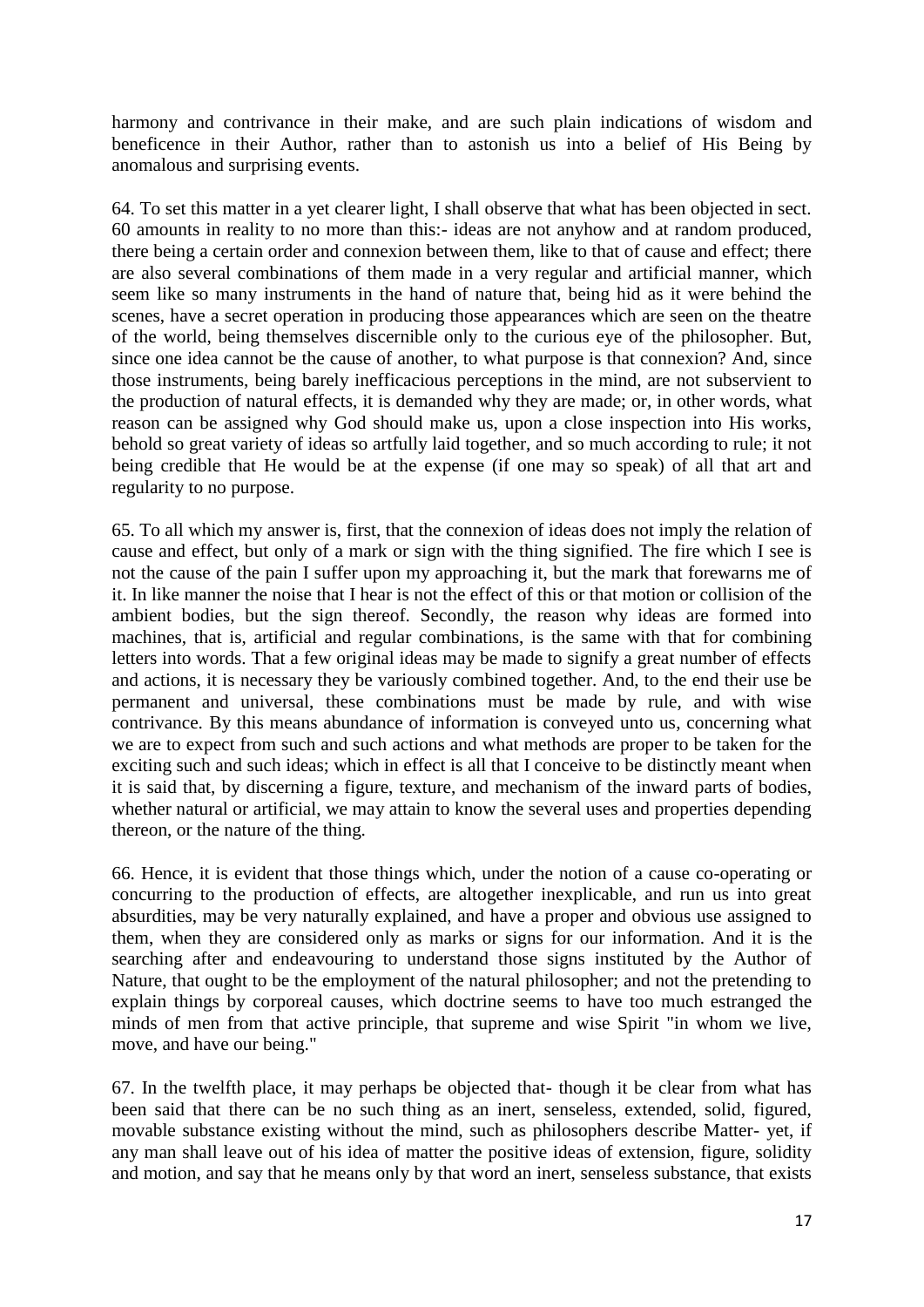without the mind or unperceived, which is the occasion of our ideas, or at the presence whereof God is pleased to excite ideas in us: it doth not appear but that Matter taken in this sense may possibly exist. In answer to which I say, first, that it seems no less absurd to suppose a substance without accidents, than it is to suppose accidents without a substance. But secondly, though we should grant this unknown substance may possibly exist, yet where can it be supposed to be? That it exists not in the mind is agreed; and that it exists not in place is no less certain- since all place or extension exists only in the mind, as hath been already proved. It remains therefore that it exists nowhere at all.

68. Let us examine a little the description that is here given us of matter. It neither acts, nor perceives, nor is perceived; for this is all that is meant by saying it is an inert, senseless, unknown substance; which is a definition entirely made up of negatives, excepting only the relative notion of its standing under or supporting. But then it must be observed that it supports nothing at all, and how nearly this comes to the description of a nonentity I desire may be considered. But, say you, it is the unknown occasion, at the presence of which ideas are excited in us by the will of God. Now, I would fain know how anything can be present to us, which is neither perceivable by sense nor reflexion, nor capable of producing any idea in our minds, nor is at all extended, nor hath any form, nor exists in any place. The words "to be present," when thus applied, must needs be taken in some abstract and strange meaning, and which I am not able to comprehend.

69. Again, let us examine what is meant by occasion. So far as I can gather from the common use of language, that word signifies either the agent which produces any effect, or else something that is observed to accompany or go before it in the ordinary course of things. But when it is applied to Matter as above described, it can be taken in neither of those senses; for Matter is said to be passive and inert, and so cannot be an agent or efficient cause. It is also unperceivable, as being devoid of all sensible qualities, and so cannot be the occasion of our perceptions in the latter sense: as when the burning my finger is said to be the occasion of the pain that attends it. What therefore can be meant by calling matter an occasion? The term is either used in no sense at all, or else in some very distant from its received signification.

70. You will Perhaps say that Matter, though it be not perceived by us, is nevertheless perceived by God, to whom it is the occasion of exciting ideas in our minds. For, say you, since we observe our sensations to be imprinted in an orderly and constant manner, it is but reasonable to suppose there are certain constant and regular occasions of their being produced. That is to say, that there are certain permanent and distinct parcels of Matter, corresponding to our ideas, which, though they do not excite them in our minds, or anywise immediately affect us, as being altogether passive and unperceivable to us, they are nevertheless to God, by whom they art perceived, as it were so many occasions to remind Him when and what ideas to imprint on our minds; that so things may go on in a constant uniform manner.

71. In answer to this, I observe that, as the notion of Matter is here stated, the question is no longer concerning the existence of a thing distinct from Spirit and idea, from perceiving and being perceived; but whether there are not certain ideas of I know not what sort, in the mind of God which are so many marks or notes that direct Him how to produce sensations in our minds in a constant and regular method- much after the same manner as a musician is directed by the notes of music to produce that harmonious train and composition of sound which is called a tune, though they who hear the music do not perceive the notes, and may be entirely ignorant of them. But, this notion of Matter seems too extravagant to deserve a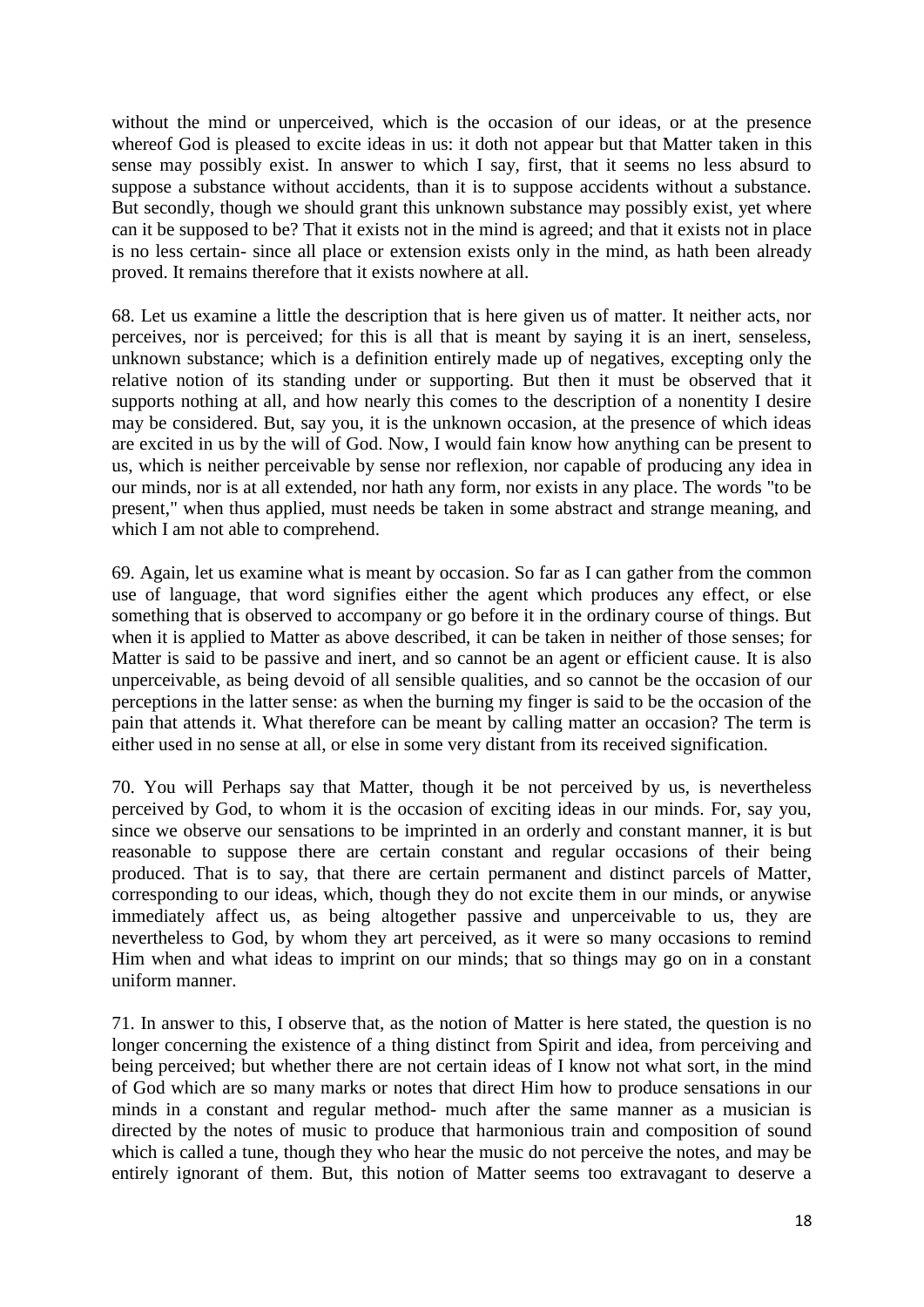confutation. Besides, it is in effect no objection against what we have advanced, viz. that there is no senseless unperceived substance.

72. If we follow the light of reason, we shall, from the constant uniform method of our sensations, collect the goodness and wisdom of the Spirit who excites them in our minds; but this is all that I can see reasonably concluded from thence. To me, I say, it is evident that the being of a spirit infinitely wise, good, and powerful is abundantly sufficient to explain all the appearances of nature. But, as for inert, senseless Matter, nothing that I perceive has any the least connexion with it, or leads to the thoughts of it. And I would fain see any one explain any the meanest phenomenon in nature by it, or shew any manner of reason, though in the lowest rank of probability, that he can have for its existence, or even make any tolerable sense or meaning of that supposition. For, as to its being an occasion, we have, I think, evidently shewn that with regard to us it is no occasion. It remains therefore that it must be, if at all, the occasion to God of exciting ideas in us; and what this amounts to we have just now seen.

73. It is worth while to reflect a little on the motives which induced men to suppose the existence of material substance; that so having observed the gradual ceasing and expiration of those motives or reasons, we may proportionably withdraw the assent that was grounded on them. First, therefore, it was thought that colour, figure, motion, and the rest of the sensible qualities or accidents, did really exist without the mind; and for this reason it seemed needful to suppose some unthinking substratum or substance wherein they did exist, since they could not be conceived to exist by themselves. Afterwards, in process of time, men being convinced that colours, sounds, and the rest of the sensible, secondary qualities had no existence without the mind, they stripped this substratum or material substance of those qualities, leaving only the primary ones, figure, motion, and suchlike, which they still conceived to exist without the mind, and consequently to stand in need of a material support. But, it having been shewn that none even of these can possibly exist otherwise than in a Spirit or Mind which perceives them it follows that we have no longer any reason to suppose the being of Matter; nay, that it is utterly impossible there should be any such thing, so long as that word is taken to denote an unthinking substratum of qualities or accidents wherein they exist without the mind.

74. But though it be allowed by the materialists themselves that Matter was thought of only for the sake of supporting accidents, and, the reason entirely ceasing, one might expect the mind should naturally, and without any reluctance at all, quit the belief of what was solely grounded thereon; yet the prejudice is riveted so deeply in our thoughts, that we can scarce tell how to part with it, and are therefore inclined, since the thing itself is indefensible, at least to retain the name, which we apply to I know not what abstracted and indefinite notions of being, or occasion, though without any show of reason, at least so far as I can see. For, what is there on our part, or what do we perceive, amongst all the ideas, sensations, notions which are imprinted on our minds, either by sense or reflexion, from whence may be inferred the existence of an inert, thoughtless, unperceived occasion? and, on the other hand, on the part of an All-sufficient Spirit, what can there be that should make us believe or even suspect He is directed by an inert occasion to excite ideas in our minds?

75. It is a very extraordinary instance of the force of prejudice, and much to be lamented, that the mind of man retains so great a fondness, against all the evidence of reason, for a stupid thoughtless somewhat, by the interposition whereof it would as it were screen itself from the Providence of God, and remove it farther off from the affairs of the world. But, though we do the utmost we can to secure the belief of Matter, though, when reason forsakes us, we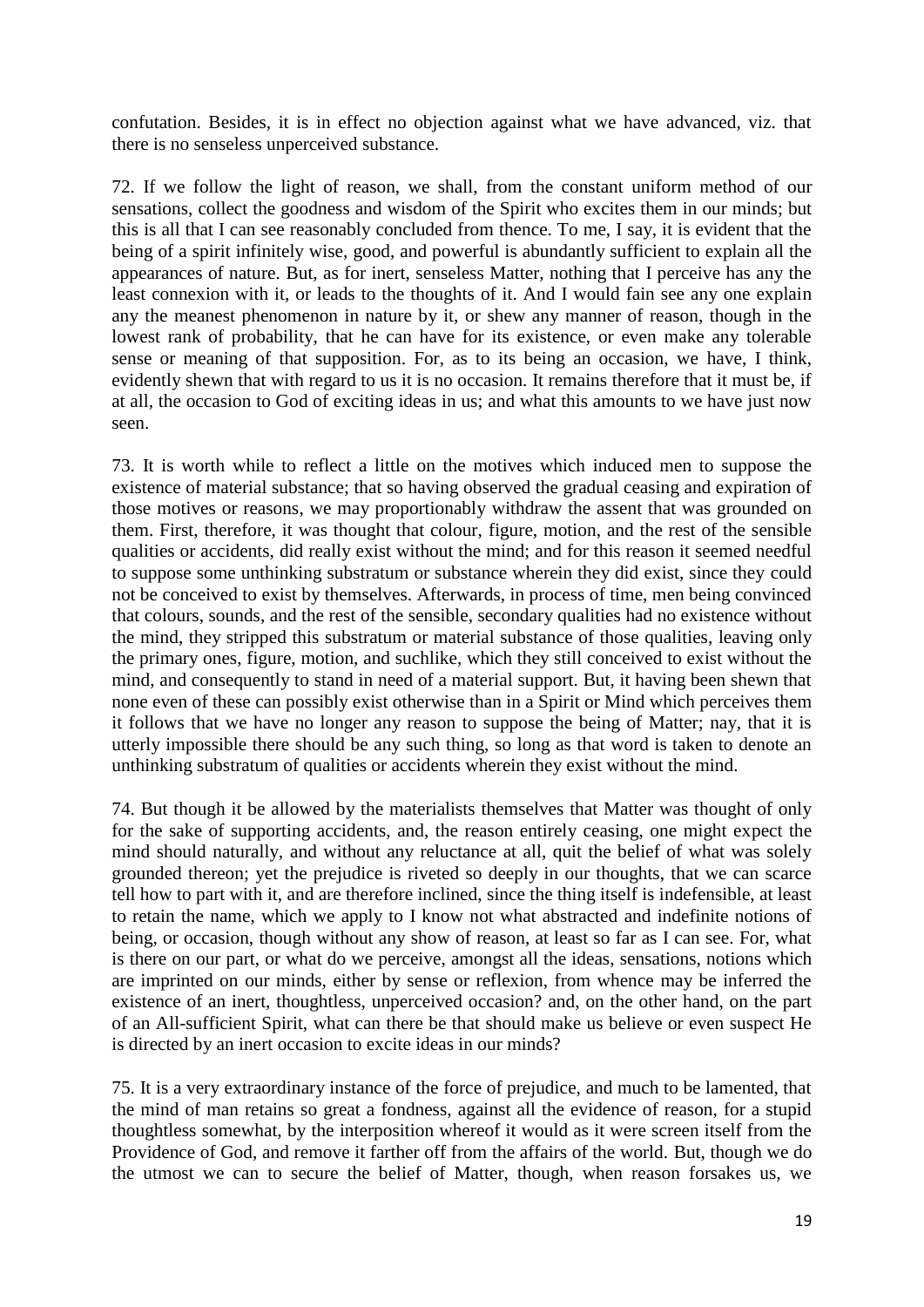endeavour to support our opinion on the bare possibility of the thing, and though we indulge ourselves in the full scope of an imagination not regulated by reason to make out that poor possibility, yet the upshot of all is, that there are certain unknown Ideas in the mind of God; for this, if anything, is all that I conceive to be meant by occasion with regard to God. And this at the bottom is no longer contending for the thing, but for the name.

76. Whether therefore there are such Ideas in the mind of God, and whether they may be called by the name Matter, I shall not dispute. But, if you stick to the notion of an unthinking substance or support of extension, motion, and other sensible qualities, then to me it is most evidently impossible there should be any such thing, since it is a plain repugnancy that those qualities should exist in or be supported by an unperceiving substance.

77. But, say you, though it be granted that there is no thoughtless support of extension and the other qualities or accidents which we perceive, yet there may perhaps be some inert, unperceiving substance or substratum of some other qualities, as incomprehensible to us as colours are to a man born blind, because we have not a sense adapted to them. But, if we had a new sense, we should possibly no more doubt of their existence than a blind man made to see does of the existence of light and colours. I answer, first, if what you mean by the word Matter be only the unknown support of unknown qualities, it is no matter whether there is such a thing or no, since it no way concerns us; and I do not see the advantage there is in disputing about what we know not what, and we know not why.

78. But, secondly, if we had a new sense it could only furnish us with new ideas or sensations; and then we should have the same reason against their existing in an unperceiving substance that has been already offered with relation to figure, motion, colour and the like. Qualities, as hath been shewn, are nothing else but sensations or ideas, which exist only in a mind perceiving them; and this is true not only of the ideas we are acquainted with at present, but likewise of all possible ideas whatsoever.

79. But, you will insist, what if I have no reason to believe the existence of Matter? what if I cannot assign any use to it or explain anything by it, or even conceive what is meant by that word? yet still it is no contradiction to say that Matter exists, and that this Matter is in general a substance, or occasion of ideas; though indeed to go about to unfold the meaning or adhere to any particular explication of those words may be attended with great difficulties. I answer, when words are used without a meaning, you may put them together as you please without danger of running into a contradiction. You may say, for example, that twice two is equal to seven, so long as you declare you do not take the words of that proposition in their usual acceptation but for marks of you know not what. And, by the same reason, you may say there is an inert thoughtless substance without accidents which is the occasion of our ideas. And we shall understand just as much by one proposition as the other.

80. In the last place, you will say, what if we give up the cause of material Substance, and stand to it that Matter is an unknown somewhat- neither substance nor accident, spirit nor idea, inert, thoughtless, indivisible, immovable, unextended, existing in no place. For, say you, whatever may be urged against substance or occasion, or any other positive or relative notion of Matter, hath no place at all, so long as this negative definition of Matter is adhered to. I answer, you may, if so it shall seem good, use the word "Matter" in the same sense as other men use "nothing," and so make those terms convertible in your style. For, after all, this is what appears to me to be the result of that definition, the parts whereof when I consider with attention, either collectively or separate from each other, I do not find that there is any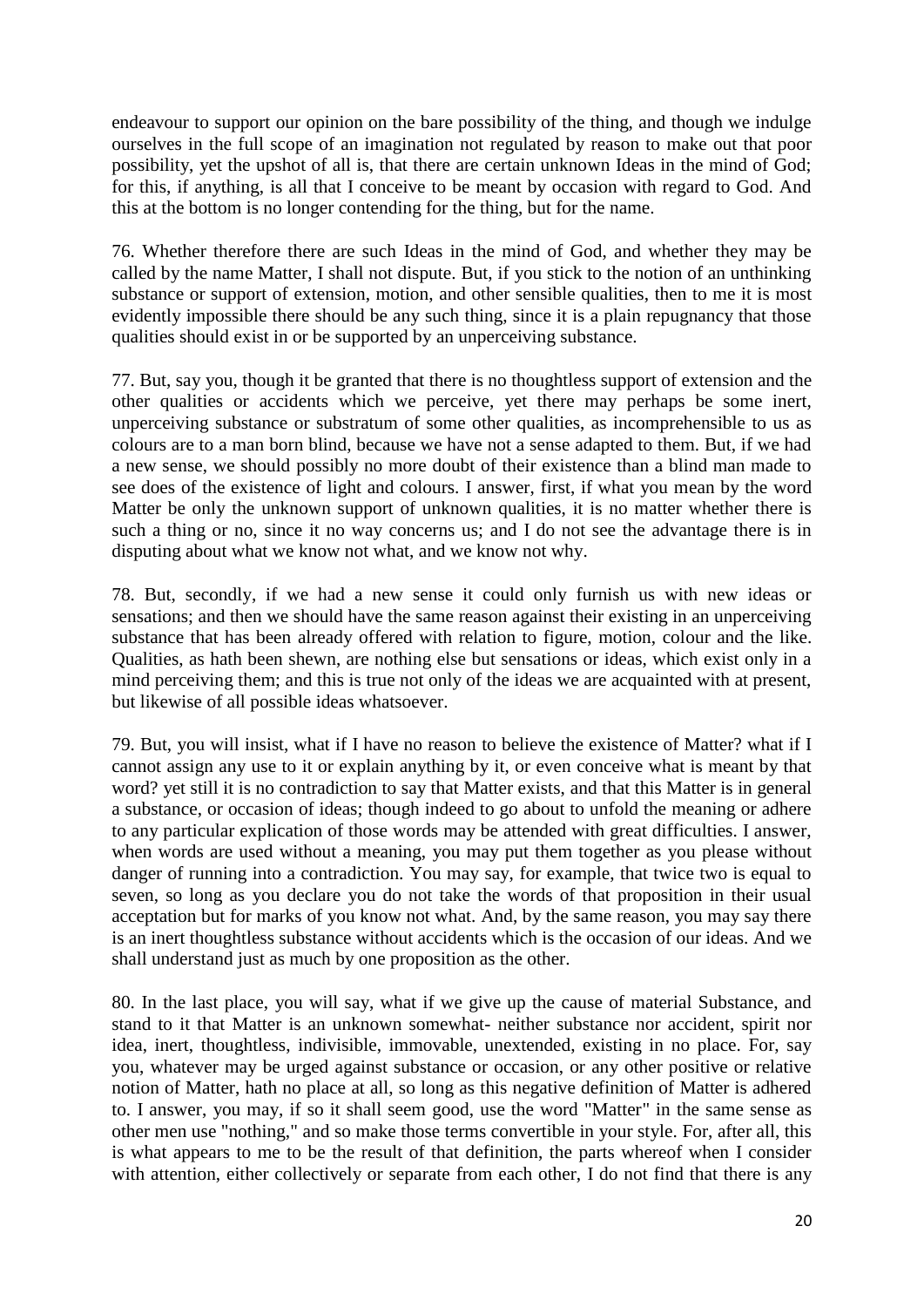kind of effect or impression made on my mind different from what is excited by the term nothing.

81. You will reply, perhaps, that in the fore-said definition is included what doth sufficiently distinguish it from nothing- the positive abstract idea of quiddity, entity, or existence. I own, indeed, that those who pretend to the faculty of framing abstract general ideas do talk as if they had such an idea, which is, say they, the most abstract and general notion of all; that is, to me, the most incomprehensible of all others. That there are a great variety of spirits of different orders and capacities, whose faculties both in number and extent are far exceeding those the Author of my being has bestowed on me, I see no reason to deny. And for me to pretend to determine by my own few, stinted narrow inlets of perception, what ideas the inexhaustible power of the Supreme Spirit may imprint upon them were certainly the utmost folly and presumption- since there may be, for aught that I know, innumerable sorts of ideas or sensations, as different from one another, and from all that I have perceived, as colours are from sounds. But, how ready soever I may be to acknowledge the scantiness of my comprehension with regard to the endless variety of spirits and ideas that may possibly exist, yet for any one to pretend to a notion of Entity or Existence, abstracted from spirit and idea, from perceived and being perceived, is, I suspect, a downright repugnancy and trifling with words.- It remains that we consider the objections which may possibly be made on the part of Religion.

82. Some there are who think that, though the arguments for the real existence of bodies which are drawn from Reason be allowed not to amount to demonstration, yet the Holy Scriptures are so clear in the point as will sufficiently convince every good Christian that bodies do really exist, and are something more than mere ideas; there being in Holy Writ innumerable facts related which evidently suppose the reality of timber and stone, mountains and rivers, and cities, and human bodies. To which I answer that no sort of writings whatever, sacred or profane, which use those and the like words in the vulgar acceptation, or so as to have a meaning in them, are in danger of having their truth called in question by our doctrine. That all those things do really exist, that there are bodies, even corporeal substances, when taken in the vulgar sense, has been shewn to be agreeable to our principles; and the difference betwixt things and ideas, realities and chimeras, has been distinctly explained. See sect. 29, 30, 33, 36, &c. And I do not think that either what philosophers call Matter, or the existence of objects without the mind, is anywhere mentioned in Scripture.

83. Again, whether there can be or be not external things, it is agreed on all hands that the proper use of words is the marking our conceptions, or things only as they are known and perceived by us; whence it plainly follows that in the tenets we have laid down there is nothing inconsistent with the right use and significancy of language, and that discourse, of what kind soever, so far as it is intelligible, remains undisturbed. But all this seems so manifest, from what has been largely set forth in the premises, that it is needless to insist any farther on it.

84. But, it will be urged that miracles do, at least, lose much of their stress and import by our principles. What must we think of Moses' rod? was it not really turned into a serpent; or was there only a change of ideas in the minds of the spectators? And, can it be supposed that our Saviour did no more at the marriage-feast in Cana than impose on the sight, and smell, and taste of the guests, so as to create in them the appearance or idea only of wine? The same may be said of all other miracles; which, in consequence of the foregoing principles, must be looked upon only as so many cheats, or illusions of fancy. To this I reply, that the rod was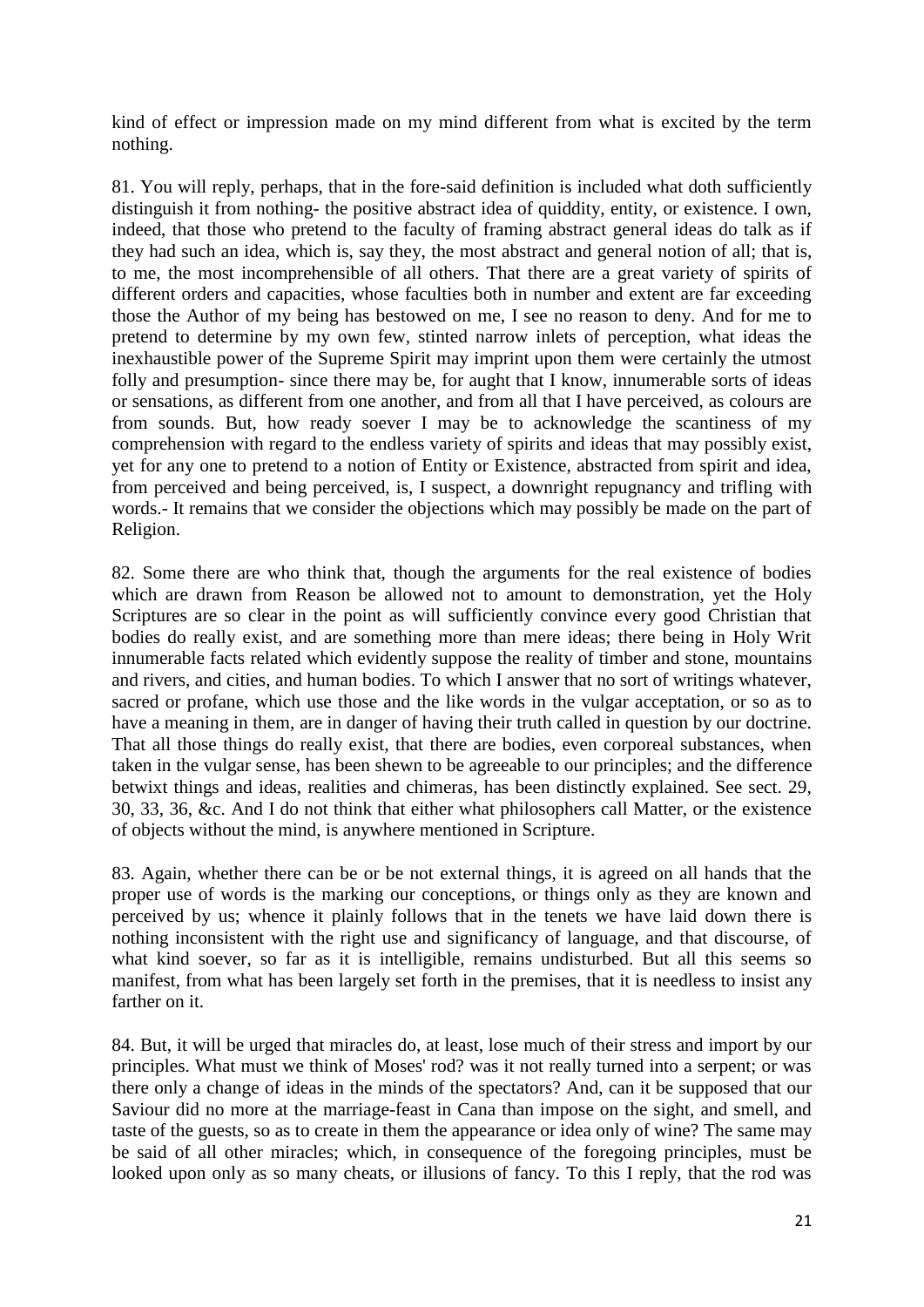changed into a real serpent, and the water into real wine. That this does not in the least contradict what I have elsewhere said will be evident from sect. 34 and 35. But this business of real and imaginary has been already so plainly and fully explained, and so often referred to, and the difficulties about it are so easily answered from what has gone before, that it were an affront to the reader's understanding to resume the explication of it in its place. I shall only observe that if at table all who were present should see, and smell, and taste, and drink wine, and find the effects of it, with me there could be no doubt of its reality; so that at bottom the scruple concerning real miracles has no place at all on ours, but only on the received principles, and consequently makes rather for than against what has been said.

85. Having done with the Objections, which I endeavoured to propose in the clearest light, and gave them all the force and weight I could, we proceed in the next place to take a view of our tenets in their Consequences. Some of these appear at first sightas that several difficult and obscure questions, on which abundance of speculation has been thrown away, are entirely banished from philosophy. "Whether corporeal substance can think," "whether Matter be infinitely divisible," and "how it operates on spirit"- these and like inquiries have given infinite amusement to philosophers in all ages; but depending on the existence of Matter, they have no longer any place on our principles. Many other advantages there are, as well with regard to religion as the sciences, which it is easy for any one to deduce from what has been premised; but this will appear more plainly in the sequel.

86. From the principles we have laid down it follows human knowledge may naturally be reduced to two heads- that of ideas and that of spirits. Of each of these I shall treat in order.

And first as to ideas or unthinking things. Our knowledge of these hath been very much obscured and confounded, and we have been led into very dangerous errors, by supposing a twofold existence of the objects of sense- the one intelligible or in the mind, the other real and without the mind; whereby unthinking things are thought to have a natural subsistence of their own distinct from being perceived by spirits. This, which, if I mistake not, hath been shewn to be a most groundless and absurd notion, is the very root of Scepticism; for, so long as men thought that real things subsisted without the mind, and that their knowledge was only so far forth real as it was conformable to real things, it follows they could not be certain they had any real knowledge at all. For how can it be known that the things which are perceived are conformable to those which are not perceived, or exist without the mind?

87. Colour, figure, motion, extension, and the like, considered only as so many sensations in the mind, are perfectly known, there being nothing in them which is not perceived. But, if they are looked on as notes or images, referred to things or archetypes existing without the mind, then are we involved all in scepticism. We see only the appearances, and not the real qualities of things. What may be the extension, figure, or motion of anything really and absolutely, or in itself, it is impossible for us to know, but only the proportion or relation they bear to our senses. Things remaining the same, our ideas vary, and which of them, or even whether any of them at all, represent the true quality really existing in the thing, it is out of our reach to determine. So that, for aught we know, all we see, hear, and feel may be only phantom and vain chimera, and not at all agree with the real things existing in rerum natura. All this scepticism follows from our supposing a difference between things and ideas, and that the former have a subsistence without the mind or unperceived. It were easy to dilate on this subject, and show how the arguments urged by sceptics in all ages depend on the supposition of external objects.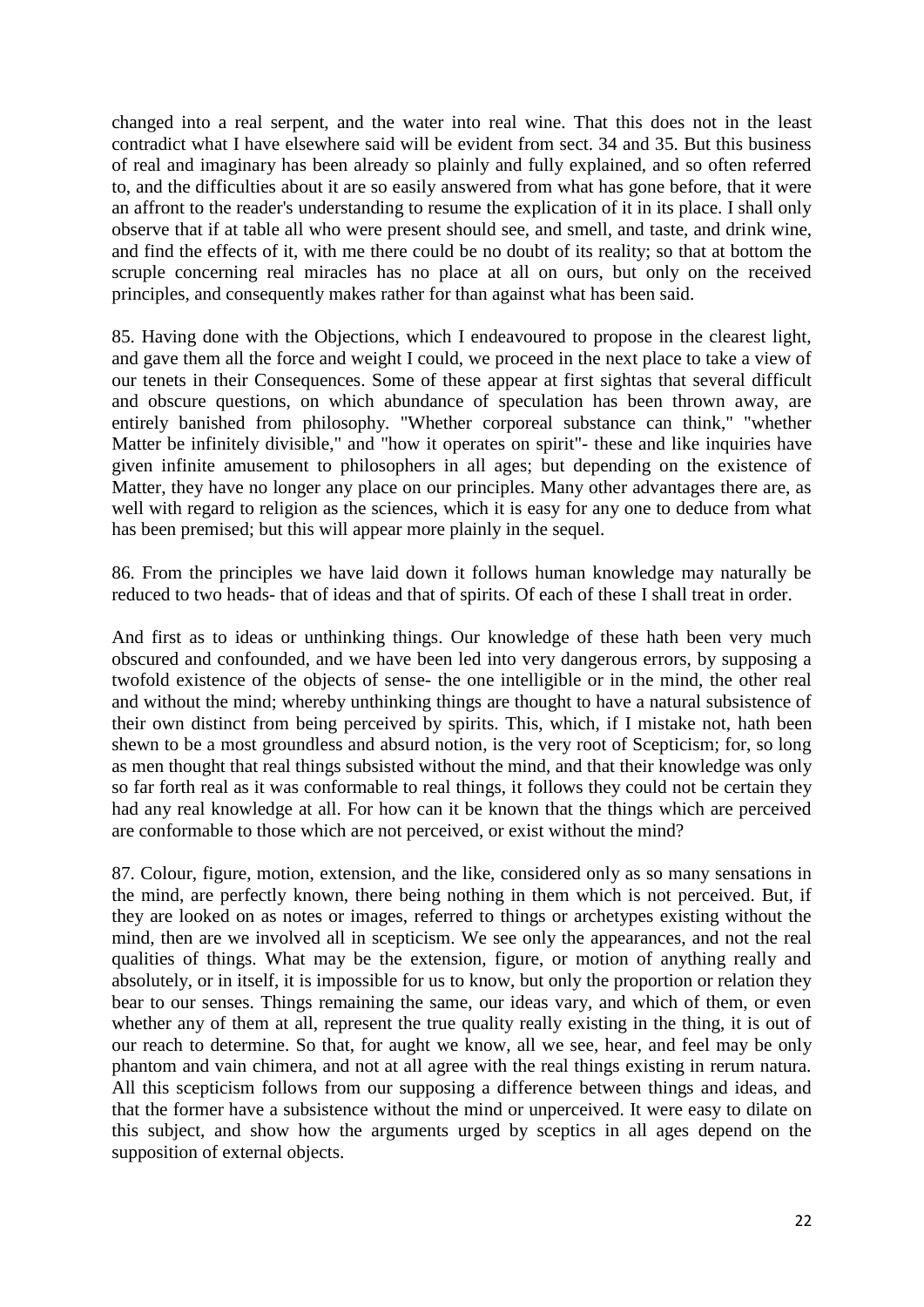88. So long as we attribute a real existence to unthinking things, distinct from their being perceived, it is not only impossible for us to know with evidence the nature of any real unthinking being, but even that it exists. Hence it is that we see philosophers distrust their senses, and doubt of the existence of heaven and earth, of everything they see or feel, even of their own bodies. And, after all their labour and struggle of thought, they are forced to own we cannot attain to any self-evident or demonstrative knowledge of the existence of sensible things. But, all this doubtfulness, which so bewilders and confounds the mind and makes philosophy ridiculous in the eyes of the world, vanishes if we annex a meaning to our words. and not amuse ourselves with the terms "absolute," "external," "exist, "and such-like, signifying we know not what. I can as well doubt of my own being as of the being of those things which I actually perceive by sense; it being a manifest contradiction that any sensible object should be immediately perceived by sight or touch, and at the same time have no existence in nature, since the very existence of an unthinking being consists in being perceived.

89. Nothing seems of more importance towards erecting a firm system of sound and real knowledge, which may be proof against the assaults of Scepticism, than to lay the beginning in a distinct explication of what is meant by thing, reality, existence; for in vain shall we dispute concerning the real existence of things, or pretend to any knowledge thereof, so long as we have not fixed the meaning of those words. Thing or Being is the most general name of all; it comprehends under it two kinds entirely distinct and heterogeneous, and which have nothing common but the name. viz. spirits and ideas. The former are active, indivisible substances: the latter are inert, fleeting, dependent beings, which subsist not by themselves, but are supported by, or exist in minds or spiritual substances. We comprehend our own existence by inward feeling or reflexion, and that of other spirits by reason. We may be said to have some knowledge or notion of our own minds, of spirits and active beings, whereof in a strict sense we have not ideas. In like manner, we know and have a notion of relations between things or ideas- which relations are distinct from the ideas or things related, inasmuch as the latter may be perceived by us without our perceiving the former. To me it seems that ideas, spirits, and relations are all in their respective kinds the object of human knowledge and subject of discourse; and that the term idea would be improperly extended to signify everything we know or have any notion of.

90. Ideas imprinted on the senses are real things, or do really exist; this we do not deny, but we deny they can subsist without the minds which perceive them, or that they are resemblances of any archetypes existing without the mind; since the very being of a sensation or idea consists in being perceived, and an idea can be like nothing but an idea. Again, the things perceived by sense may be termed external, with regard to their origin- in that they are not generated from within by the mind itself, but imprinted by a Spirit distinct from that which perceives them. Sensible objects may likewise be said to be "without the mind" in another sense, namely when they exist in some other mind; thus, when I shut my eyes, the things I saw may still exist, but it must be in another mind.

91. It were a mistake to think that what is here said derogates in the least from the reality of things. It is acknowledged, on the received principles, that extension, motion, and in a word all sensible qualities have need of a support, as not being able to subsist by themselves. But the objects perceived by sense are allowed to be nothing but combinations of those qualities, and consequently cannot subsist by themselves. Thus far it is agreed on all hand. So that in denying the things perceived by sense an existence independent of a substance of support wherein they may exist, we detract nothing from the received opinion of their reality, and are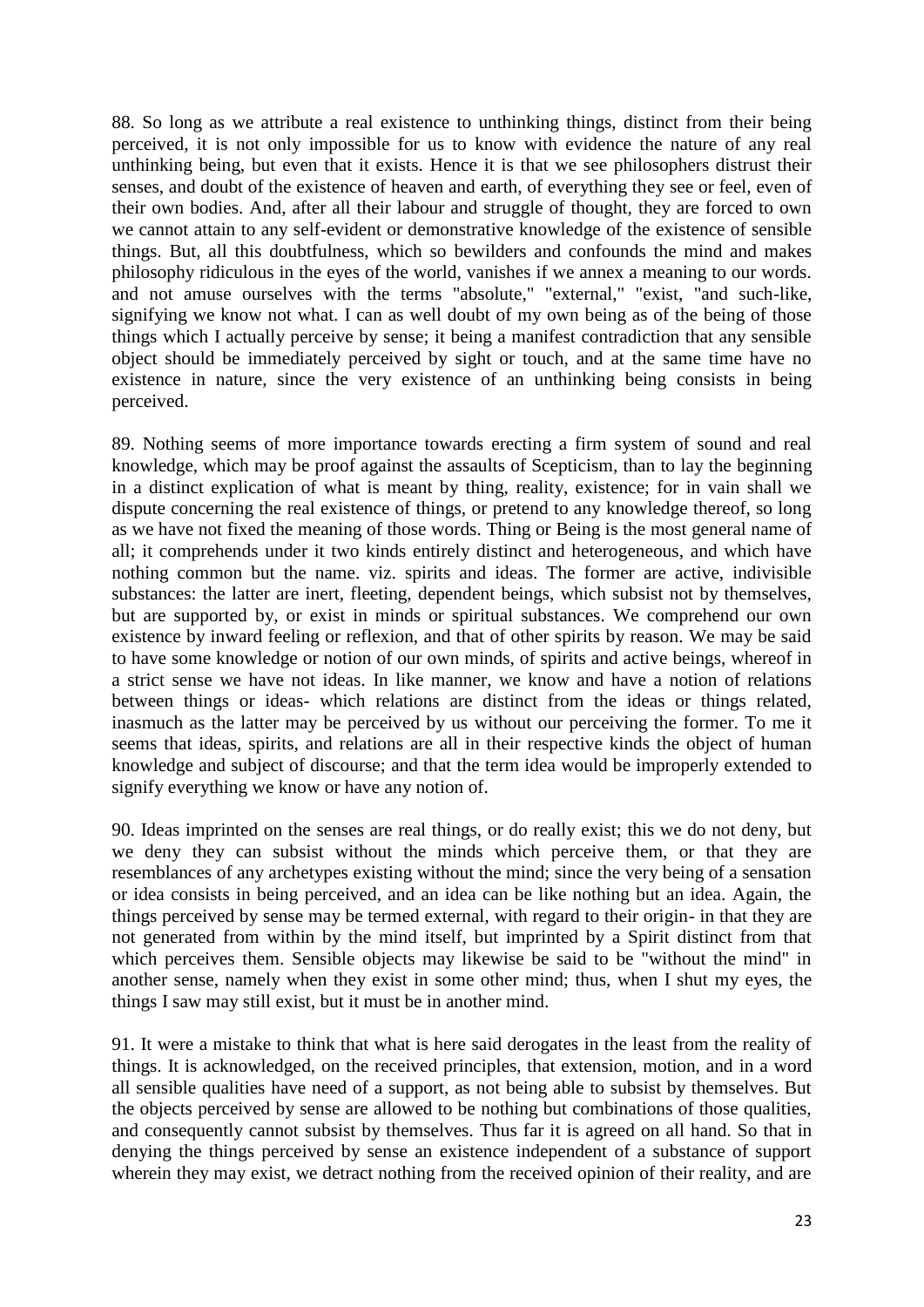guilty of no innovation in that respect. All the difference is that, according to us, the unthinking beings perceived by sense have no existence distinct from being perceived, and cannot therefore exist in any other substance than those unextended indivisible substances or spirits which act and think and perceive them; whereas philosophers vulgarly hold that the sensible qualities do exist in an inert, extended, unperceiving substance which they call Matter, to which they attribute a natural subsistence, exterior to all thinking beings, or distinct from being perceived by any mind whatsoever, even the eternal mind of the Creator, wherein they suppose only ideas of the corporeal substances created by him; if indeed they allow them to be at all created.

92. For, as we have shewn the doctrine of Matter or corporeal substance to have been the main pillar and support of Scepticism, so likewise upon the same foundation have been raised all the impious schemes of Atheism and Irreligion. Nay, so great a difficulty has it been thought to conceive Matter produced out of nothing, that the most celebrated among the ancient philosophers, even of those who maintained the being of a God, have thought Matter to be uncreated and co-eternal with Him. How great a friend material substance has been to Atheists in all ages were needless to relate. All their monstrous systems have so visible and necessary a dependence on it that, when this corner-stone is once removed, the whole fabric cannot choose but fall to the ground, insomuch that it is no longer worth while to bestow a particular consideration on the absurdities of every wretched sect of Atheists.

93. That impious and profane persons should readily fall in with those systems which favour their inclinations, by deriding immaterial substance, and supposing the soul to be divisible and subject to corruption as the body; which exclude all freedom, intelligence, and design from the formation of things, and instead thereof make a self-existent, stupid, unthinking substance the root and origin of all beings; that they should hearken to those who deny a Providence, or inspection of a Superior Mind over the affairs of the world, attributing the whole series of events either to blind chance or fatal necessity arising from the impulse of one body or anotherall this is very natural. And, on the other hand, when men of better principles observe the enemies of religion lay so great a stress on unthinking Matter, and all of them use so much industry and artifice to reduce everything to it, methinks they should rejoice to see them deprived of their grand support, and driven from that only fortress, without which your Epicureans, Hobbists, and the like, have not even the shadow of a pretence, but become the most cheap and easy triumph in the world.

94. The existence of Matter, or bodies unperceived, has not only been the main support of Atheists and Fatalists, but on the same principle doth Idolatry likewise in all its various forms depend. Did men but consider that the sun, moon, and stars, and every other object of the senses are only so many sensations in their minds, which have no other existence but barely being perceived, doubtless they would never fall down and worship their own ideas, but rather address their homage to that ETERNAL INVISIBLE MIND which produces and sustains all things.

95. The same absurd principle, by mingling itself with the articles of our faith, has occasioned no small difficulties to Christians. For example, about the Resurrection, how many scruples and objections have been raised by Socinians and others? But do not the most plausible of them depend on the supposition that a body is denominated the same, with regard not to the form or that which is perceived by sense, but the material substance, which remains the same under several forms? Take away this material substance, about the identity whereof all the dispute is, and mean by body what every plain ordinary person means by that word, to wit,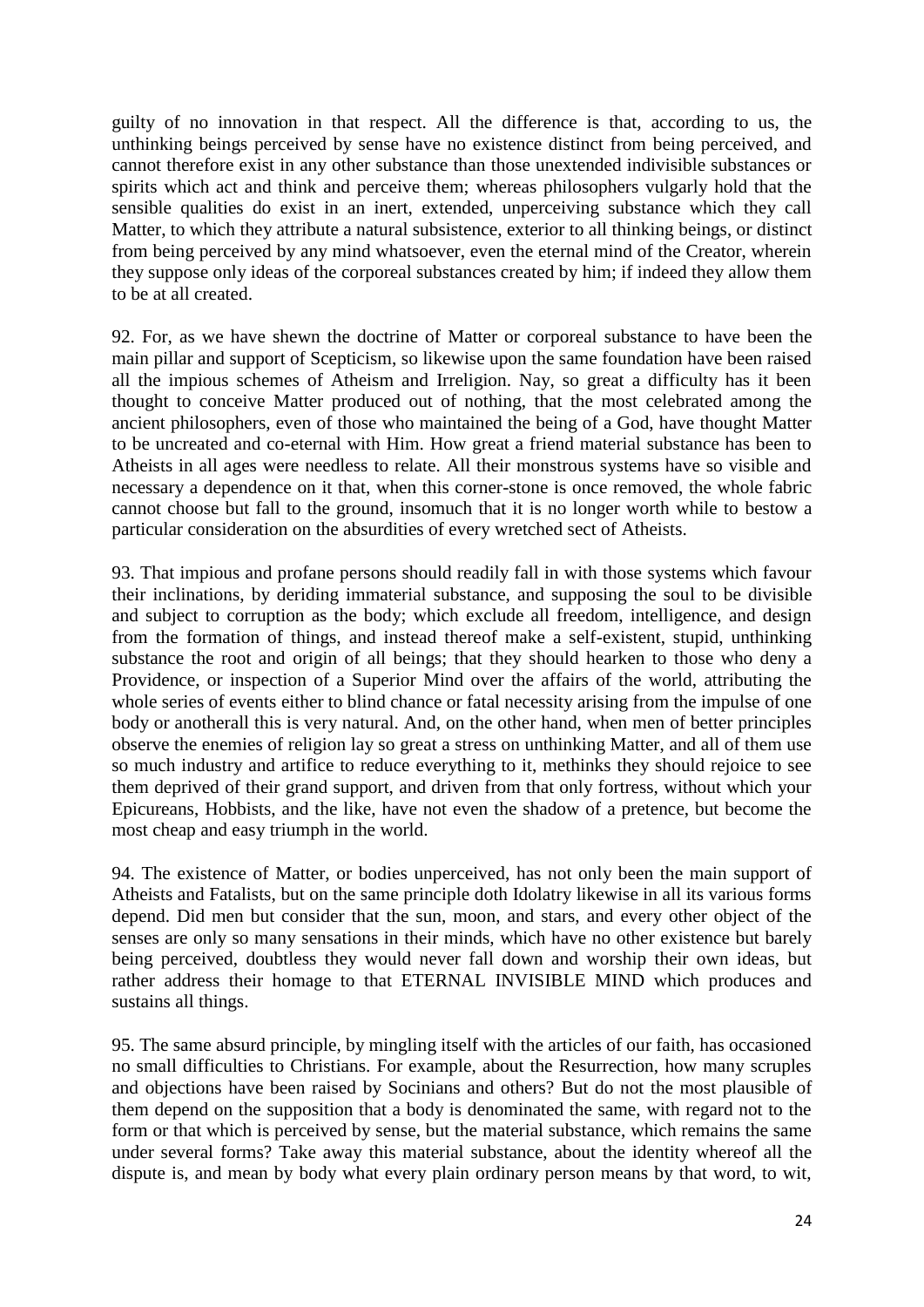that which is immediately seen and felt, which is only a combination of sensible qualities or ideas, and then their most unanswerable objections come to nothing.

96. Matter being once expelled out of nature drags with it so many sceptical and impious notions, such an incredible number of disputes and puzzling questions, which have been thorns in the sides of divines as well as philosophers, and made so much fruitless work for mankind, that if the arguments we have produced against it are not found equal to demonstration (as to me they evidently seem), yet I am sure all friends to knowledge, peace, and religion have reason to wish they were.

97. Beside the external existence of the objects of perception, another great source of errors and difficulties with regard to ideal knowledge is the doctrine of abstract ideas, such as it hath been set forth in the Introduction. The plainest things in the world, those we are most intimately acquainted with and perfectly know, when they are considered in an abstract way, appear strangely difficult and incomprehensible. Time, place, and motion, taken in particular or concrete, are what everybody knows, but, having passed through the hands of a metaphysician, they become too abstract and fine to be apprehended by men of ordinary sense. Bid your servant meet you at such a time in such a place, and he shall never stay to deliberate on the meaning of those words; in conceiving that particular time and place, or the motion by which he is to get thither, he finds not the least difficulty. But if time be taken exclusive of all those particular actions and ideas that diversify the day, merely for the continuation of existence or duration in abstract, then it will perhaps gravel even a philosopher to comprehend it.

98. For my own part, whenever I attempt to frame a simple idea of time, abstracted from the succession of ideas in my mind, which flows uniformly and is participated by all beings, I am lost and embrangled in inextricable difficulties. I have no notion of it at all, only I hear others say it is infinitely divisible, and speak of it in such a manner as leads me to entertain odd thoughts of my existence; since that doctrine lays one under an absolute necessity of thinking, either that he passes away innumerable ages without a thought, or else that he is annihilated every moment of his life, both which seem equally absurd. Time therefore being nothing, abstracted from the sucession of ideas in our minds, it follows that the duration of any finite spirit must be estimated by the number of ideas or actions succeeding each other in that same spirit or mind. Hence, it is a plain consequence that the soul always thinks; and in truth whoever shall go about to divide in his thoughts, or abstract the existence of a spirit from its cogitation, will, I believe, find it no easy task.

99. So likewise when we attempt to abstract extension and motion from all other qualities, and consider them by themselves, we presently lose sight of them, and run into great extravagances. All which depend on a twofold abstraction; first, it is supposed that extension, for example, may be abstracted from all other sensible qualities; and secondly, that the entity of extension may be abstracted from its being perceived. But, whoever shall reflect, and take care to understand what he says, will, if I mistake not, acknowledge that all sensible qualities are alike sensations and alike real; that where the extension is, there is the colour, too, i.e., in his mind, and that their archetypes can exist only in some other mind; and that the objects of sense are nothing but those sensations combined, blended, or (if one may so speak) concreted together; none of all which can be supposed to exist unperceived.

100. What it is for a man to be happy, or an object good, every one may think he knows. But to frame an abstract idea of happiness, prescinded from all particular pleasure, or of goodness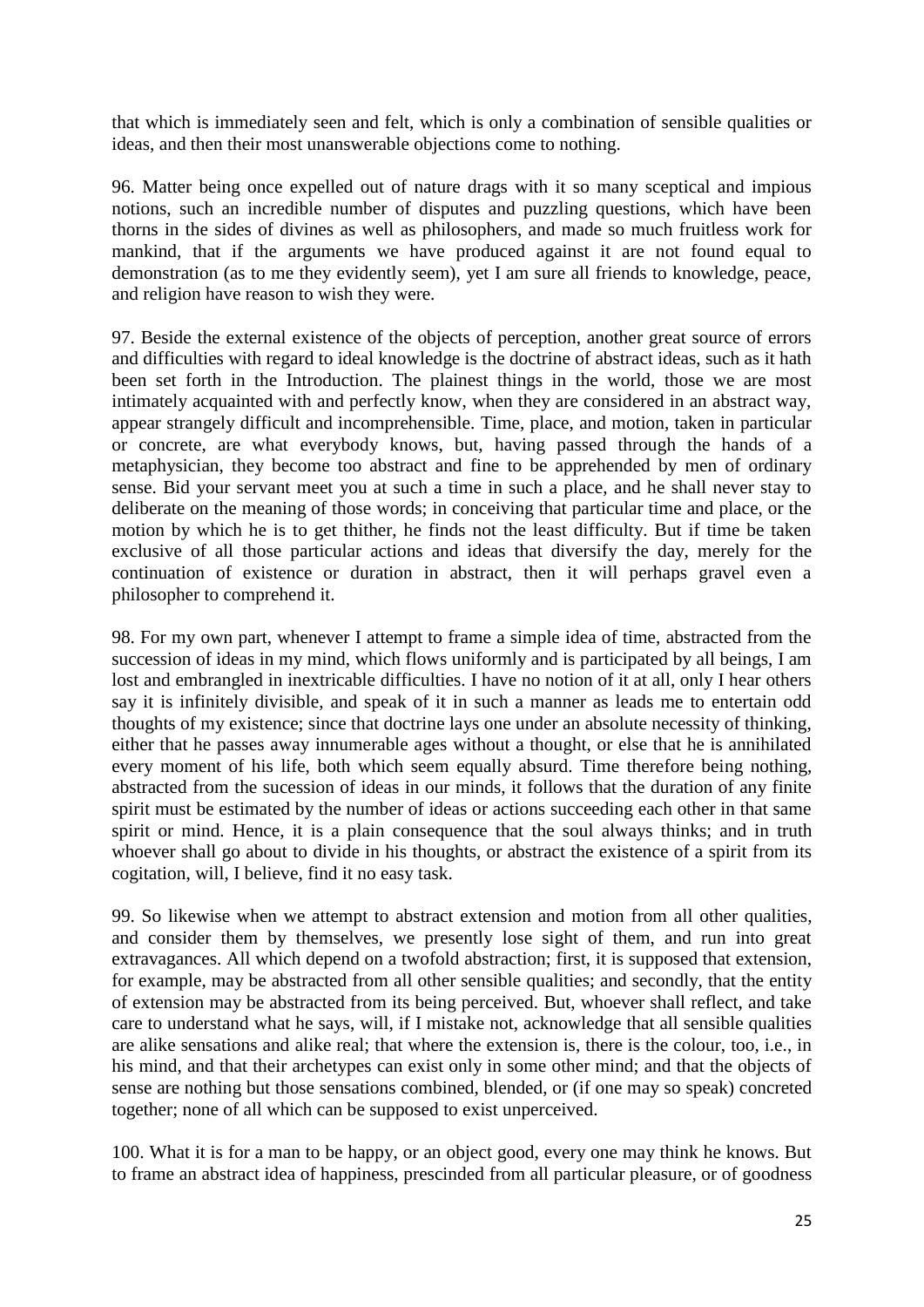from everything that is good, this is what few can pretend to. So likewise a man may be just and virtuous without having precise ideas of justice and virtue. The opinion that those and the like words stand for general notions, abstracted from all particular persons and actions, seems to have rendered morality very difficult, and the study thereof of small use to mankind. And in effect the doctrine of abstraction has not a little contributed towards spoiling the most useful parts of knowledge.

101. The two great provinces of speculative science conversant about ideas received from sense, are Natural Philosophy and Mathematics; with regard to each of these I shall make some observations. And first I shall say somewhat of Natural Philosophy. On this subject it is that the sceptics triumph. All that stock of arguments they produce to depreciate our faculties and make mankind appear ignorant and low, are drawn principally from this head, namely, that we are under an invincible blindness as to the true and real nature of things. This they exaggerate, and love to enlarge on. We are miserably bantered, say they, by our senses, and amused only with the outside and show of things. The real essence, the internal qualities and constitution of every the meanest object, is hid from our view; something there is in every drop of water, every grain of sand, which it is beyond the power of human understanding to fathom or comprehend. But, it is evident from what has been shewn that all this complaint is groundless, and that we are influenced by false principles to that degree as to mistrust our senses, and think we know nothing of those things which we perfectly comprehend.

102. One great inducement to our pronouncing ourselves ignorant of the nature of things is the current opinion that everything includes within itself the cause of its properties; or that there is in each object an inward essence which is the source whence its discernible qualities flow, and whereon they depend. Some have pretended to account for appearances by occult qualities, but of late they are mostly resolved into mechanical causes, to wit. the figure, motion, weight, and suchlike qualities, of insensible particles; whereas, in truth, there is no other agent or efficient cause than spirit, it being evident that motion, as well as all other ideas, is perfectly inert. See sect. 25. Hence, to endeavour to explain the production of colours or sounds, by figure, motion, magnitude, and the like, must needs be labour in vain. And accordingly we see the attempts of that kind are not at all satisfactory. Which may be said in general of those instances wherein one idea or quality is assigned for the cause of another. I need not say how many hypotheses and speculations are left out, and how much the study of nature is abridged by this doctrine.

103. The great mechanical principle now in vogue is attraction. That a stone falls to the earth, or the sea swells towards the moon, may to some appear sufficiently explained thereby. But how are we enlightened by being told this is done by attraction? Is it that that word signifies the manner of the tendency, and that it is by the mutual drawing of bodies instead of their being impelled or protruded towards each other? But, nothing is determined of the manner or action, and it may as truly (for aught we know) be termed "impulse," or "protrusion," as "attraction." Again, the parts of steel we see cohere firmly together, and this also is accounted for by attraction; but, in this as in the other instances, I do not perceive that anything is signified besides the effect itself; for as to the manner of the action whereby it is produced, or the cause which produces it, these are not so much as aimed at.

104. Indeed, if we take a view of the several phenomena, and compare them together, we may observe some likeness and conformity between them. For example, in the falling of a stone to the ground, in the rising of the sea towards the moon, in cohesion, crystallization, etc, there is something alike, namely, an union or mutual approach of bodies. So that any one of these or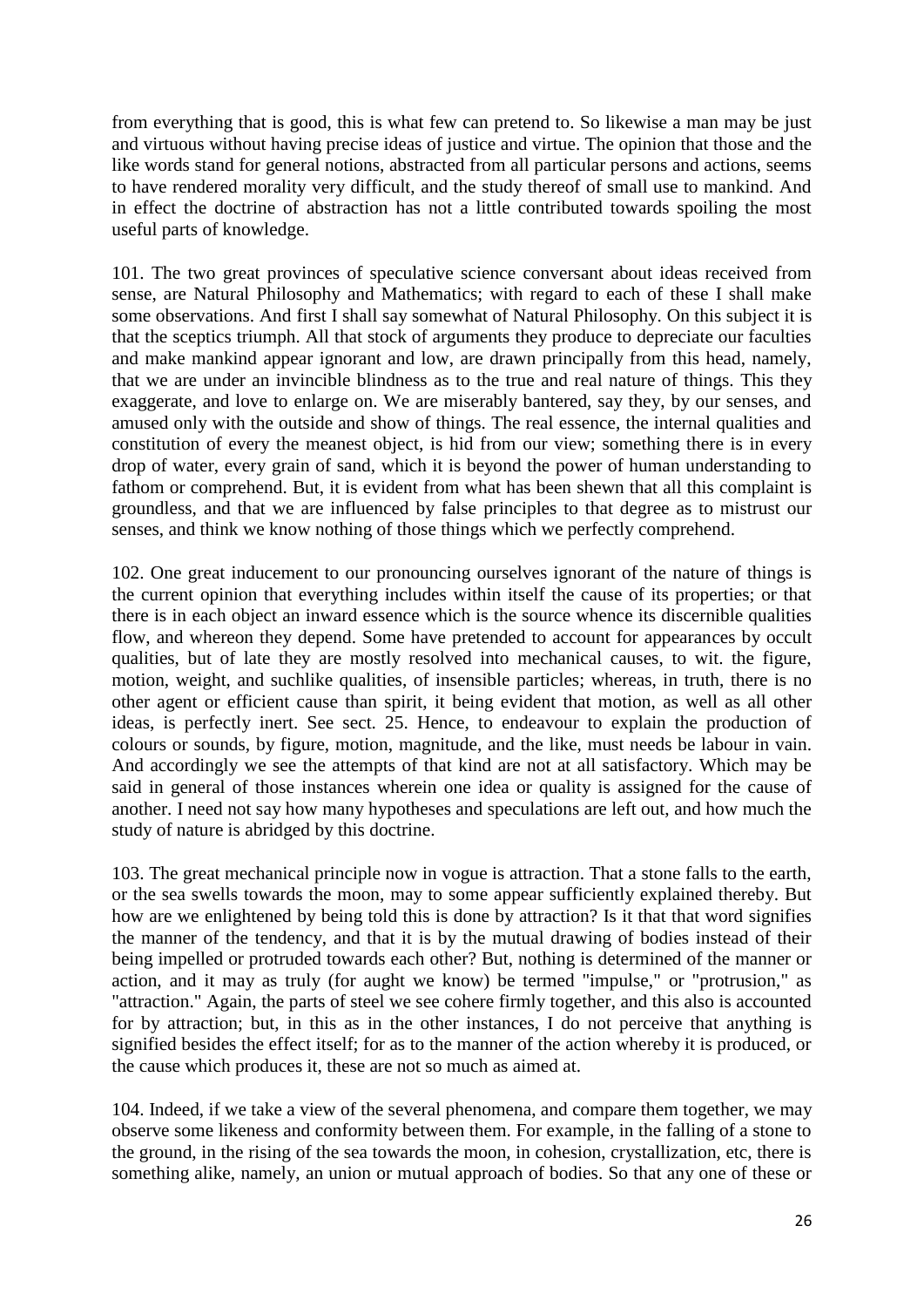the like phenomena may not seem strange or surprising to a man who has nicely observed and compared the effects of nature. For that only is thought so which is uncommon, or a thing by itself, and out of the ordinary course of our observation. That bodies should tend towards the centre of the earth is not thought strange, because it is what we perceive every moment of our lives. But, that they should have a like gravitation towards the centre of the moon may seem odd and unaccountable to most men, because it is discerned only in the tides. But a philosopher, whose thoughts take in a larger compass of nature, having observed a certain similitude of appearances, as well in the heavens as the earth, that argue innumerable bodies to have a mutual tendency towards each other, which he denotes by the general name "attraction," whatever can be reduced to that he thinks justly accounted for. Thus he explains the tides by the attraction of the terraqueous globe towards the moon, which to him does not appear odd or anomalous, but only a particular example of a general rule or law of nature.

105. If therefore we consider the difference there is betwixt natural philosophers and other men, with regard to their knowledge of the phenomena, we shall find it consists not in an exacter knowledge of the efficient cause that produces them- for that can be no other than the will of a spirit- but only in a greater largeness of comprehension, whereby analogies, harmonies, and agreements are discovered in the works of nature, and the particular effects explained, that is, reduced to general rules, see sect. 62, which rules, grounded on the analogy and uniformness observed in the production of natural effects, are most agreeable and sought after by the mind; for that they extend our prospect beyond what is present and near to us, and enable us to make very probable conjectures touching things that may have happened at very great distances of time and place, as well as to predict things to come; which sort of endeavour towards omniscience is much affected by the mind.

106. But we should proceed warily in such things, for we are apt to lay too great stress on analogies, and, to the prejudice of truth, humour that eagerness of the mind whereby it is carried to extend its knowledge into general theorems. For example, in the business of gravitation or mutual attraction, because it appears in many instances, some are straightway for pronouncing it universal; and that to attract and be attracted by every other body is an essential quality inherent in all bodies whatsoever. Whereas it is evident the fixed stars have no such tendency towards each other; and, so far is that gravitation from being essential to bodies that in some instances a quite contrary principle seems to shew itself; as in the perpendicular growth of plants, and the elasticity of the air. There is nothing necessary or essential in the case, but it depends entirely on the will of the Governing Spirit, who causes certain bodies to cleave together or tend towards each other according to various laws, whilst He keeps others at a fixed distance; and to some He gives a quite contrary tendency to fly asunder just as He sees convenient.

107. After what has been premised, I think we may lay down the following conclusions. First, it is plain philosophers amuse themselves in vain, when they inquire for any natural efficient cause, distinct from a mind or spirit. Secondly, considering the whole creation is the workmanship of a wise and good Agent, it should seem to become philosophers to employ their thoughts (contrary to what some hold) about the final causes of things; and I confess I see no reason why pointing out the various ends to which natural things are adapted, and for which they were originally with unspeakable wisdom contrived, should not be thought one good way of accounting for them, and altogether worthy a philosopher. Thirdly, from what has been premised no reason can be drawn why the history of nature should not still be studied, and observations and experiments made, which, that they are of use to mankind, and enable us to draw any general conclusions, is not the result of any immutable habitudes or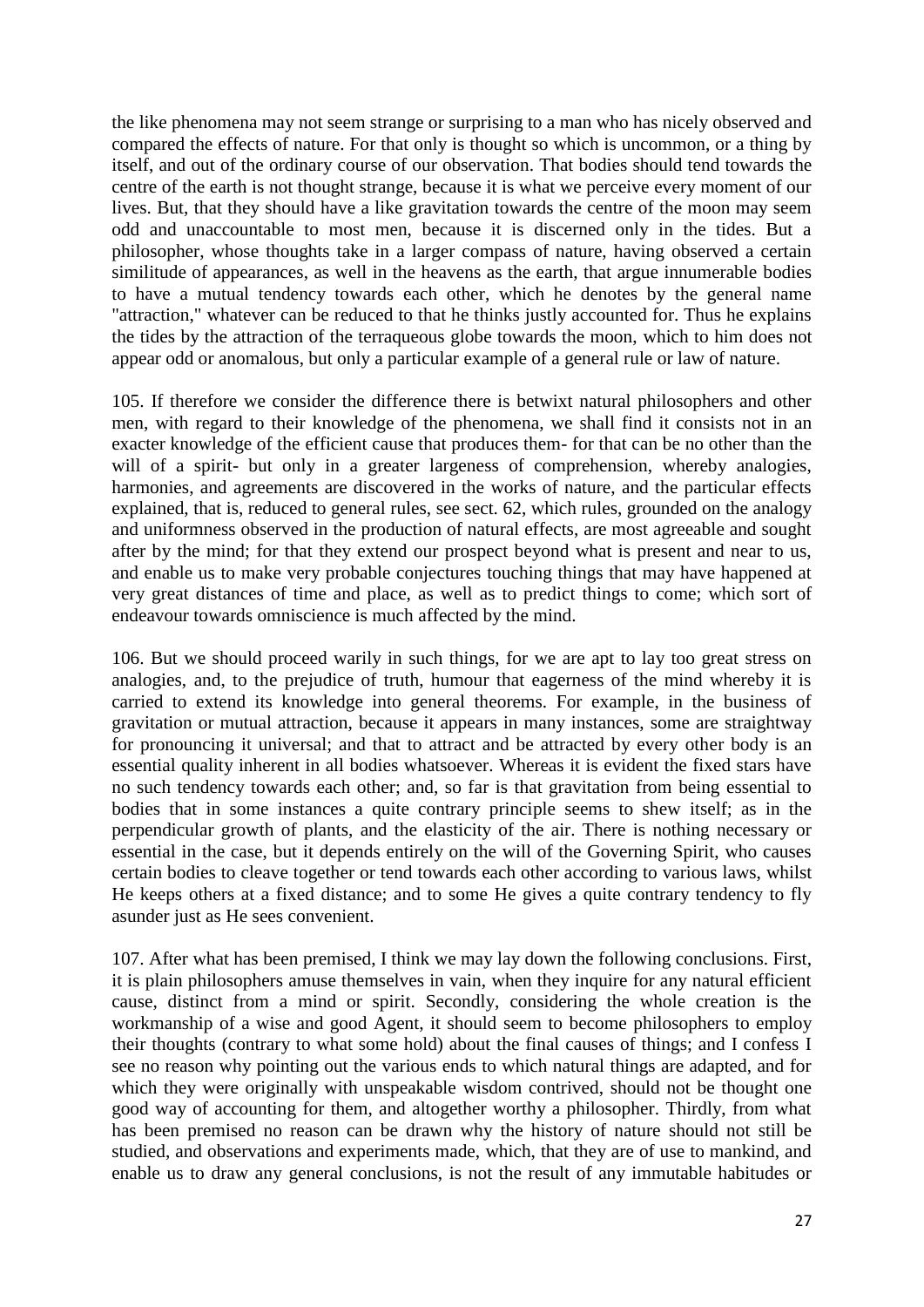relations between things themselves, but only of God's goodness and kindness to men in the administration of the world. See sect. 30 and 31 Fourthly, by a diligent observation of the phenomena within our view, we may discover the general laws of nature, and from them deduce the other phenomena; I do not say demonstrate, for all deductions of that kind depend on a supposition that the Author of nature always operates uniformly, and in a constant observance of those rules we take for principles: which we cannot evidently know.

108. Those men who frame general rules from the phenomena and afterwards derive the phenomena from those rules, seem to consider signs rather than causes. A man may well understand natural signs without knowing their analogy, or being able to say by what rule a thing is so or so. And, as it is very possible to write improperly, through too strict an observance of general grammar rules; so, in arguing from general laws of nature, it is not impossible we may extend the analogy too far, and by that means run into mistakes.

109. As in reading other books a wise man will choose to fix his thoughts on the sense and apply it to use, rather than lay them out in grammatical remarks on the language; so, in perusing the volume of nature, it seems beneath the dignity of the mind to affect an exactness in reducing each particular phenomenon to general rules, or shewing how it follows from them. We should propose to ourselves nobler views, namely, to recreate and exalt the mind with a prospect of the beauty, order. extent, and variety of natural things: hence, by proper inferences, to enlarge our notions of the grandeur, wisdom, and beneficence of the Creator; and lastly, to make the several parts of the creation, so far as in us lies, subservient to the ends they were designed for, God's glory, and the sustentation and comfort of ourselves and fellow-creatures.

110. The best key for the aforesaid analogy or natural Science will be easily acknowledged to be a certain celebrated Treatise of Mechanics. In the entrance of which justly admired treatise, Time, Space, and Motion are distinguished into absolute and relative, true and apparent, mathematical and vulgar; which distinction, as it is at large explained by the author, does suppose these quantities to have an existence without the mind; and that they are ordinarily conceived with relation to sensible things, to which nevertheless in their own nature they bear no relation at all.

111. As for Time, as it is there taken in an absolute or abstracted sense, for the duration or perseverance of the existence of things, I have nothing more to add concerning it after what has been already said on that subject. Sect. 97 and 98. For the rest, this celebrated author holds there is an absolute Space, which, being unperceivable to sense, remains in itself similar and immovable; and relative space to be the measure thereof, which, being movable and defined by its situation in respect of sensible bodies, is vulgarly taken for immovable space. Place he defines to be that part of space which is occupied by any body; and according as the space is absolute or relative so also is the place. Absolute Motion is said to be the translation of a body from absolute place to absolute place, as relative motion is from one relative place to another. And, because the parts of absolute space do not fall under our senses, instead of them we are obliged to use their sensible measures, and so define both place and motion with respect to bodies which we regard as immovable. But, it is said in philosophical matters we must abstract from our senses, since it may be that none of those bodies which seem to be quiescent are truly so, and the same thing which is moved relatively may be really at rest; as likewise one and the same body may be in relative rest and motion, or even moved with contrary relative motions at the same time, according as its place is variously defined. All which ambiguity is to be found in the apparent motions, but not at all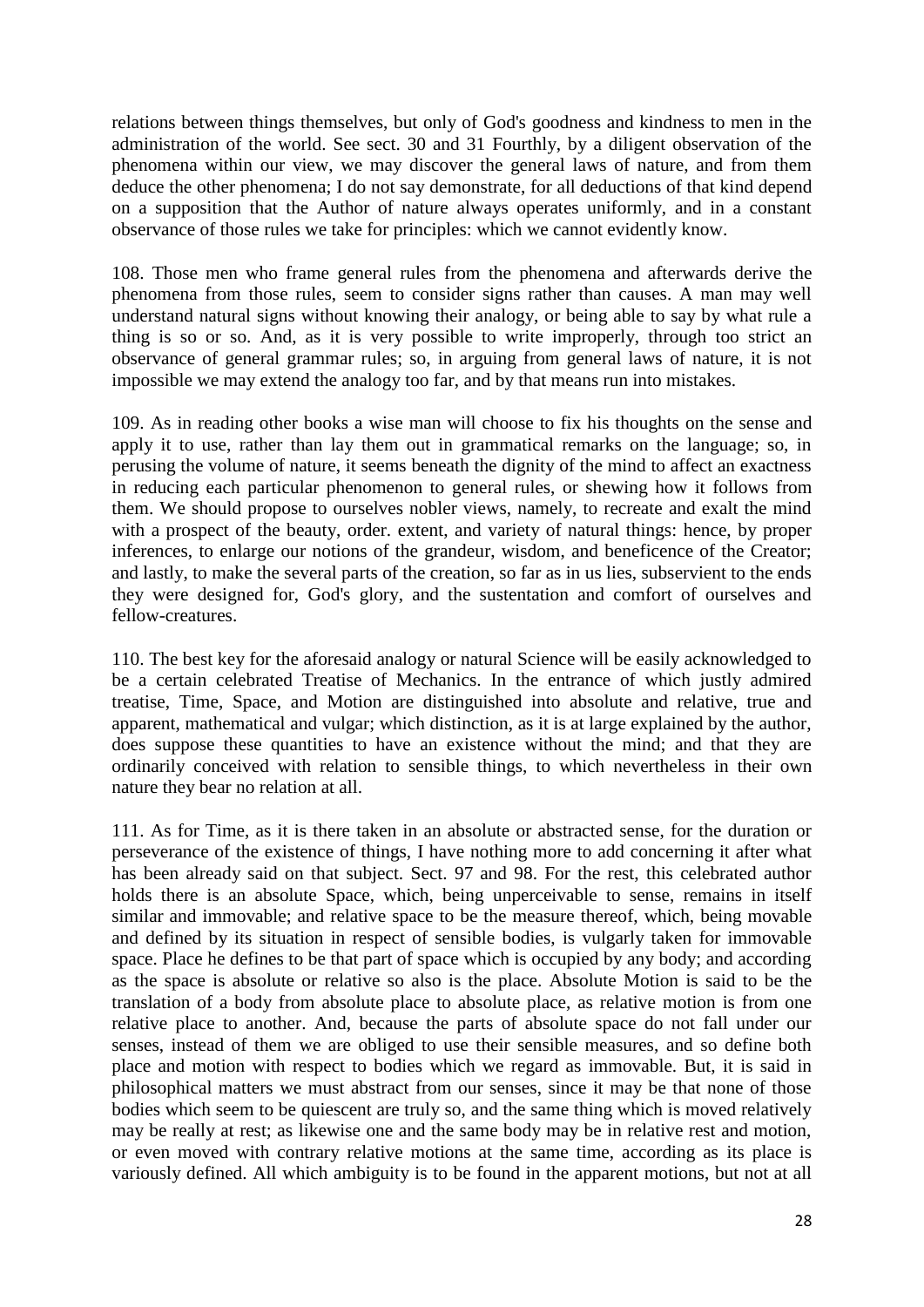in the true or absolute, which should therefore be alone regarded in philosophy. And the true as we are told are distinguished from apparent or relative motions by the following properties.- First, in true or absolute motion all parts which preserve the same position with respect of the whole, partake of the motions of the whole. Secondly, the place being moved, that which is placed therein is also moved; so that a body moving in a place which is in motion doth participate the motion of its place. Thirdly, true motion is never generated or changed otherwise than by force impressed on the body itself. Fourthly, true motion is always changed by force impressed on the body moved. Fifthly, in circular motion barely relative there is no centrifugal force, which, nevertheless, in that which is true or absolute, is proportional to the quantity of motion.

112. But, notwithstanding what has been said, I must confess it does not appear to me that there can be any motion other than relative; so that to conceive motion there must be at least conceived two bodies, whereof the distance or position in regard to each other is varied. Hence, if there was one only body in being it could not possibly be moved. This seems evident, in that the idea I have of motion doth necessarily include relation.

113. But, though in every motion it be necessary to conceive more bodies than one, yet it may be that one only is moved, namely, that on which the force causing the change in the distance or situation of the bodies, is impressed. For, however some may define relative motion, so as to term that body moved which changes its distance from some other body, whether the force or action causing that change were impressed on it or no, yet as relative motion is that which is perceived by sense, and regarded in the ordinary affairs of life, it should seem that every man of common sense knows what it is as well as the best philosopher. Now, I ask any one whether, in his sense of motion as he walks along the streets, the stones he passes over may be said to move, because they change distance with his feet? To me it appears that though motion includes a relation of one thing to another, yet it is not necessary that each term of the relation be denominated from it. As a man may think of somewhat which does not think, so a body may be moved to or from another body which is not therefore itself in motion.

114. As the place happens to be variously defined, the motion which is related to it varies. A man in a ship may be said to be quiescent with relation to the sides of the vessel, and yet move with relation to the land. Or he may move eastward in respect of the one, and westward in respect of the other. In the common affairs of life men never go beyond the earth to define the place of any body; and what is quiescent in respect of that is accounted absolutely to be so. But philosophers, who have a greater extent of thought, and juster notions of the system of things, discover even the earth itself to be moved. In order therefore to fix their notions they seem to conceive the corporeal world as finite, and the utmost unmoved walls or shell thereof to be the place whereby they estimate true motions. If we sound our own conceptions, I believe we may find all the absolute motion we can frame an idea of to be at bottom no other than relative motion thus defined. For, as hath been already observed, absolute motion, exclusive of all external relation, is incomprehensible; and to this kind of relative motion all the above-mentioned properties, causes, and effects ascribed to absolute motion will, if I mistake not, be found to agree. As to what is said of the centrifugal force, that it does not at all belong to circular relative motion, I do not see how this follows from the experiment which is brought to prove it. See Philosophiae Naturalis Principia Mathematica, in Schol. Def. VIII. For the water in the vessel at that time wherein it is said to have the greatest relative circular motion, hath, I think, no motion at all; as is plain from the foregoing section.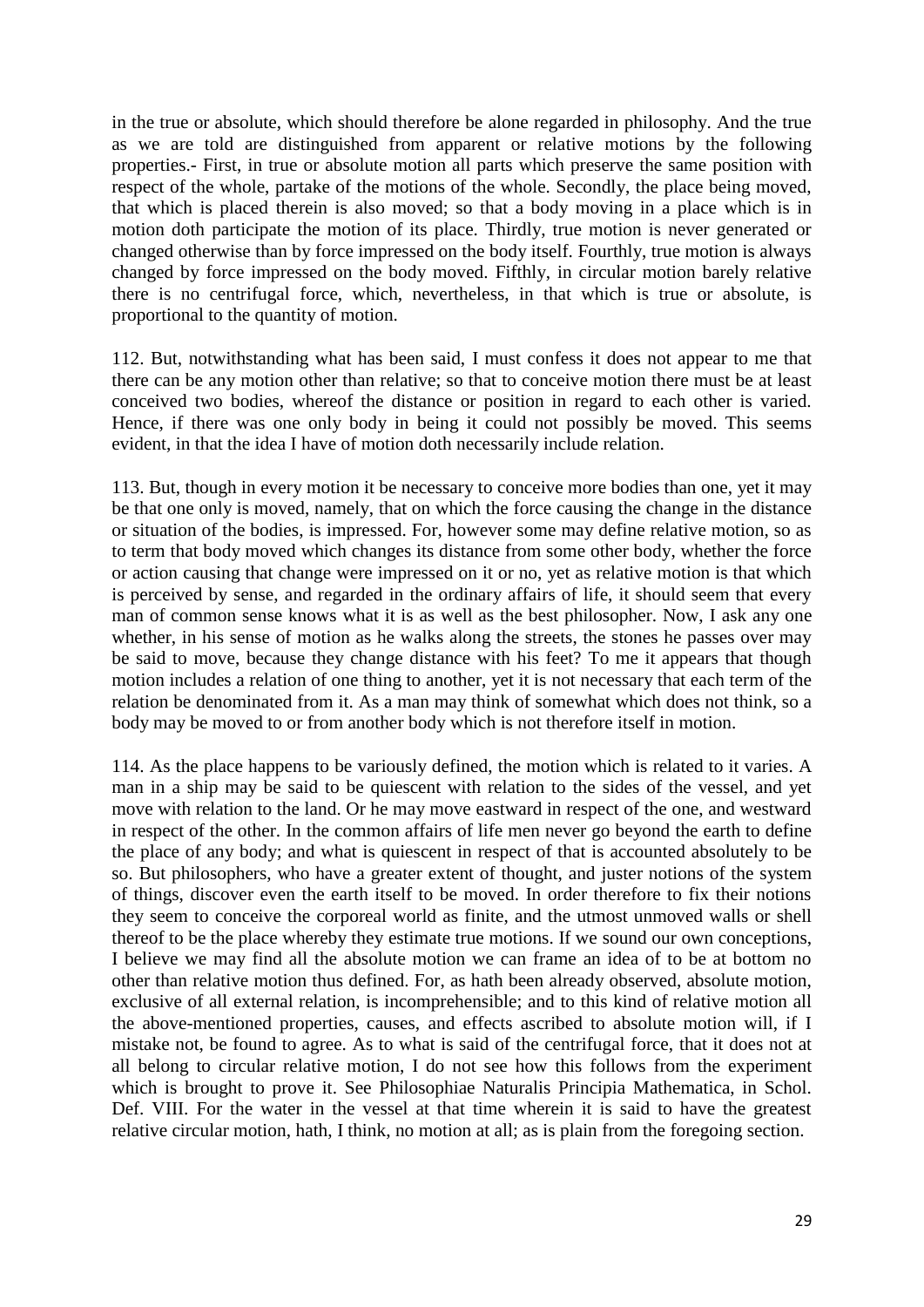115. For, to denominate a body moved it is requisite, first, that it change its distance or situation with regard to some other body; and secondly, that the force occasioning that change be applied to it. If either of these be wanting, I do not think that, agreeably to the sense of mankind, or the propriety of language, a body can be said to be in motion. I grant indeed that it is possible for us to think a body which we see change its distance from some other to be moved, though it have no force applied to it (in which sense there may be apparent motion), but then it is because the force causing the change of distance is imagined by us to be applied or impressed on that body thought to move; which indeed shews we are capable of mistaking a thing to be in motion which is not, and that is all.

116. From what has been said it follows that the philosophic consideration of motion does not imply the being of an absolute Space, distinct from that which is perceived by sense and related bodies; which that it cannot exist without the mind is clear upon the same principles that demonstrate the like of all other objects of sense. And perhaps, if we inquire narrowly, we shall find we cannot even frame an idea of pure Space exclusive of all body. This I must confess seems impossible, as being a most abstract idea. When I excite a motion in some part of my body, if it be free or without resistance, I say there is Space; but if I find a resistance, then I say there is Body; and in proportion as the resistance to motion is lesser or greater, I say the space is more or less pure. So that when I speak of pure or empty space, it is not to be supposed that the word "space" stands for an idea distinct from or conceivable without body and motion- though indeed we are apt to think every noun substantive stands for a distinct idea that may be separated from all others; which has occasioned infinite mistakes. When, therefore, supposing all the world to be annihilated besides my own body, I say there still remains pure Space, thereby nothing else is meant but only that I conceive it possible for the limbs of my body to be moved on all sides without the least resistance, but if that, too, were annihilated then there could be no motion, and consequently no Space. Some, perhaps, may think the sense of seeing doth furnish them with the idea of pure space; but it is plain from what we have elsewhere shewn, that the ideas of space and distance are not obtained by that sense. See the Essay concerning Vision.

117. What is here laid down seems to put an end to all those disputes and difficulties that have sprung up amongst the learned concerning the nature of pure Space. But the chief advantage arising from it is that we are freed from that dangerous dilemma, to which several who have employed their thoughts on that subject imagine themselves reduced, to wit, of thinking either that Real Space is God, or else that there is something beside God which is eternal, uncreated, infinite, indivisible, immutable. Both which may justly be thought pernicious and absurd notions. It is certain that not a few divines, as well as philosophers of great note, have, from the difficulty they found in conceiving either limits or annihilation of space, concluded it must be divine. And some of late have set themselves particularly to shew the incommunicable attributes of God agree to it. Which doctrine, how unworthy soever it may seem of the Divine Nature, yet I do not see how we can get clear of it, so long as we adhere to the received opinions.

118. Hitherto of Natural Philosophy: we come now to make some inquiry concerning that other great branch of speculative knowledge, to wit, Mathematics. These, how celebrated soever they may be for their clearness and certainty of demonstration, which is hardly anywhere else to be found, cannot nevertheless be supposed altogether free from mistakes, if in their principles there lurks some secret error which is common to the professors of those sciences with the rest of mankind. Mathematicians, though they deduce their theorems from a great height of evidence, yet their first principles are limited by the consideration of quantity: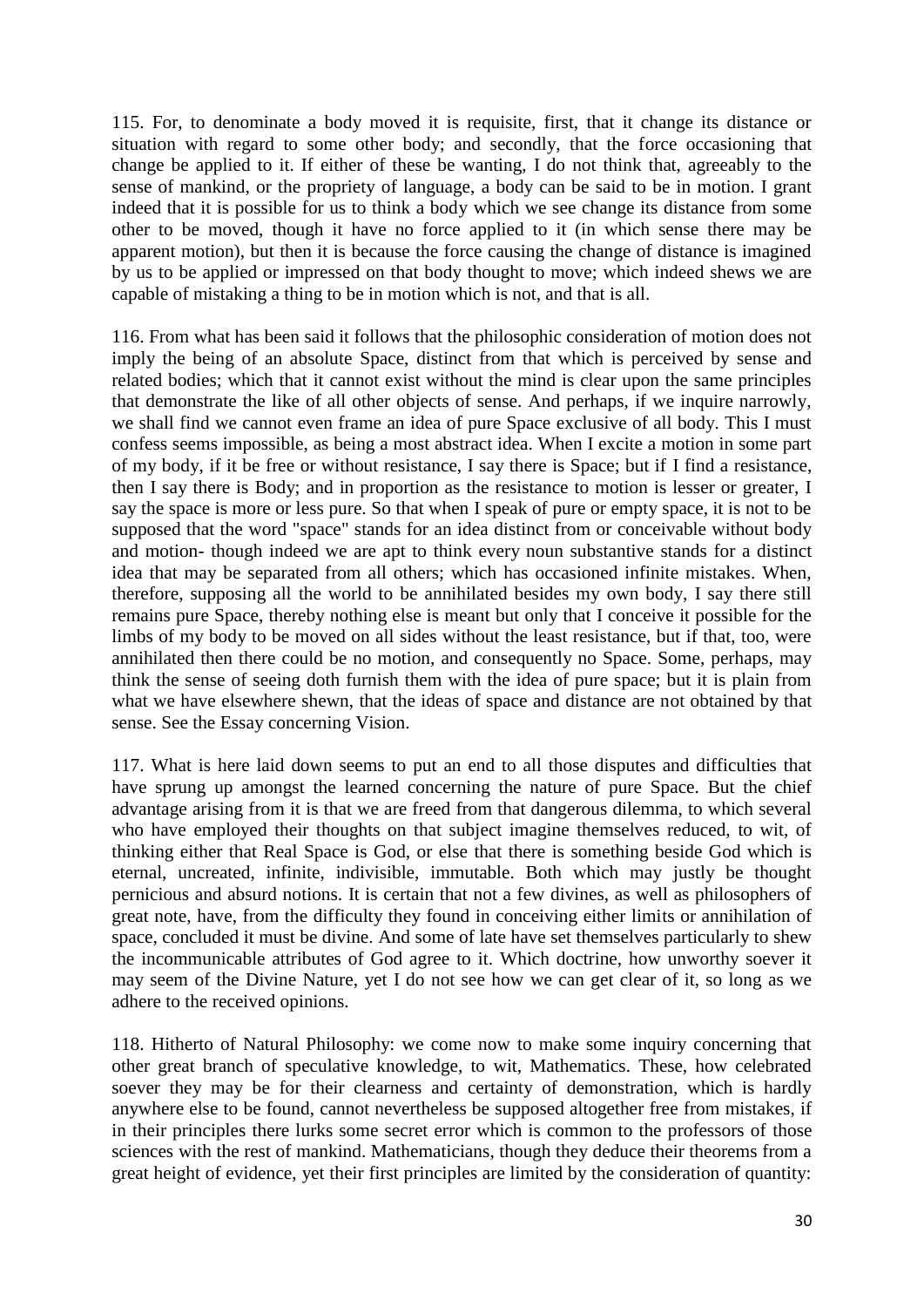and they do not ascend into any inquiry concerning those transcendental maxims which influence all the particular sciences, each part whereof, Mathematics not excepted, does consequently participate of the errors involved in them. That the principles laid down by mathematicians are true, and their way of deduction from those principles clear and incontestible, we do not deny; but, we hold there may be certain erroneous maxims of greater extent than the object of Mathematics, and for that reason not expressly mentioned, though tacitly supposed throughout the whole progress of that science; and that the ill effects of those secret unexamined errors are diffused through all the branches thereof. To be plain, we suspect the mathematicians are as well as other men concerned in the errors arising from the doctrine of abstract general ideas, and the existence of objects without the mind.

119. Arithmetic has been thought to have for its object abstract ideas of Number; of which to understand the properties and mutual habitudes, is supposed no mean part of speculative knowledge. The opinion of the pure and intellectual nature of numbers in abstract has made them in esteem with those philosophers who seem to have affected an uncommon fineness and elevation of thought. It hath set a price on the most trifling numerical speculations which in practice are of no use, but serve only for amusement; and hath therefore so far infected the minds of some, that they have dreamed of mighty mysteries involved in numbers, and attempted the explication of natural things by them. But, if we inquire into our own thoughts, and consider what has been premised, we may perhaps entertain a low opinion of those high flights and abstractions, and look on all inquiries, about numbers only as so many difficiles nugae, so far as they are not subservient to practice, and promote the benefit of life.

120. Unity in abstract we have before considered in sect. 13, from which and what has been said in the Introduction, it plainly follows there is not any such idea. But, number being defined a "collection of units," we may conclude that, if there be no such thing as unity or unit in abstract, there are no ideas of number in abstract denoted by the numeral names and figures. The theories therefore in Arithmetic. if they are abstracted from the names and figures, as likewise from all use and practice, as well as from the particular things numbered, can be supposed to have nothing at all for their object; hence we may see how entirely the science of numbers is subordinate to practice, and how jejune and trifling it becomes when considered as a matter of mere speculation.

121. However, since there may be some who, deluded by the specious show of discovering abstracted verities, waste their time in arithmetical theorems and problems which have not any use, it will not be amiss if we more fully consider and expose the vanity of that pretence; and this will plainly appear by taking a view of Arithmetic in its infancy, and observing what it was that originally put men on the study of that science, and to what scope they directed it. It is natural to think that at first, men, for ease of memory and help of computation, made use of counters, or in writing of single strokes, points, or the like, each whereof was made to signify an unit, i.e., some one thing of whatever kind they had occasion to reckon. Afterwards they found out the more compendious ways of making one character stand in place of several strokes or points. And, lastly, the notation of the Arabians or Indians came into use, wherein, by the repetition of a few characters or figures, and varying the signification of each figure according to the place it obtains, all numbers may be most aptly expressed; which seems to have been done in imitation of language, so that an exact analogy is observed betwixt the notation by figures and names, the nine simple figures answering the nine first numeral names and places in the former, corresponding to denominations in the latter. And agreeably to those conditions of the simple and local value of figures, were contrived methods of finding, from the given figures or marks of the parts, what figures and how placed are proper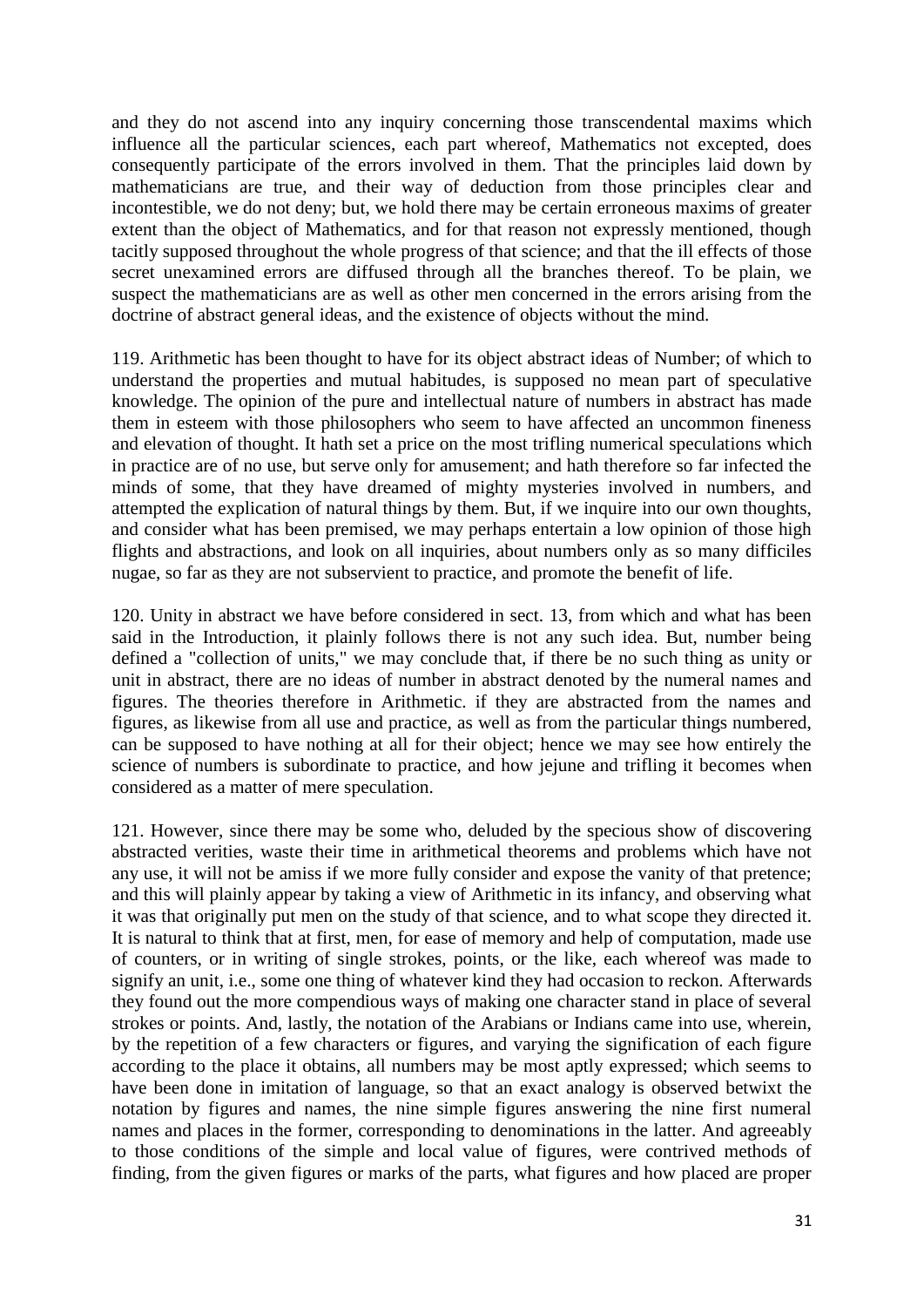to denote the whole, or vice versa. And having found the sought figures, the same rule or analogy being observed throughout, it is easy to read them into words; and so the number becomes perfectly known. For then the number of any particular things is said to be known, when we know the name of figures (with their due arrangement) that according to the standing analogy belong to them. For, these signs being known, we can by the operations of arithmetic know the signs of any part of the particular sums signified by them; and, thus computing in signs (because of the connexion established betwixt them and the distinct multitudes of things whereof one is taken for an unit), we may be able rightly to sum up, divide, and proportion the things themselves that we intend to number.

122. In Arithmetic, therefore, we regard not the things, but the signs, which nevertheless are not regarded for their own sake, but because they direct us how to act with relation to things, and dispose rightly of them. Now, agreeably to what we have before observed of words in general (sect. 19, Introd.) it happens here likewise that abstract ideas are thought to be signified by numeral names or characters, while they do not suggest ideas of particular things to our minds. I shall not at present enter into a more particular dissertation on this subject, but only observe that it is evident from what has been said, those things which pass for abstract truths and theorems concerning numbers, are in reality conversant about no object distinct from particular numeral things, except only names and characters, which originally came to be considered on no other account but their being signs, or capable to represent aptly whatever particular things men had need to compute. Whence it follows that to study them for their own sake would be just as wise, and to as good purpose as if a man, neglecting the true use or original intention and subserviency of language, should spend his time in impertinent criticisms upon words, or reasonings and controversies purely verbal.

123. From numbers we proceed to speak of Extension, which, considered as relative, is the object of Geometry. The infinite divisibility of finite extension, though it is not expressly laid down either as an axiom or theorem in the elements of that science, yet is throughout the same everywhere supposed and thought to have so inseparable and essential a connexion with the principles and demonstrations in Geometry, that mathematicians never admit it into doubt, or make the least question of it. And, as this notion is the source from whence do spring all those amusing geometrical paradoxes which have such a direct repugnancy to the plain common sense of mankind, and are admitted with so much reluctance into a mind not yet debauched by learning; so it is the principal occasion of all that nice and extreme subtilty which renders the study of Mathematics so difficult and tedious. Hence, if we can make it appear that no finite extension contains innumerable parts, or is infinitely divisible, it follows that we shall at once clear the science of Geometry from a great number of difficulties and contradictions which have ever been esteemed a reproach to human reason, and withal make the attainment thereof a business of much less time and pains than it hitherto has been.

124. Every particular finite extension which may possibly be the object of our thought is an idea existing only in the mind, and consequently each part thereof must be perceived. If, therefore, I cannot perceive innumerable parts in any finite extension that I consider, it is certain they are not contained in it; but, it is evident that I cannot distinguish innumerable parts in any particular line, surface, or solid, which I either perceive by sense, or figure to myself in my mind: wherefore I conclude they are not contained in it. Nothing can be plainer to me than that the extensions I have in view are no other than my own ideas; and it is no less plain that I cannot resolve any one of my ideas into an infinite number of other ideas, that is, that they are not infinitely divisible. If by finite extension be meant something distinct from a finite idea, I declare I do not know what that is, and so cannot affirm or deny anything of it.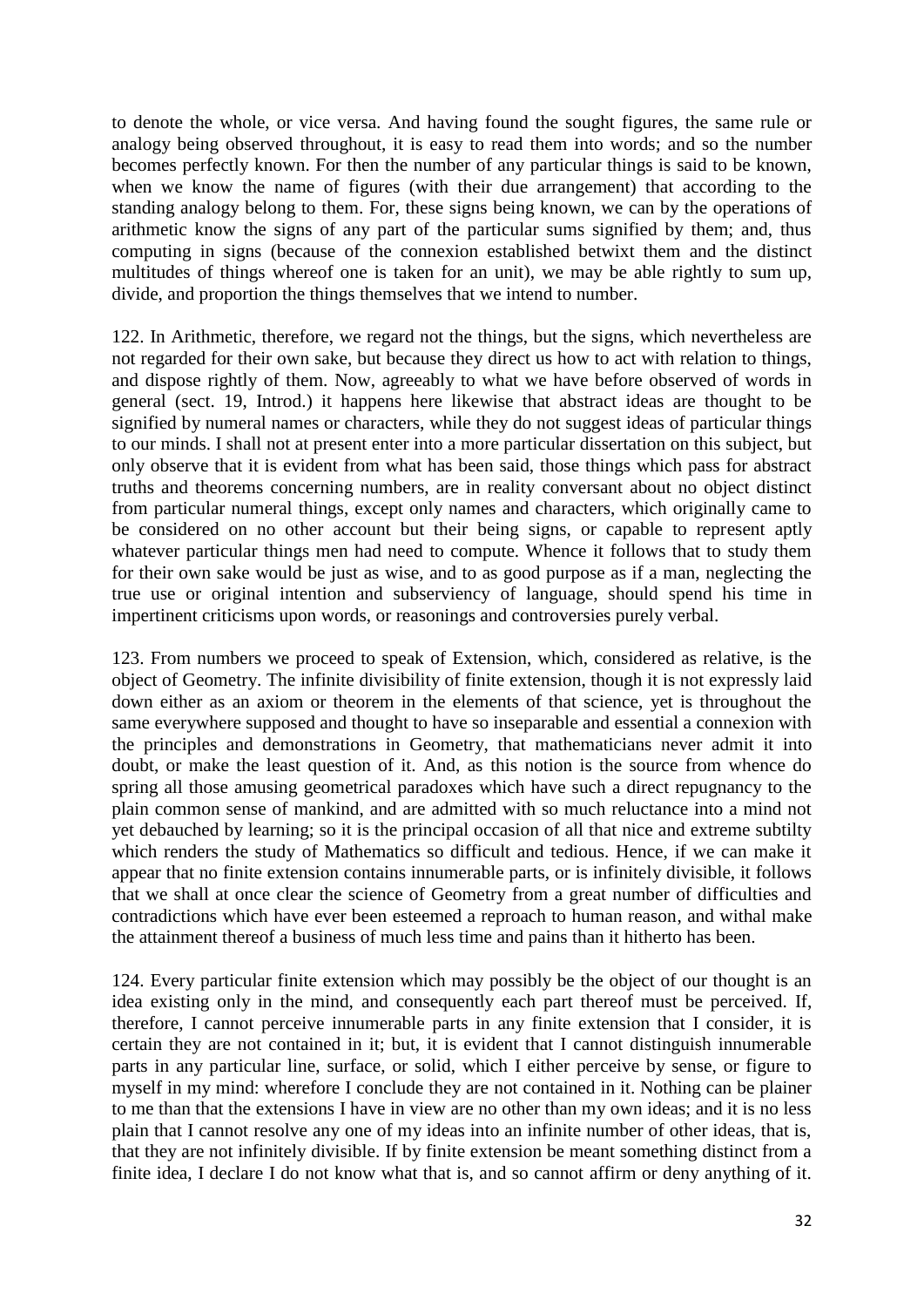But if the terms "extension," "parts," &c., are taken in any sense conceivable, that is, for ideas, then to say a finite quantity or extension consists of parts infinite in number is so manifest a contradiction, that every one at first sight acknowledges it to be so; and it is impossible it should ever gain the assent of any reasonable creature who is not brought to it by gentle and slow degrees, as a converted Gentile to the belief of transubstantiation. Ancient and rooted prejudices do often pass into principles; and those propositions which once obtain the force and credit of a principle, are not only themselves, but likewise whatever is deducible from them, thought privileged from all examination. And there is no absurdity so gross, which, by this means, the mind of man may not be prepared to swallow.

125. He whose understanding is possessed with the doctrine of abstract general ideas may be persuaded that (whatever be thought of the ideas of sense) extension in abstract is infinitely divisible. And one who thinks the objects of sense exist without the mind will perhaps in virtue thereof be brought to admit that a line but an inch long may contain innumerable partsreally existing, though too small to be discerned. These errors are grafted as well in the minds of geometricians as of other men, and have a like influence on their reasonings; and it were no difficult thing to shew how the arguments from Geometry made use of to support the infinite divisibility of extension are bottomed on them. At present we shall only observe in general whence it is the mathematicians are all so fond and tenacious of that doctrine.

126. It hath been observed in another place that the theorems and demonstrations in Geometry are conversant about universal ideas (sect. 15, Introd.); where it is explained in what sense this ought to be understood, to wit, the particular lines and figures included in the diagram are supposed to stand for innumerable others of different sizes; or, in other words, the geometer considers them abstracting from their magnitude- which does not imply that he forms an abstract idea, but only that he cares not what the particular magnitude is, whether great or small, but looks on that as a thing different to the demonstration. Hence it follows that a line in the scheme but an inch long must be spoken of as though it contained ten thousand parts, since it is regarded not in itself, but as it is universal; and it is universal only in its signification, whereby it represents innumerable lines greater than itself, in which may be distinguished ten thousand parts or more, though there may not be above an inch in it. After this manner, the properties of the lines signified are (by a very usual figure) transferred to the sign, and thence, through mistake, though to appertain to it considered in its own nature.

127. Because there is no number of parts so great but it is possible there may be a line containing more, the inch-line is said to contain parts more than any assignable number; which is true, not of the inch taken absolutely, but only for the things signified by it. But men, not retaining that distinction in their thoughts, slide into a belief that the small particular line described on paper contains in itself parts innumerable. There is no such thing as the tenthousandth part of an inch; but there is of a mile or diameter of the earth, which may be signified by that inch. When therefore I delineate a triangle on paper, and take one side not above an inch, for example, in length to be the radius, this I consider as divided into 10,000 or 100,000 parts or more; for, though the ten-thousandth part of that line considered in itself is nothing at all, and consequently may be neglected without an error or inconveniency, yet these described lines, being only marks standing for greater quantities, whereof it may be the ten-thousandth part is very considerable, it follows that, to prevent notable errors in practice, the radius must be taken of 10,000 parts or more.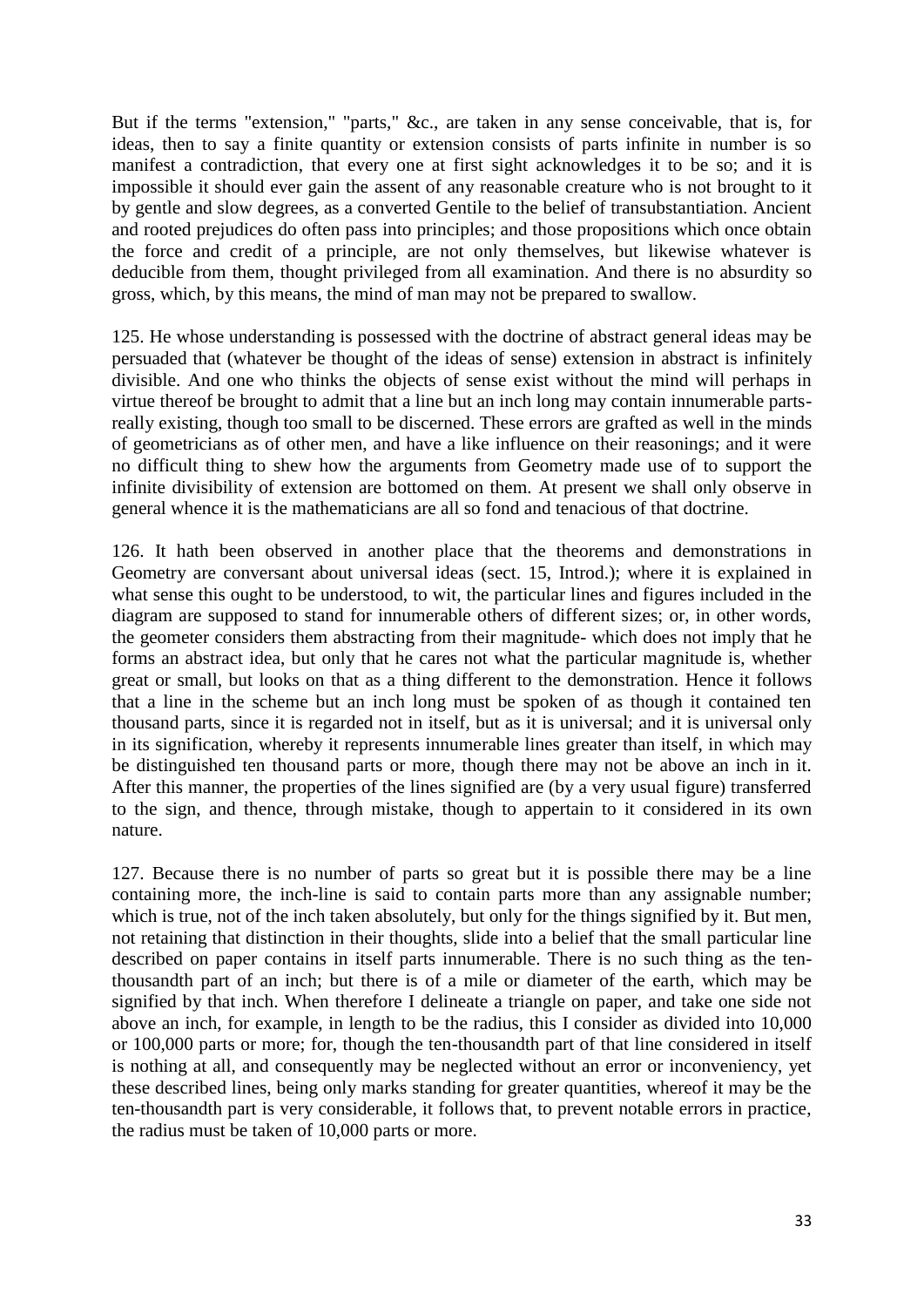128. From what has been said the reason is plain why, to the end any theorem become universal in its use, it is necessary we speak of the lines described on paper as though they contained parts which really they do not. In doing of which, if we examine the matter thoroughly, we shall perhaps discover that we cannot conceive an inch itself as consisting of, or being divisible into, a thousand parts, but only some other line which is far greater than an inch, and represented by it; and that when we say a line is infinitely divisible, we must mean a line which is infinitely great. What we have here observed seems to be the chief cause why, to suppose the infinite divisibility of finite extension has been thought necessary in geometry.

129. The several absurdities and contradictions which flowed from this false principle might, one would think, have been esteemed so many demonstrations against it. But, by I know not what logic, it is held that proofs a posteriori are not to be admitted against propositions relating to infinity, as though it were not impossible even for an infinite mind to reconcile contradictions; or as if anything absurd and repugnant could have a necessary connexion with truth or flow from it. But, whoever considers the weakness of this pretence will think it was contrived on purpose to humour the laziness of the mind which had rather acquiesce in an indolent scepticism than be at the pains to go through with a severe examination of those principles it has ever embraced for true.

130. Of late the speculations about Infinities have run so high, and grown to such strange notions, as have occasioned no small scruples and disputes among the geometers of the present age. Some there are of great note who, not content with holding that finite lines may be divided into an infinite number of parts, do yet farther maintain that each of those infinitesimals is itself subdivisible into an infinity of other parts or infinitesimals of a second order, and so on ad infinitum. These, I say, assert there are infinitesimals of infinitesimals of infinitesimals,& c., without ever coming to an end; so that according to them an inch does not barely contain an infinite number of parts, but an infinity of an infinity of an infinity ad infinitum of parts. Others there be who hold all orders of infinitesimals below the first to be nothing at all; thinking it with good reason absurd to imagine there is any positive quantity or part of extension which, though multiplied infinitely, can never equal the smallest given extension. And yet on the other hand it seems no less absurd to think the square, cube or other power of a positive real root, should itself be nothing at all; which they who hold infinitesimals of the first order, denying all of the subsequent orders, are obliged to maintain.

131. Have we not therefore reason to conclude they are both in the wrong, and that there is in effect no such thing as parts infinitely small, or an infinite number of parts contained in any finite quantity? But you will say that if this doctrine obtains it will follow the very foundations of Geometry are destroyed, and those great men who have raised that science to so astonishing a height, have been all the while building a castle in the air. To this it may be replied that whatever is useful in geometry, and promotes the benefit of human life, does still remain firm and unshaken on our principles; that science considered as practical will rather receive advantage than any prejudice from what has been said. But to set this in a due light may be the proper business of another place. For the rest, though it should follow that some of the more intricate and subtle parts of Speculative Mathematics may be pared off without any prejudice to truth, yet I do not see what damage will be thence derived to mankind. On the contrary, I think it were highly to be wished that men of great abilities and obstinate application would draw off their thoughts from those amusements, and employ them in the study of such things as lie nearer the concerns of life, or have a more direct influence on the manners.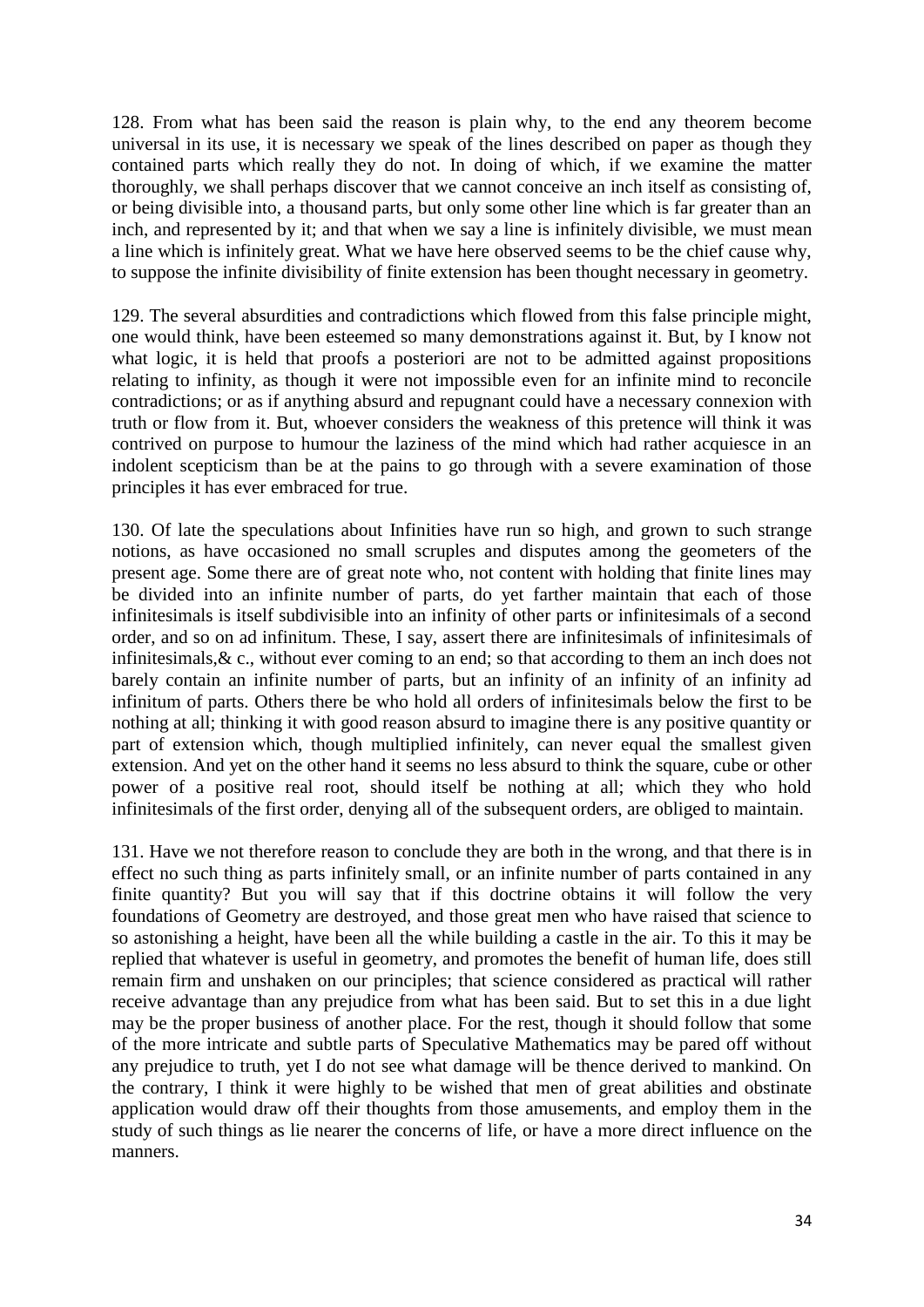132. It is be said that several theorems undoubtedly true are discovered by methods in which infinitesimals are made use of, which could never have been if their existence included a contradiction in it; I answer that upon a thorough examination it will not be found that in any instance it is necessary to make use of or conceive infinitesimal parts of finite lines, or even quantities less than the minimum sensible; nay, it will be evident this is never done, it being impossible.

133. By what we have premised, it is plain that very numerous and important errors have taken their rise from those false Principles which were impugned in the foregoing parts of this treatise; and the opposites of those erroneous tenets at the same time appear to be most fruitful Principles, from whence do flow innumerable consequences highly advantageous to true philosophy. as well as to religion. Particularly Matter, or the absolute existence of corporeal objects, hath been shewn to be that wherein the most avowed and pernicious enemies of all knowledge, whether human or divine, have ever placed their chief strength and confidence. And surely, if by distinguishing the real existence of unthinking things from their being perceived, and allowing them a subsistance of their own out of the minds of spirits, no one thing is explained in nature, but on the contrary a great many inexplicable difficulties arise; if the supposition of Matter is barely precarious, as not being grounded on so much as one single reason; if its consequences cannot endure the light of examination and free inquiry, but screen themselves under the dark and general pretence of "infinites being incomprehensible"; if withal the removal of this Matter be not attended with the least evil consequence; if it be not even missed in the world, but everything as well, nay much easier conceived without it; if, lastly, both Sceptics and Atheists are for ever silenced upon supposing only spirits and ideas, and this scheme of things is perfectly agreeable both to Reason and Religion: methinks we may expect it should be admitted and firmly embraced, though it were proposed only as an hypothesis, and the existence of Matter had been allowed possible, which yet I think we have evidently demonstrated that it is not.

134. True it is that, in consequence of the foregoing principles, several disputes and speculations which are esteemed no mean parts of learning, are rejected as useless. But, how great a prejudice soever against our notions this may give to those who have already been deeply engaged, and make large advances in studies of that nature, yet by others we hope it will not be thought any just ground of dislike to the principles and tenets herein laid down, that they abridge the labour of study, and make human sciences far more clear, compendious and attainable than they were before.

135. Having despatched what we intended to say concerning the knowledge of IDEAS, the method we proposed leads us in the next place to treat of SPIRITS- with regard to which, perhaps, human knowledge is not so deficient as is vulgarly imagined. The great reason that is assigned for our being thought ignorant of the nature of spirits is our not having an idea of it. But, surely it ought not to be looked on as a defect in a human understanding that it does not perceive the idea of spirit, if it is manifestly impossible there should be any such idea. And this if I mistake not has been demonstrated in section 27; to which I shall here add that a spirit has been shewn to be the only substance or support wherein unthinking beings or ideas can exist; but that this substance which supports or perceives ideas should itself be an idea or like an idea is evidently absurd.

136. It will perhaps be said that we want a sense (as some have imagined) proper to know substances withal, which, if we had, we might know our own soul as we do a triangle. To this I answer, that, in case we had a new sense bestowed upon us, we could only receive thereby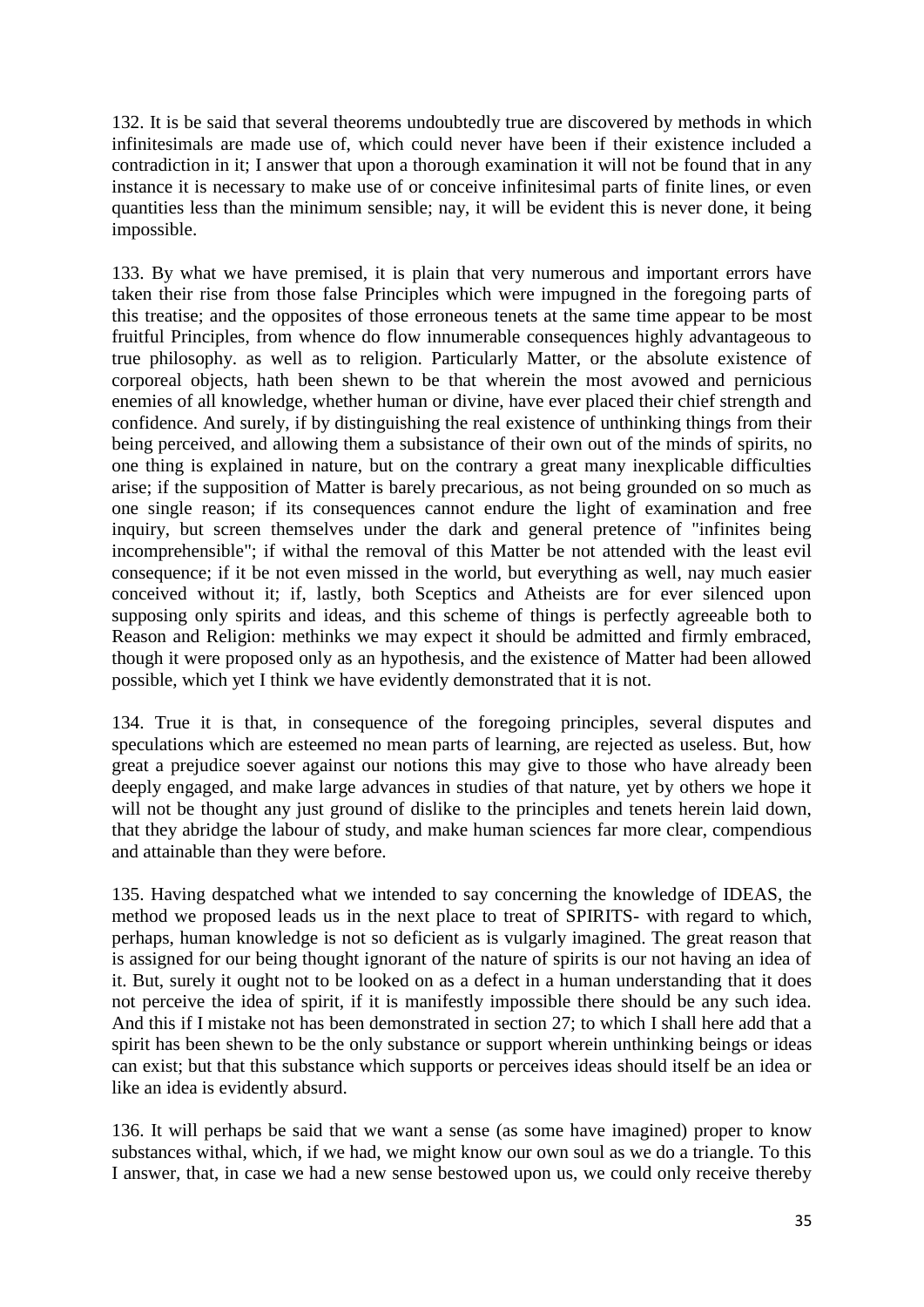some new sensations or ideas of sense. But I believe nobody will say that what he means by the terms soul and substance is only some particular sort of idea or sensation. We may therefore infer that, all things duly considered, it is not more reasonable to think our faculties defective, in that they do not furnish us with an idea of spirit or active thinking substance, than it would be if we should blame them for not being able to comprehend a round square.

137. From the opinion that spirits are to be known after the manner of an idea or sensation have risen many absurd and heterodox tenets, and much scepticism about the nature of the soul. It is even probable that this opinion may have produced a doubt in some whether they had any soul at all distinct from their body since upon inquiry they could not find they had an idea of it. That an idea which is inactive, and the existence whereof consists in being perceived, should be the image or likeness of an agent subsisting by itself, seems to need no other refutation than barely attending to what is meant by those words. But, perhaps you will say that though an idea cannot resemble a spirit in its thinking, acting, or subsisting by itself, yet it may in some other respects; and it is not necessary that an idea or image be in all respects like the original.

138. I answer, if it does not in those mentioned, it is impossible it should represent it in any other thing. Do but leave out the power of willing, thinking, and perceiving ideas, and there remains nothing else wherein the idea can be like a spirit. For, by the word spirit we mean only that which thinks, wills, and perceives; this, and this alone, constitutes the signification of the term. If therefore it is impossible that any degree of those powers should be represented in an idea, it is evident there can be no idea of a spirit.

139. But it will be objected that, if there is no idea signified by the terms soul, spirit, and substance, they are wholly insignificant, or have no meaning in them. I answer, those words do mean or signify a real thing, which is neither an idea nor like an idea, but that which perceives ideas, and wills, and reasons about them. What I am myself, that which I denote by the term I, is the same with what is meant by soul or spiritual substance. If it be said that this is only quarreling at a word, and that, since the immediately significations of other names are by common consent called ideas, no reason can be assigned why that which is signified by the name spirit or soul may not partake in the same appellation. I answer, all the unthinking objects of the mind agree in that they are entirely passive, and their existence consists only in being perceived; whereas a soul or spirit is an active being, whose existence consists, not in being perceived, but in perceiving ideas and thinking. It is therefore necessary, in order to prevent equivocation and confounding natures perfectly disagreeing and unlike, that we distinguish between spirit and idea. See sect. 27.

140. In a large sense, indeed, we may be said to have an idea or rather a notion of spirit; that is, we understand the meaning of the word, otherwise we could not affirm or deny anything of it. Moreover, as we conceive the ideas that are in the minds of other spirits by means of our own, which we suppose to be resemblances of them; so we know other spirits by means of our own soul- which in that sense is the image or idea of them; it having a like respect to other spirits that blueness or heat by me perceived has to those ideas perceived by another.

141. It must not be supposed that they who assert the natural immortality of the soul are of opinion that it is absolutely incapable of annihilation even by the infinite power of the Creator who first gave it being, but only that it is not liable to be broken or dissolved by the ordinary laws of nature or motion. They indeed who hold the soul of man to be only a thin vital flame, or system of animal spirits, make it perishing and corruptible as the body; since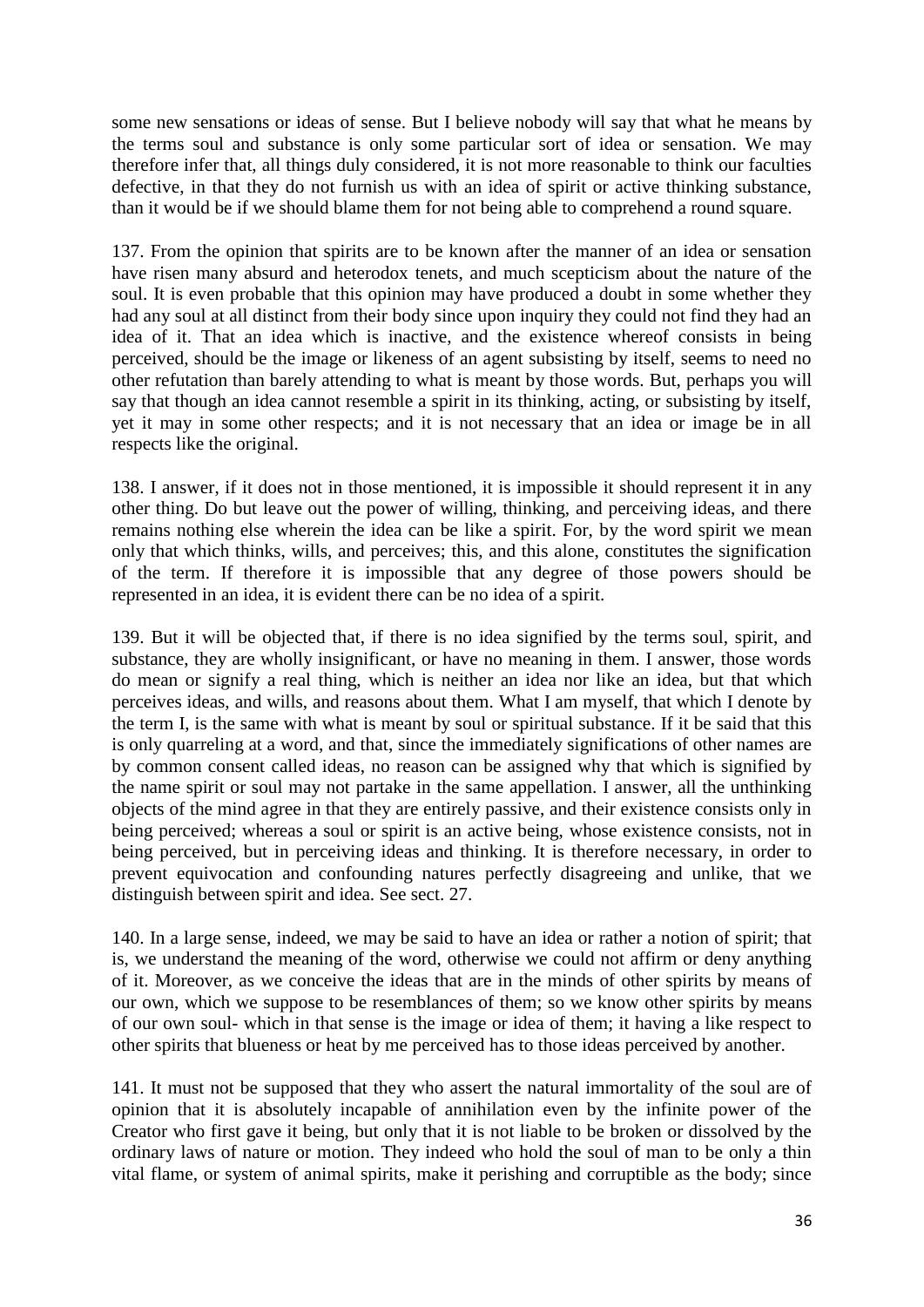there is nothing more easily dissipated than such a being, which it is naturally impossible should survive the ruin of the tabernacle wherein it is enclosed. And this notion has been greedily embraced and cherished by the worst part of mankind, as the most effectual antidote against all impressions of virtue and religion. But it has been made evident that bodies, of what frame or texture soever, are barely passive ideas in the mind, which is more distant and heterogeneous from them than light is from darkness. We have shewn that the soul is indivisible, incorporeal, unextended, and it is consequently incorruptible. Nothing can be plainer than that the motions, changes, decays, and dissolutions which we hourly see befall natural bodies (and which is what we mean by the course of nature) cannot possibly affect an active, simple, uncompounded substance; such a being therefore is indissoluble by the force of nature; that is to say, "the soul of man is naturally immortal."

142. After what has been said, it is, I suppose, plain that our souls are not to be known in the same manner as senseless, inactive objects, or by way of idea. Spirits and ideas are things so wholly different, that when we say "they exist," "they are known," or the like, these words must not be thought to signify anything common to both natures. There is nothing alike or common in them: and to expect that by any multiplication or enlargement of our faculties we may be enabled to know a spirit as we do a triangle, seems as absurd as if we should hope to see a sound. This is inculcated because I imagine it may be of moment towards clearing several important questions, and preventing some very dangerous errors concerning the nature of the soul. We may not, I think, strictly be said to have an idea of an active being, or of an action, although we may be said to have a notion of them. I have some knowledge or notion of my mind, and its acts about ideas, inasmuch as I know or understand what is meant by these words. What I know, that I have some notion of. I will not say that the terms idea and notion may not be used convertibly, if the world will have it so; but yet it conduceth to clearness and propriety that we distinguish things very different by different names. It is also to be remarked that, all relations including an act of the mind, we cannot so properly be said to have an idea, but rather a notion of the relations and habitudes between things. But if, in the modern way, the word idea is extended to spirits, and relations, and acts, this is, after all, an affair of verbal concern.

143. It will not be amiss to add, that the doctrine of abstract ideas has had no small share in rendering those sciences intricate and obscure which are particularly conversant about spiritual things. Men have imagined they could frame abstract notions of the powers and acts of the mind, and consider them prescinded as well from the mind or spirit itself, as from their respective objects and effects. Hence a great number of dark and ambiguous terms, presumed to stand for abstract notions, have been introduced into metaphysics and morality, and from these have grown infinite distractions and disputes amongst the learned.

144. But, nothing seems more to have contributed towards engaging men in controversies and mistakes with regard to the nature and operations of the mind, than the being used to speak of those things in terms borrowed from sensible ideas. For example, the will is termed the motion of the soul; this infuses a belief that the mind of man is as a ball in motion, impelled and determined by the objects of sense, as necessarily as that is by the stroke of a racket. Hence arise endless scruples and errors of dangerous consequence in morality. All which, I doubt not, may be cleared, and truth appear plain, uniform, and consistent, could but philosophers be prevailed on to retire into themselves, and attentively consider their own meaning.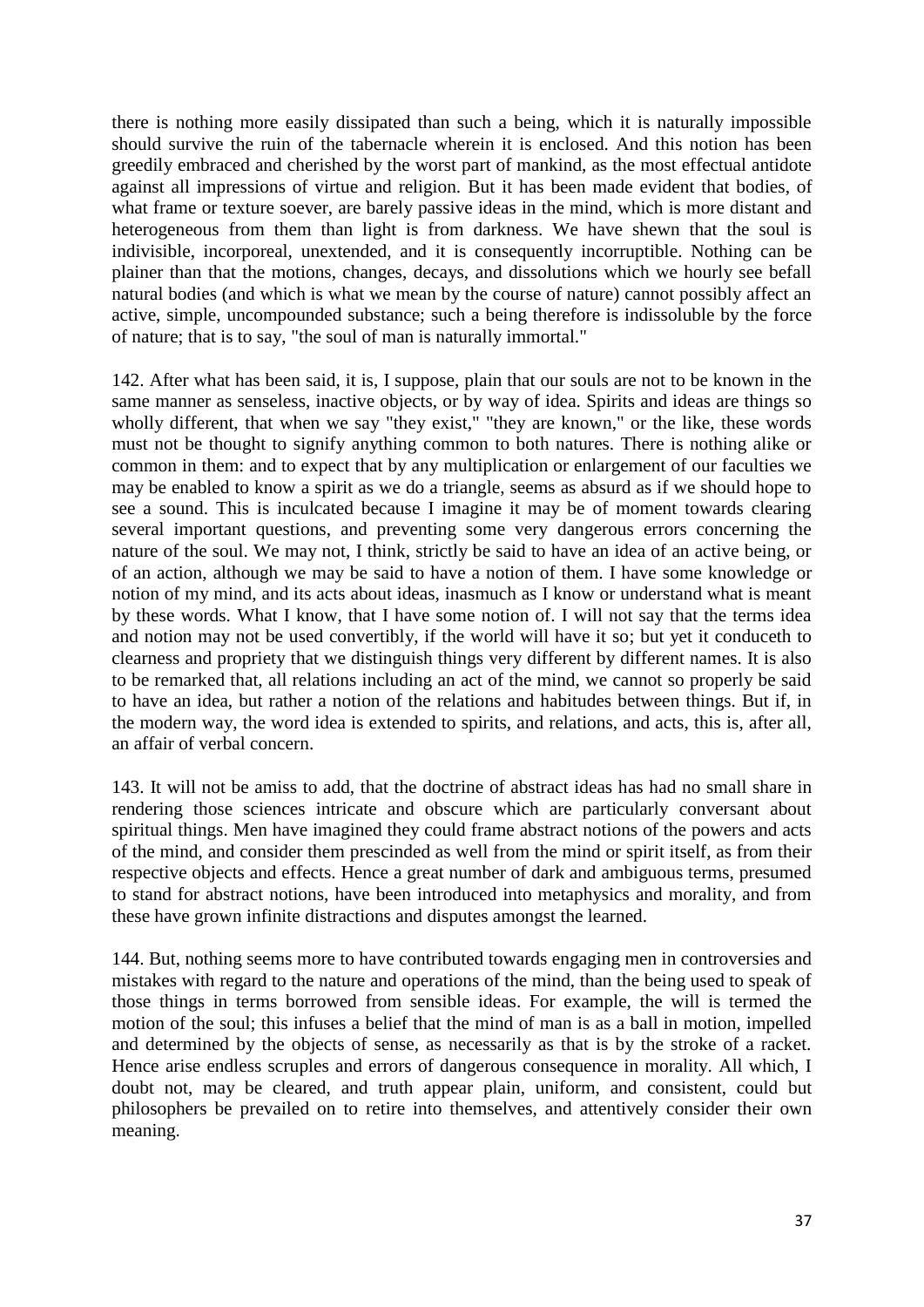145. From what has been said, it is plain that we cannot know the existence of other spirits otherwise than by their operations, or the ideas by them excited in us. I perceive several motions, changes, and combinations of ideas, that inform me there are certain particular agents, like myself, which accompany them and concur in their production. Hence, the knowledge I have of other spirits is not immediate, as is the knowledge of my ideas; but depending on the intervention of ideas, by me referred to agents or spirits distinct from myself, as effects or concomitant signs.

146. But, though there be some things which convince us human agents are concerned in producing them; yet it is evident to every one that those things which are called the Works of Nature, that is, the far greater part of the ideas or sensations perceived by us, are not produced by, or dependent on, the wills of men. There is therefore some other Spirit that causes them; since it is repugnant that they should subsist by themselves. See sect. 29. But, if we attentively consider the constant regularity, order, and concatenation of natural things, the surprising magnificence, beauty, and perfection of the larger, and the exquisite contrivance of the smaller parts of creation, together with the exact harmony and correspondence of the whole, but above all the never-enough-admired laws of pain and pleasure, and the instincts or natural inclinations, appetites, and passions of animals; I say if we consider all these things, and at the same time attend to the meaning and import of the attributes One, Eternal, Infinitely Wise, Good, and Perfect, we shall clearly perceive that they belong to the aforesaid Spirit, "who works all in all," and "by whom all things consist."

147. Hence, it is evident that God is known as certainly and immediately as any other mind or spirit whatsoever distinct from ourselves. We may even assert that the existence of God is far more evidently perceived than the existence of men; because the effects of nature are infinitely more numerous and considerable than those ascribed to human agents. There is not any one mark that denotes a man, or effect produced by him, which does not more strongly evince the being of that Spirit who is the Author of Nature. For, it is evident that in affecting other persons the will of man has no other object than barely the motion of the limbs of his body; but that such a motion should be attended by, or excite any idea in the mind of another, depends wholly on the will of the Creator. He alone it is who, "upholding all things by the word of His power," maintains that intercourse between spirits whereby they are able to perceive the existence of each other. And yet this pure and clear light which enlightens every one is itself invisible.

148. It seems to be a general pretence of the unthinking herd that they cannot see God. Could we but see Him, say they, as we see a man, we should believe that He is, and believing obey His commands. But alas, we need only open our eyes to see the Sovereign Lord of all things, with a more full and clear view than we do any one of our fellow-creatures. Not that I imagine we see God (as some will have it) by a direct and immediate view; or see corporeal things, not by themselves, but by seeing that which represents them in the essence of God, which doctrine is, I must confess, to me incomprehensible. But I shall explain my meaning;-A human spirit or person is not perceived by sense, as not being an idea; when therefore we see the colour, size, figure, and motions of a man, we perceive only certain sensations or ideas excited in our own minds; and these being exhibited to our view in sundry distinct collections, serve to mark out unto us the existence of finite and created spirits like ourselves. Hence it is plain we do not see a man- if by man is meant that which lives, moves, perceives, and thinks as we do- but only such a certain collection of ideas as directs us to think there is a distinct principle of thought and motion, like to ourselves, accompanying and represented by it. And after the same manner we see God; all the difference is that, whereas some one finite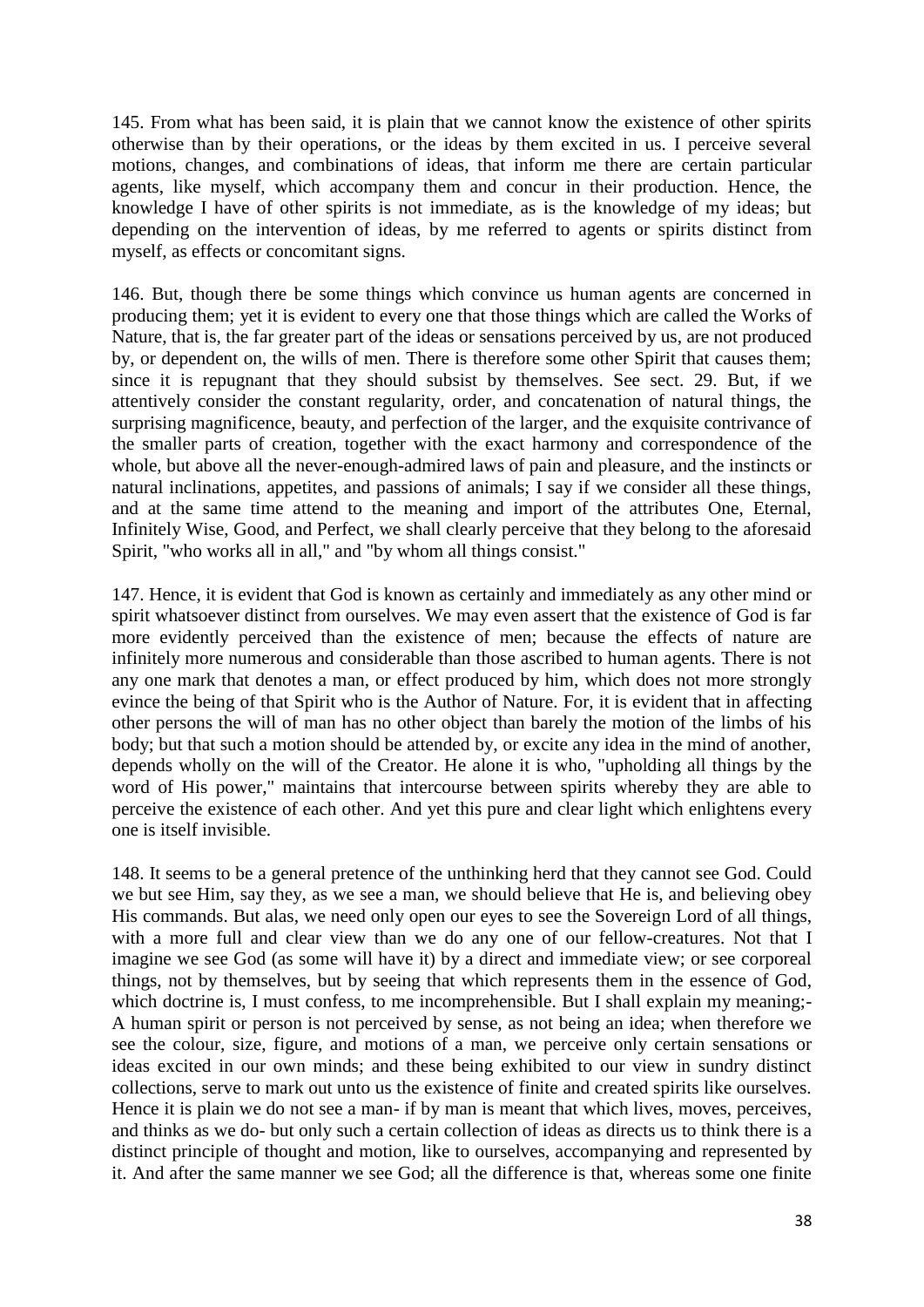and narrow assemblage of ideas denotes a particular human mind, whithersoever we direct our view, we do at all times and in all places perceive manifest tokens of the Divinity: everything we see, hear, feel, or anywise perceive by sense, being a sign or effect of the power of God; as is our perception of those very motions which are produced by men.

149. It is therefore plain that nothing can be more evident to any one that is capable of the least reflexion than the existence of God, or a Spirit who is intimately present to our minds, producing in them all that variety of ideas or sensations which continually affect us, on whom we have an absolute and entire dependence, in short "in whom we live, and move, and have our being." That the discovery of this great truth, which lies so near and obvious to the mind, should be attained to by the reason of so very few, is a sad instance of the stupidity and inattention of men, who, though they are surrounded with such clear manifestations of the Deity, are yet so little affected by them that they seem, as it were, blinded with excess of light.

150. But you will say, Hath Nature no share in the production of natural things, and must they be all ascribed to the immediate and sole operation of God? I answer, if by Nature is meant only the visible series of effects or sensations imprinted on our minds, according to certain fixed and general laws, then it is plain that Nature, taken in this sense, cannot produce anything at all. But, if by Nature is meant some being distinct from God, as well as from the laws of nature, and things perceived by sense, I must confess that word is to me an empty sound without any intelligible meaning annexed to it. Nature, in this acceptation, is a vain chimera, introduced by those heathens who had not just notions of the omnipresence and infinite perfection of God. But, it is more unaccountable that it should be received among Christians, professing belief in the Holy Scriptures, which constantly ascribe those effects to the immediate hand of God that heathen philosophers are wont to impute to Nature. "The Lord He causeth the vapours to ascend; He maketh lightnings with rain; He bringeth forth the wind out of his treasures." Jerem. 10. 13. "He turneth the shadow of death into the morning, and maketh the day dark with night." Amos, 5. 8. "He visiteth the earth, and maketh it soft with showers: He blesseth the springing thereof, and crowneth the year with His goodness; so that the pastures are clothed with flocks, and the valleys are covered over with corn." See Psalm 65. But, notwithstanding that this is the constant language of Scripture, yet we have I know not what aversion from believing that God concerns Himself so nearly in our affairs. Fain would we suppose Him at a great distance off, and substitute some blind unthinking deputy in His stead, though (if we may believe Saint Paul) "He be not far from every one of us."

151. It will, I doubt not, be objected that the slow and gradual methods observed in the production of natural things do not seem to have for their cause the immediate hand of an Almighty Agent. Besides, monsters, untimely births, fruits blasted in the blossom, rains falling in desert places, miseries incident to human life, and the like, are so many arguments that the whole frame of nature is not immediately actuated and superintended by a Spirit of infinite wisdom and goodness. But the answer to this objection is in a good measure plain from sect. 62; it being visible that the aforesaid methods of nature are absolutely necessary, in order to working by the most simple and general rules, and after a steady and consistent manner; which argues both the wisdom and goodness of God. Such is the artificial contrivance of this mighty machine of nature that, whilst its motions and various phenomena strike on our senses, the hand which actuates the whole is itself unperceivable to men of flesh and blood. "Verily" (saith the prophet) "thou art a God that hidest thyself." Isaiah, 45. 15. But, though the Lord conceal Himself from the eyes of the sensual and lazy, who will not be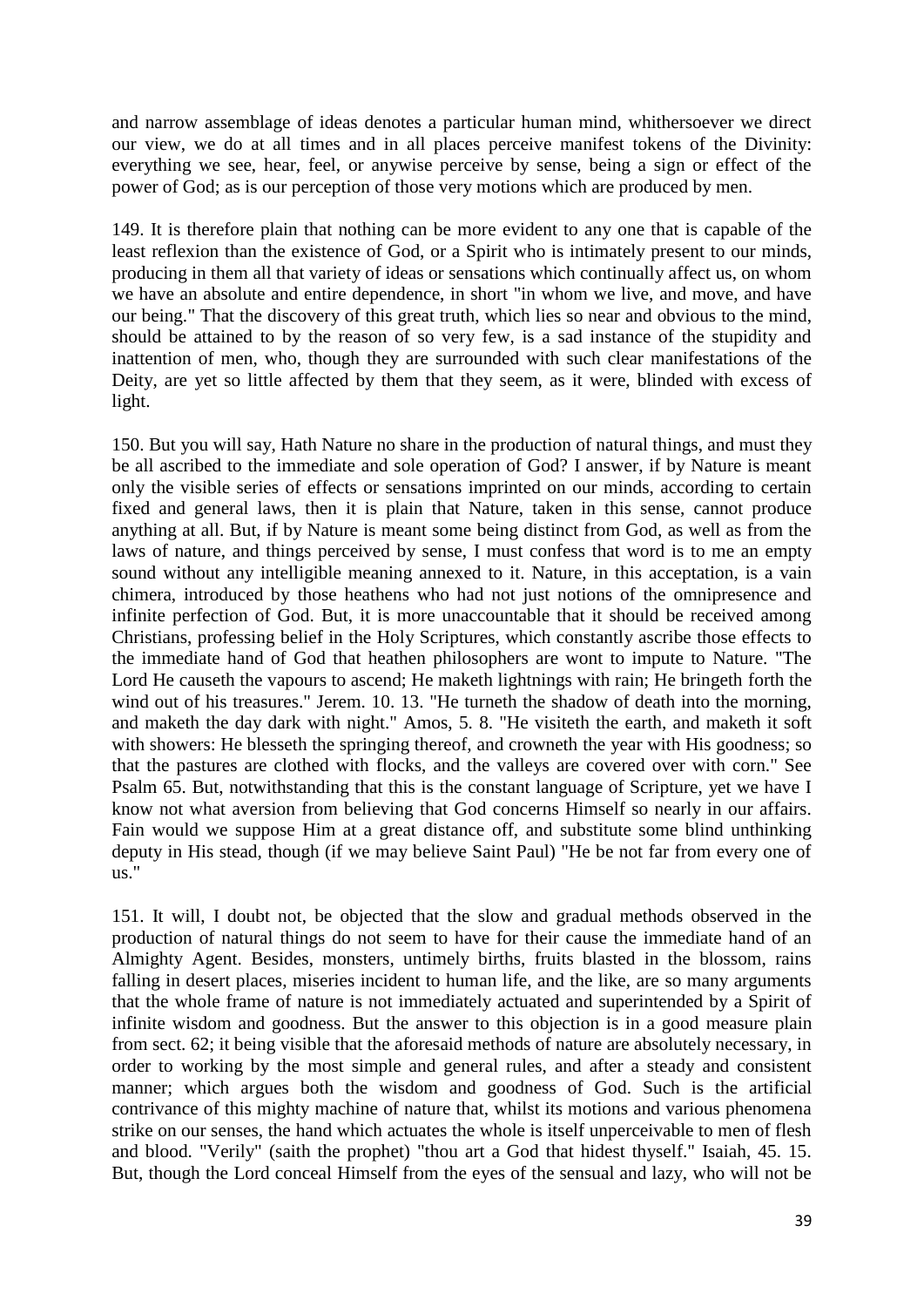at the least expense of thought, yet to an unbiased and attentive mind nothing can be more plainly legible than the intimate presence of an All-wise Spirit, who fashions, regulates and sustains the whole system of beings. It is clear, from what we have elsewhere observed, that the operating according to general and stated laws is so necessary for our guidance in the affairs of life, and letting us into the secret of nature, that without it all reach and compass of thought, all human sagacity and design, could serve to no manner of purpose; it were even impossible there should be any such faculties or powers in the mind. See sect. 31. Which one consideration abundantly outbalances whatever particular inconveniences may thence arise.

152. We should further consider that the very blemishes and defects of nature are not without their use, in that they make an agreeable sort of variety, and augment the beauty of the rest of the creation, as shades in a picture serve to set off the brighter and more enlightened parts. We would likewise do well to examine whether our taxing the waste of seeds and embryos, and accidental destruction of plants and animals, before they come to full maturity, as an imprudence in the Author of nature, be not the effect of prejudice contracted by our familiarity with impotent and saving mortals. In man indeed a thrifty management of those things which he cannot procure without much pains and industry may be esteemed wisdom. But, we must not imagine that the inexplicably fine machine of an animal or vegetable costs the great Creator any more pains or trouble in its production than a pebble does; nothing being more evident than that an Omnipotent Spirit can indifferently produce everything by a mere fiat or act of His will. Hence, it is plain that the splendid profusion of natural things should not be interpreted weakness or prodigality in the agent who produces them, but rather be looked on as an argument of the riches of His power.

153. As for the mixture of pain or uneasiness which is in the world, pursuant to the general laws of nature, and the actions of finite, imperfect spirits, this, in the state we are in at present, is indispensably necessary to our well-being. But our prospects are too narrow. We take, for instance, the idea of some one particular pain into our thoughts, and account it evil; whereas, if we enlarge our view, so as to comprehend the various ends, connexions, and dependencies of things, on what occasions and in what proportions we are affected with pain and pleasure, the nature of human freedom, and the design with which we are put into the world; we shall be forced to acknowledge that those particular things which, considered in themselves, appear to be evil, have the nature of good, when considered as linked with the whole system of beings.

154. From what has been said, it will be manifest to any considering person, that it is merely for want of attention and comprehensiveness of mind that there are any favourers of Atheism or the Manichean Heresy to be found. Little and unreflecting souls may indeed burlesque the works of Providence, the beauty and order whereof they have not capacity, or will not be at the pains, to comprehend; but those who are masters of any justness and extent of thought, and are withal used to reflect, can never sufficiently admire the divine traces of Wisdom and Goodness that shine throughout the Economy of Nature. But what truth is there which shineth so strongly on the mind that by an aversion of thought, a wilful shutting of the eyes, we may not escape seeing it? Is it therefore to be wondered at, if the generality of men, who are ever intent on business or pleasure, and little used to fix or open the eye of their mind, should not have all that conviction and evidence of the Being of God which might be expected in reasonable creatures?

155. We should rather wonder that men can be found so stupid as to neglect, than that neglecting they should be unconvinced of such an evident and momentous truth. And yet it is